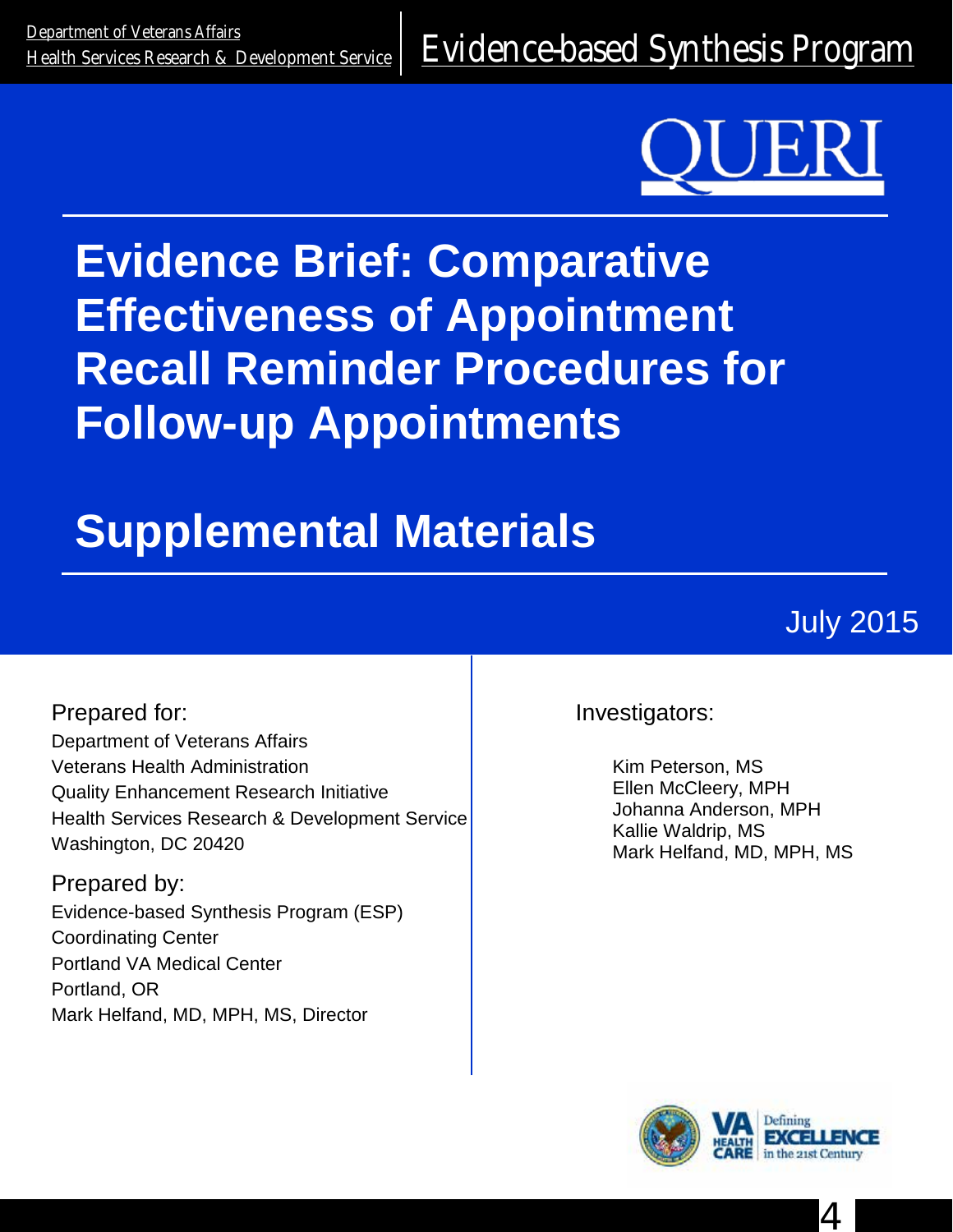$\blacklozenge$ 

KI I

# **TABLE OF CONTENTS**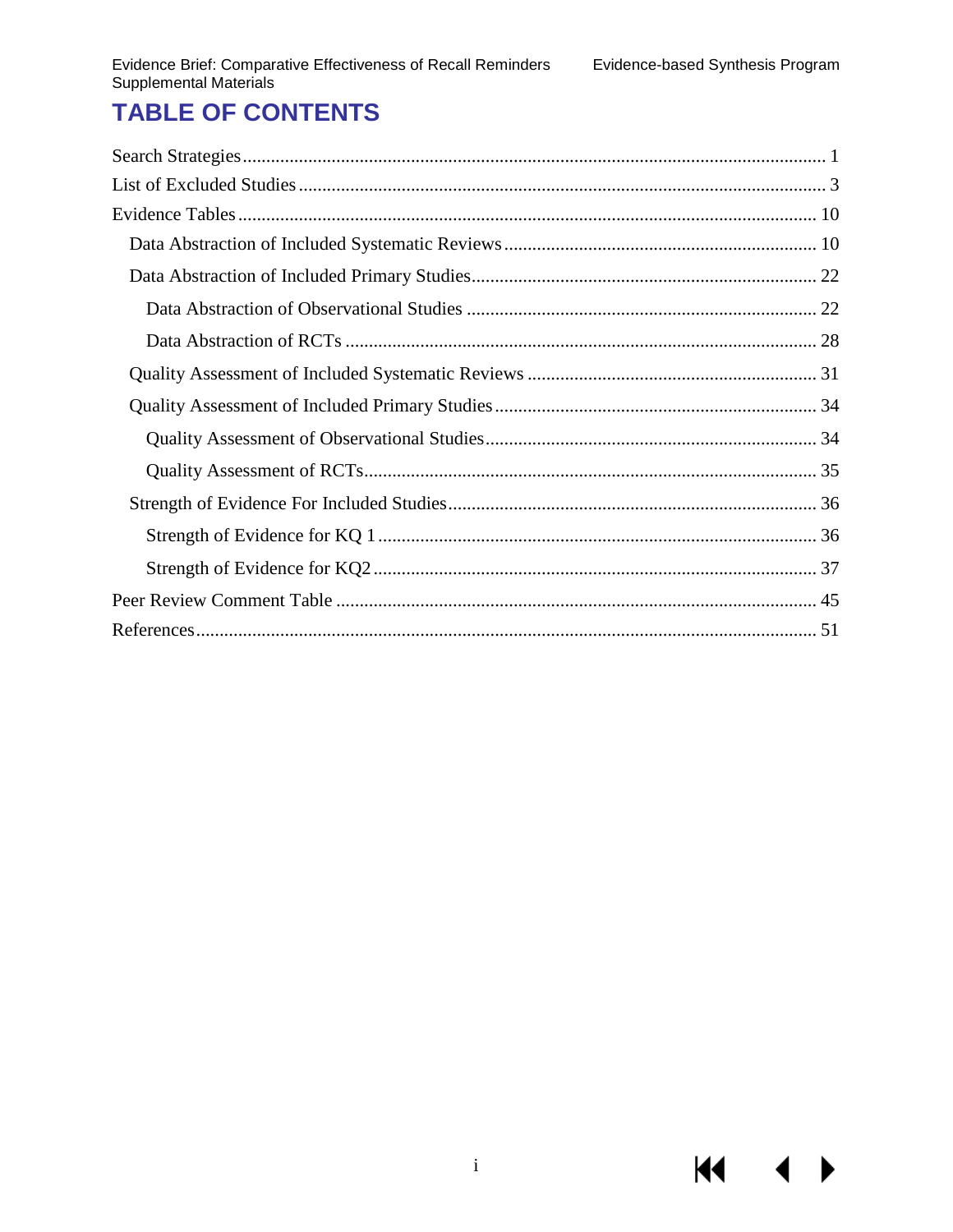К

## <span id="page-2-0"></span>**SEARCH STRATEGIES**

#### **SYSTEMATIC REVIEWS**

#### **Database: Ovid MEDLINE (April 7, 2015)**

- 1. Reminder Systems/
- 2. "Appointments and Schedules"/
- 3. ((recall adj3 remind\$) or (remind\$ adj3 system\$)).mp.
- 4. (appointment\$ adj3 remind\$).mp
- 5. or/1-4
- 6. meta-analysis.pt.
- 7. meta-analysis/ or systematic review/ or meta-analysis as topic/ or "meta analysis (topic)"/ or "systematic review (topic)"/ or exp technology assessment, biomedical/
- 8. ((systematic\* adj3 (review\* or overview\*)) or (methodologic\* adj3 (review\* or overview\*))).ti,ab.
- 9. ((quantitative adj3 (review\* or overview\* or synthes\*)) or (research adj3 (integrati\* or overview\*))).ti,ab.
- 10. ((integrative adj3 (review\* or overview\*)) or (collaborative adj3 (review\* or overview\*)) or  $(pool^*$  adj3 analy\*)).ti,ab.
- 11. (data synthes\* or data extraction\* or data abstraction\*).ti,ab.
- 12. (handsearch\* or hand search\*).ti,ab.
- 13. (mantel haenszel or peto or der simonian or dersimonian or fixed effect\* or latin square\*).ti,ab.
- 14. (met analy\* or metanaly\* or technology assessment\* or HTA or HTAs or technology overview\* or technology appraisal\*).ti,ab.
- 15. (meta regression\* or metaregression\*).ti,ab.
- 16. (meta-analy\* or metaanaly\* or systematic review\* or biomedical technology assessment\* or bio-medical technology assessment\*).mp,hw.
- 17. (medline or cochrane or pubmed or medlars or embase or cinahl).ti,ab,hw.
- 18. (cochrane or (health adj2 technology assessment) or evidence report).jw.
- 19. (comparative adj3 (efficacy or effectiveness)).ti,ab.
- 20. (outcomes research or relative effectiveness).ti,ab.
- 21. ((indirect or indirect treatment or mixed-treatment) adj comparison\*).ti,ab.
- 22. or/6-21
- 23. 5 and 22
- 24. limit 23 to yr="2010 2015"

#### **Database: Cochrane Database of Systematic Reviews (March 5, 2015)**

- 1. reminder or appointment\$.ti,ab.
- 2. ((recall or appointment) adj2 reminder\$).ti,ab.
- 3. 1 or 2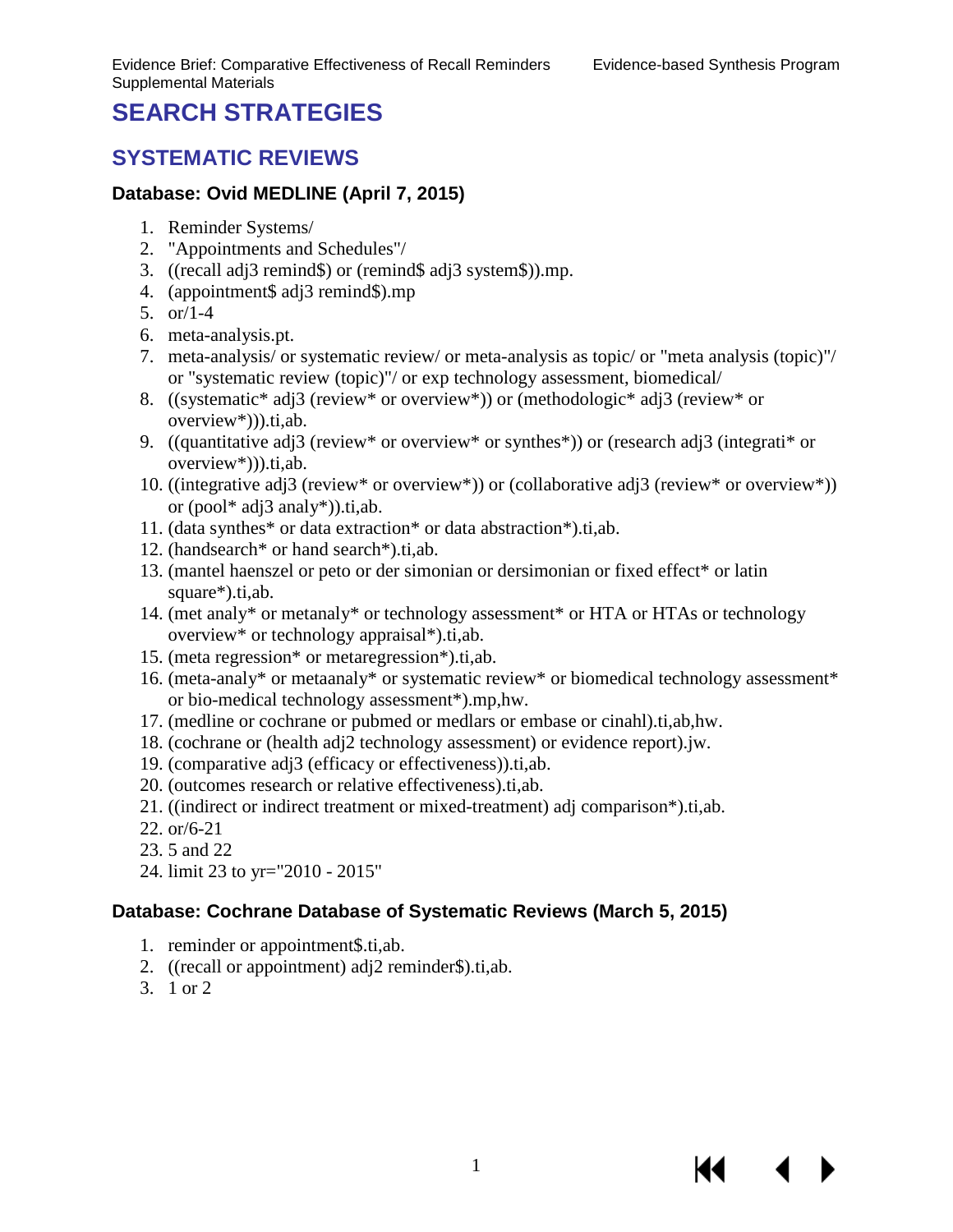KI.

### **PRIMARY STUDIES**

#### **Database: Ovid MEDLINE and Cochrane Central Registry of Controlled Trials (March 5, 2015)**

- 1. Reminder Systems/
- 2. 1 not (child\$ or pediatric\$ or adolescen\$).mp.
- 3. limit 2 to (clinical trial or comparative study or controlled clinical trial or journal article or randomized controlled trial)
- 4. 2 and (random\$ or control\$ or cohort or compar\$).mp.
- 5. 3 or 4
- 6. "Appointments and Schedules"/
- 7. appointment\$.ti,ab.
- 8. 5 and (6 or 7)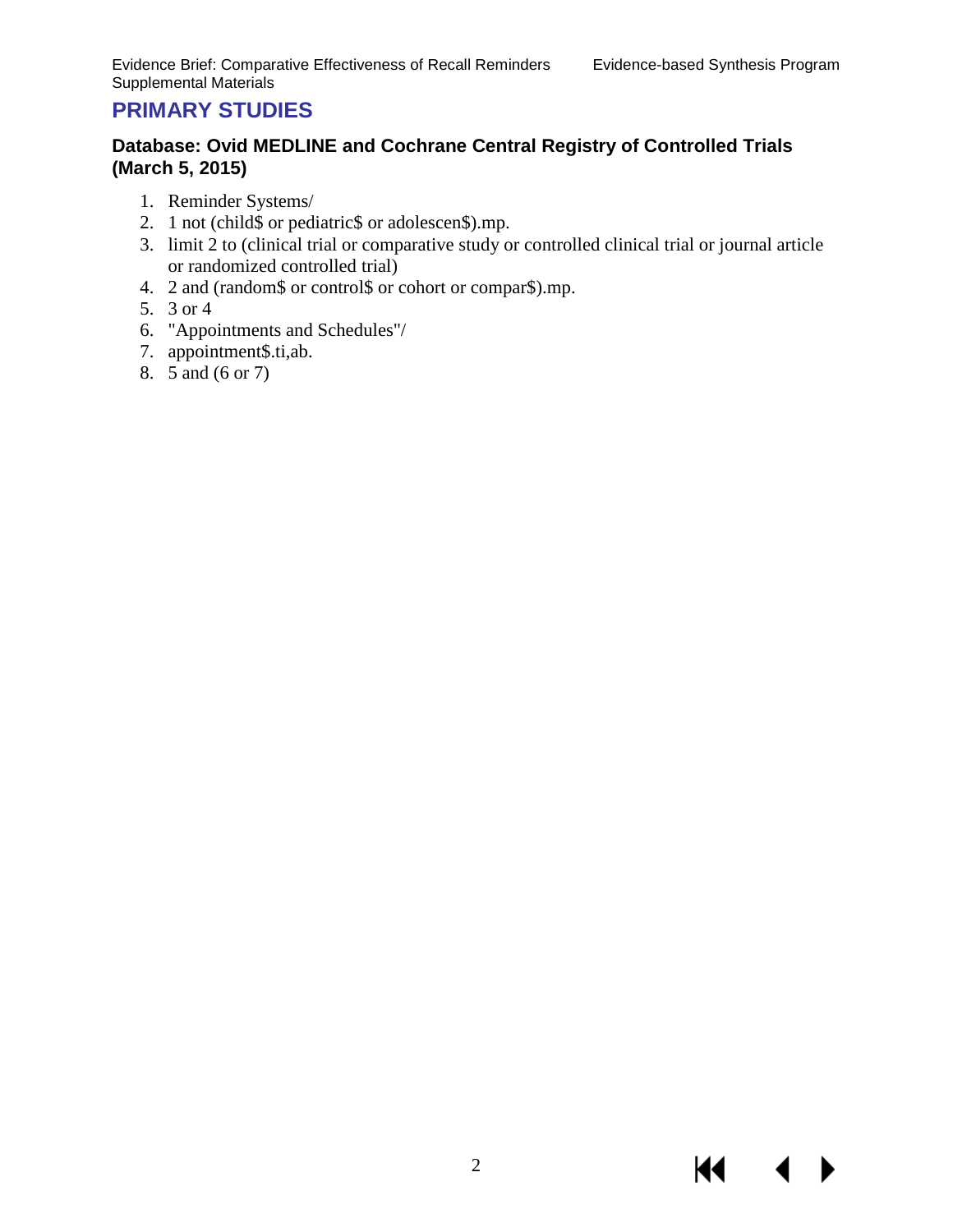К

# <span id="page-4-0"></span>**LIST OF EXCLUDED STUDIES**

#### **PRIMARY STUDIES ON REMINDERS FOR EXISTING APPOINTMENTS PUBLISHED BEFORE 2010**

Ahluwalia JS, McNagny SE, Kanuru NK. A randomized trial to improve follow-up care in severe uncontrolled hypertensives at an inner-city walk-in clinic. *Journal of Health Care for the Poor & Underserved.* 1996;7(4):377-389.

Anderson RM, Musch DC, Nwankwo RB, et al. Personalized follow-up increases return rate at urban eye disease screening clinics for African Americans with diabetes: results of a randomized trial. *Ethnicity & Disease.* 2003;13(1):40-46.

Barr JK, Franks AL, Lee NC, Antonucci DM, Rifkind S, Schachter M. A randomized intervention to improve ongoing participation in mammography. *American Journal of Managed Care.* 2001;7(9):887-894.

Chaudhry R, Scheitel SM, McMurtry EK, et al. Web-based proactive system to improve breast cancer screening: a randomized controlled trial. *Archives of Internal Medicine.* 2007;167(6):606- 611.

Crane LA, Leakey TA, Ehrsam G, Rimer BK, Warnecke RB. Effectiveness and costeffectiveness of multiple outcalls to promote mammography among low-income women. *Cancer Epidemiology, Biomarkers & Prevention.* 2000;9(9):923-931.

Hull S, Hagdrup N, Hart B, Griffiths C, Hennessy E. Boosting uptake of influenza immunisation: a randomised controlled trial of telephone appointing in general practice. *British Journal of General Practice.* 2002;52(482):712-716.

Kiefe CI, Heudebert G, Box JB, Farmer RM, Michael M, Clancy CM. Compliance with posthospitalization follow-up visits: rationing by inconvenience? *Ethnicity & Disease.*  1999;9(3):387-395.

Margolis KL, Nichol KL, Wuorenma J, Von STL. Exporting a successful influenza vaccination program from a teaching hospital to a community outpatient setting. *JCR: Journal of Clinical Rheumatology.* 1992;AM. GERIATR. SOC. 40(10):1021-1023.

Mayer JA, Lewis EC, Slymen DJ, et al. Patient reminder letters to promote annual mammograms: a randomized controlled trial. *Preventive Medicine.* 2000;31(4):315-322.

Miller PL, McConnell C. Reducing appointment no-shows and same-day cancellations. *NAHAM Management Journal.* 1997;24(1):9-11.

Miller SM, Siejak KK, Schroeder CM, Lerman C, Hernandez E, Helm CW. Enhancing adherence following abnormal Pap smears among low-income minority women: a preventive telephone counseling strategy. *Journal of the National Cancer Institute.* 1997;89(10):703-708.

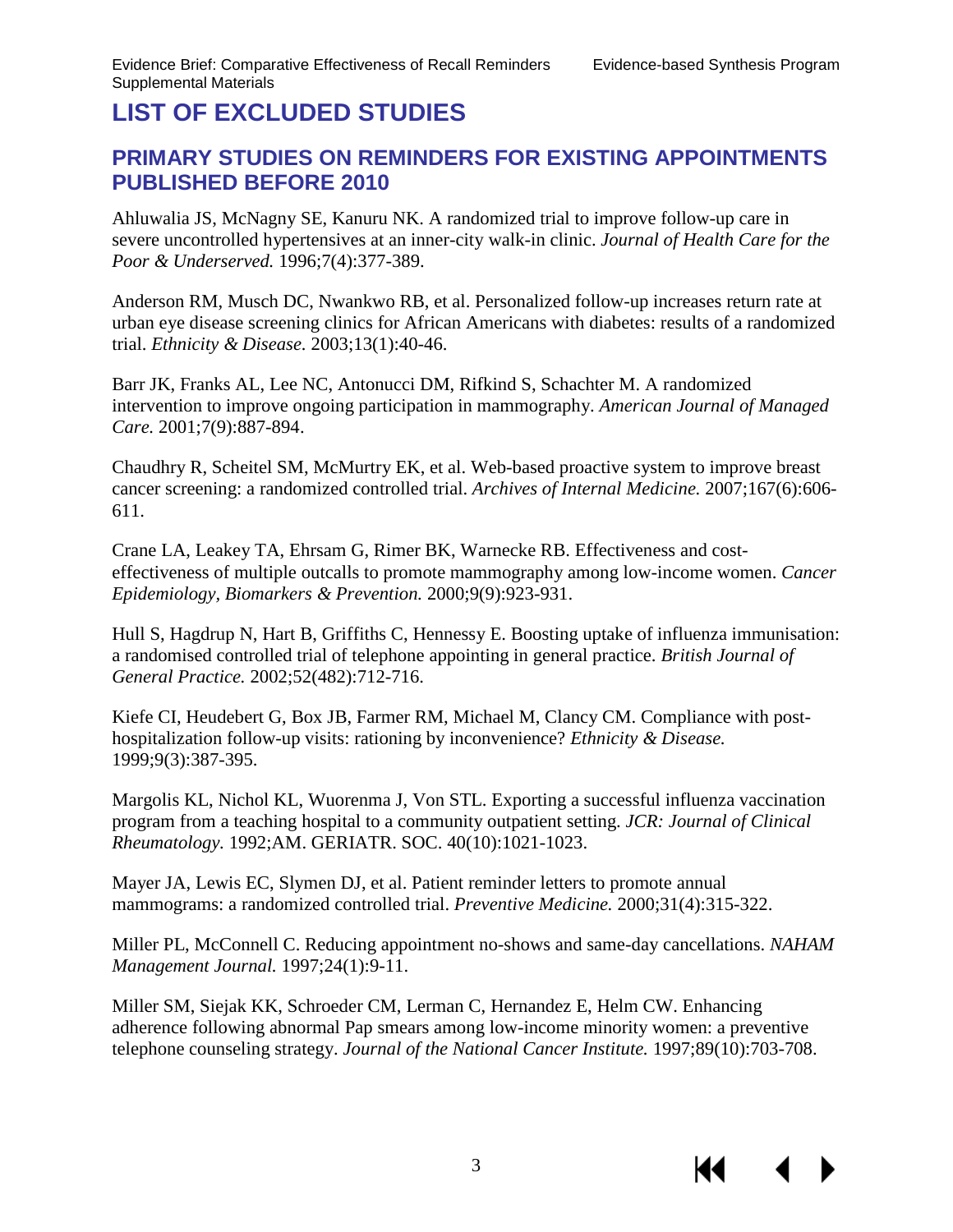К

Mohler PJ. Enhancing compliance with screening mammography recommendations: a clinical trial in a primary care office. *Family Medicine.* 1995;27(2):117-121.

Moran WP, Nelson K, Wofford JL, Velez R. Computer-generated mailed reminders for influenza immunization: a clinical trial. *Journal of General Internal Medicine.* 1992;7(5):535-537.

Norman P, Conner MT, Willits DG, Bailey DR, Hood DH, Coysh HL. Health checks in general practice: a comparison of two invitation letters. *British Journal of General Practice.*  1991;41(351):432-433.

Ore L, Hagoel L, Shifroni G, Rennert G. Compliance with mammography screening in Israeli women: the impact of a pre-scheduled appointment and of the letter-style. *Israel Journal of Medical Sciences.* 1997;33(2):103-111.

Pritchard DA, Straton JA, Hyndman J. Cervical screening in general practice. *Australian journal of public health.* 1995;19(2):167-172.

Puech M, Ward J, Lajoie V. Postcard reminders from GPs for influenza vaccine: are they more effective than an ad hoc approach? *Australian & New Zealand Journal of Public Health.*  1998;22(2):254-256.

Reda S, Makhoul S. Prompts to encourage appointment attendance for people with serious mental illness. *Cochrane Database of Systematic Reviews.* 2001(2):CD002085.

Schapira DV, Kumar NB, Clark RA, Yag C. Mammography screening credit card and compliance. *Cancer.* 1992;70(2):509-512.

Stead MJ, Wallis MG, Wheaton ME. Improving uptake in non-attenders of breast screening: selective use of second appointment. *Journal of Medical Screening.* 1998;5(2):69-72.

Steele A. Computer telephony solution reduces no-shows. *Health Management Technology.*  1999;20(8):8-10.

Stickney P. What works. Telephone reminder system works with patient software to reduce noshow rate. *Health Management Technology.* 1997;18(6):46.

Taplin SH, Anderman C, Grothaus L, Curry S, Montano D. Using physician correspondence and postcard reminders to promote mammography use. *American Journal of Public Health.*  1994;84(4):571-574.

Vogt TM, Glass A, Glasgow RE, La Chance PA, Lichtenstein E. The safety net: a cost-effective approach to improving breast and cervical cancer screening. *Journal of Women's Health.*  2003;12(8):789-798.

Whittle J, Schectman G, Lu N, Baar B, Mayo-Smith MF. Relationship of scheduling interval to missed and cancelled clinic appointments. *Journal of Ambulatory Care Management.*  2008;31(4):290-302.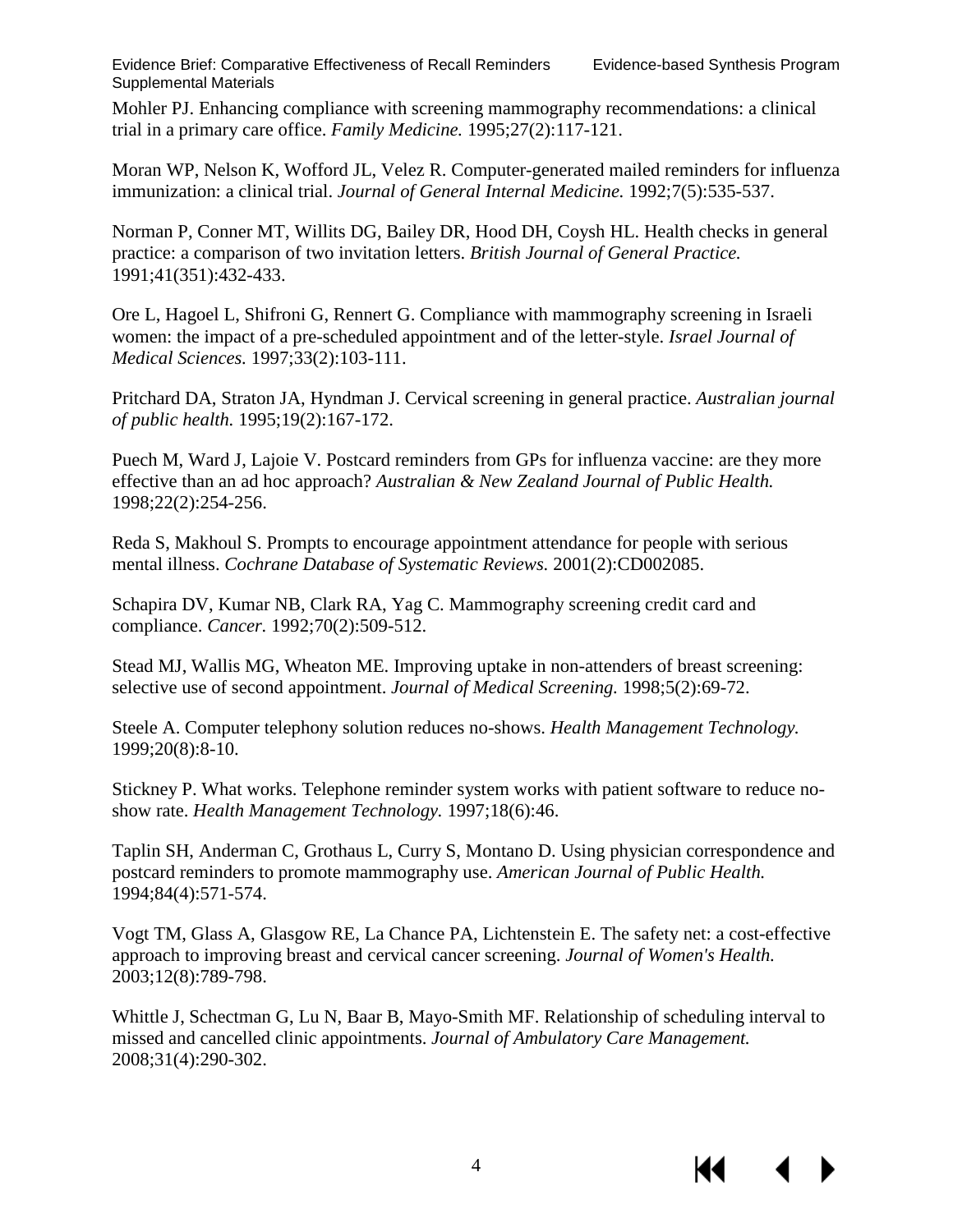Wolosin RJ. Effect of appointment scheduling and reminder postcards on adherence to mammography recommendations. *Journal of family practice.* 1990;30(5):542-547.

## **INELIGIBLE STUDY DESIGN**

Alaeddini A, Yang K, Reddy C, Yu S. A probabilistic model for predicting the probability of noshow in hospital appointments. *Health Care Manag Sci.* 2011;14(2):146-157.

Anonymous. Using reminder/recall as an immunization intervention strategy works. *Michigan Medicine.* 2004;103(5):23.

Christie J. Cochrane review brief: Email for the coordination of healthcare appointments and attendance reminders. *Online Journal of Issues in Nursing.* 2013;18(2):13.

Cronin P, Goodall S, Lockett T, O'Keefe CM, Norman R, Church J. Cost-effectiveness of an advance notification letter to increase colorectal cancer screening. *International Journal of Technology Assessment in Health Care.* 2013;29(3):261-268.

Greer CA. Modernizing the appointment reminder process. *Journal of Medical Practice Management.* 2014;30(1):67-69.

Henderson R. Encouraging attendance at outpatient appointments: can we do more? *Scottish Medical Journal.* 2008;53(1):9-12.

Lesins R. What works. Right on schedule. California healthcare organization finds an automated scheduling system that can keep pace with its increase in patient volume. *Health Management Technology.* 2003;24(3):44-46.

McMullen MJ, Netland PA. Lead time for appointment and the no-show rate in an ophthalmology clinic. *Clin Ophthalmol.* 2015;9:513-516.

Murray M, Bodenheimer T, Rittenhouse D, Grumbach K. Improving timely access to primary care: case studies of the advanced access model. *JAMA.* 2003;289(8):1042-1046.

Ogrodniczuk JS, Joyce AS, Piper WE. Strategies for reducing patient-initiated premature termination of psychotherapy. *Harvard Review of Psychiatry.* 2005;13(2):57-70.

Pardue S. Three quick fixes for broken appointments. *Journal - Oklahoma Dental Association.*  2010;101(5):24-25.

Sternberg DJ. Increase your kept-appointment rate. *Dental Economics.* 1996;86(2):38-40.

Willis BC, Ndiaye SM, Hopkins DP, Shefer A. Improving influenza, pneumococcal polysaccharide, and hepatitis B vaccination coverage among adults aged <65 years at high risk: a report on recommendations of the Task Force on Community Preventive Services. *MMWR Recomm Rep.* 2005;54(RR-5):1-11.

К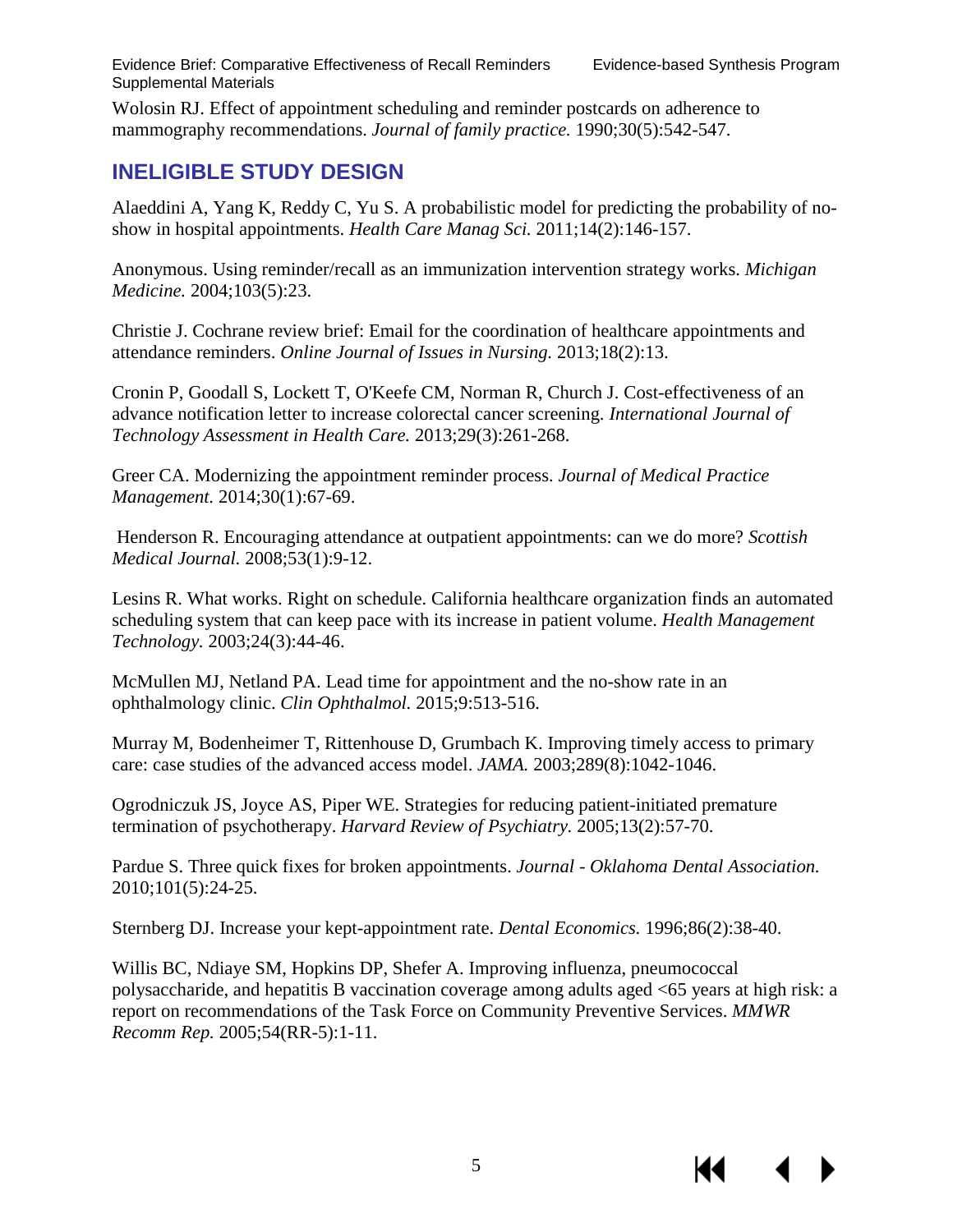### **INELIGIBLE INTERVENTION**

Baron RC, Melillo S, Rimer BK, et al. Intervention to increase recommendation and delivery of screening for breast, cervical, and colorectal cancers by healthcare providers a systematic review of provider reminders. *American Journal of Preventive Medicine.* 2010;38(1):110-117.

Bundy DG, Randolph GD, Murray M, Anderson J, Margolis PA. Open access in primary care: results of a North Carolina pilot project. *Pediatrics.* 2005;116(1):82-87.

Drescher CW, Nelson J, Peacock S, Andersen MR, McIntosh MW, Urban N. Compliance of average- and intermediate-risk women to semiannual ovarian cancer screening. *Cancer Epidemiology, Biomarkers & Prevention.* 2004;13(4):600-606.

Loo TS, Davis RB, Lipsitz LA, et al. Electronic medical record reminders and panel management to improve primary care of elderly patients. *Archives of Internal Medicine.*  2011;171(17):1552-1558.

Pomerantz A, Cole BH, Watts BV, Weeks WB. Improving efficiency and access to mental health care: combining integrated care and advanced access. *Gen Hosp Psychiatry.* 2008;30(6):546- 551.

Rose KD, Ross JS, Horwitz LI. Advanced access scheduling outcomes: a systematic review. *Archives of Internal Medicine.* 2011;171(13):1150-1159.

Shuter J, Kalkut GE, Pinon MW, Bellin EY, Zingman BS. A computerized reminder system improves compliance with Papanicolaou smear recommendations in an HIV care clinic. *International Journal of STD & AIDS.* 2003;14(10):675-680.

## **INELIGIBLE OUTCOME**

Baysal HY, Gozum S. Effects of health beliefs about mammography and breast cancer and telephone reminders on re-screening in Turkey. *Asian Pacific Journal of Cancer Prevention: Apjcp.* 2011;12(6):1445-1450.

Benzel JL, Laubach PD, Griner E, et al. Improving mammography screening. *American Journal of Nursing.* 2009;109(11 Suppl):43-45.

Makeham MA, Saltman DC, Kidd MR. Lessons from the TAPS study--recall and reminder systems. *Australian Family Physician.* 2008;37(11):923-924.

McDermott R, Tulip F, Schmidt B, Sinha A. Sustaining better diabetes care in remote indigenous Australian communities. *BMJ.* 2003;327(7412):428-430.

Mukund Bahadur KC, Murray PJ. Cell phone short messaging service (SMS) for HIV/AIDS in South Africa: a literature review. *Studies in Health Technology & Informatics.* 2010;160(Pt 1):530-534.

Patel S, Bay RC, Glick M. A systematic review of dental recall intervals and incidence of dental caries. *Journal of the American Dental Association.* 2010;141(5):527-539.

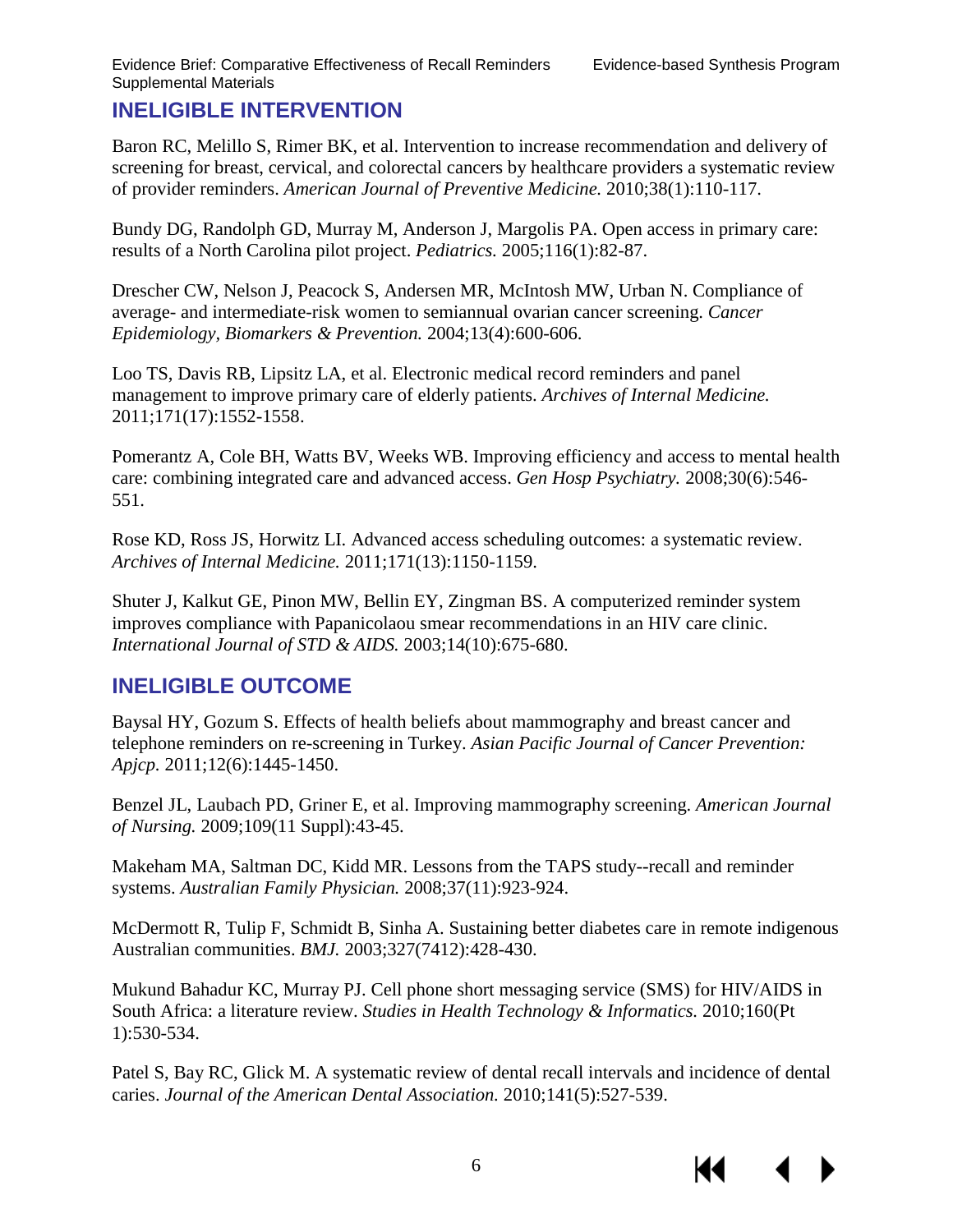К

Pereira JA, Quach S, Heidebrecht CL, et al. Barriers to the use of reminder/recall interventions for immunizations: a systematic review. *BMC Medical Informatics & Decision Making.*  2012;12:145.

#### **INELIGIBLE COMPARATOR OR NO COMPARISON**

Kearins O, Walton J, O'Sullivan E, Lawrence G. Invitation management initiative to improve uptake of breast cancer screening in an urban UK Primary Care Trust. *Journal of Medical Screening.* 2009;16(2):81-84.

Lerchenfeldt SM, Cronin SM, Chandrasekar PH. Vaccination adherence in hematopoietic stem cell transplant patients: a pilot study on the impact of vaccination cards and reminder telephone calls. *Transplant Infectious Disease.* 2013;15(6):634-638.

Miller PL, McConnell CR, Heck JJ. Cancellations and no-shows: an examination of influences and solutions. *NAHAM Management Journal.* 1996;22(4):15-17.

Steele RJ, Kostourou I, McClements P, et al. Effect of repeated invitations on uptake of colorectal cancer screening using faecal occult blood testing: analysis of prevalence and incidence screening. *BMJ.* 2010;341:c5531.

#### **INELIGIBLE POPULATION**

Mallard SD, Leakeas T, Duncan WJ, Fleenor ME, Sinsky RJ. Same-day scheduling in a public health clinic: a pilot study. *Journal of Public Health Management & Practice.* 2004;10(2):148- 155.

O'Connor ME, Matthews BS, Gao D. Effect of open access scheduling on missed appointments, immunizations, and continuity of care for infant well-child care visits. *Arch Pediatr Adolesc Med.* 2006;160(9):889-893.

#### **STUDIES ON REMINDERS FOR SCREENING AND PREVENTIVE CARE**

Abdullah F, Su TT. Applying the Transtheoretical Model to evaluate the effect of a call-recall program in enhancing Pap smear practice: a cluster randomized trial. *Preventive Medicine.*  2013;57 Suppl:S83-86.

Acera A, Manresa JM, Rodriguez D, et al. Analysis of three strategies to increase screening coverage for cervical cancer in the general population of women aged 60 to 70 years: The CRICERVA study. *BMC women's health.* 2014;14(1).

Brouwers MC, De Vito C, Bahirathan L, et al. What implementation interventions increase cancer screening rates? a systematic review. *Implementation Science.* 2011;6:111.

Camilloni L, Ferroni E, Cendales BJ, et al. Methods to increase participation in organised screening programs: a systematic review. *BMC Public Health.* 2013;13:464.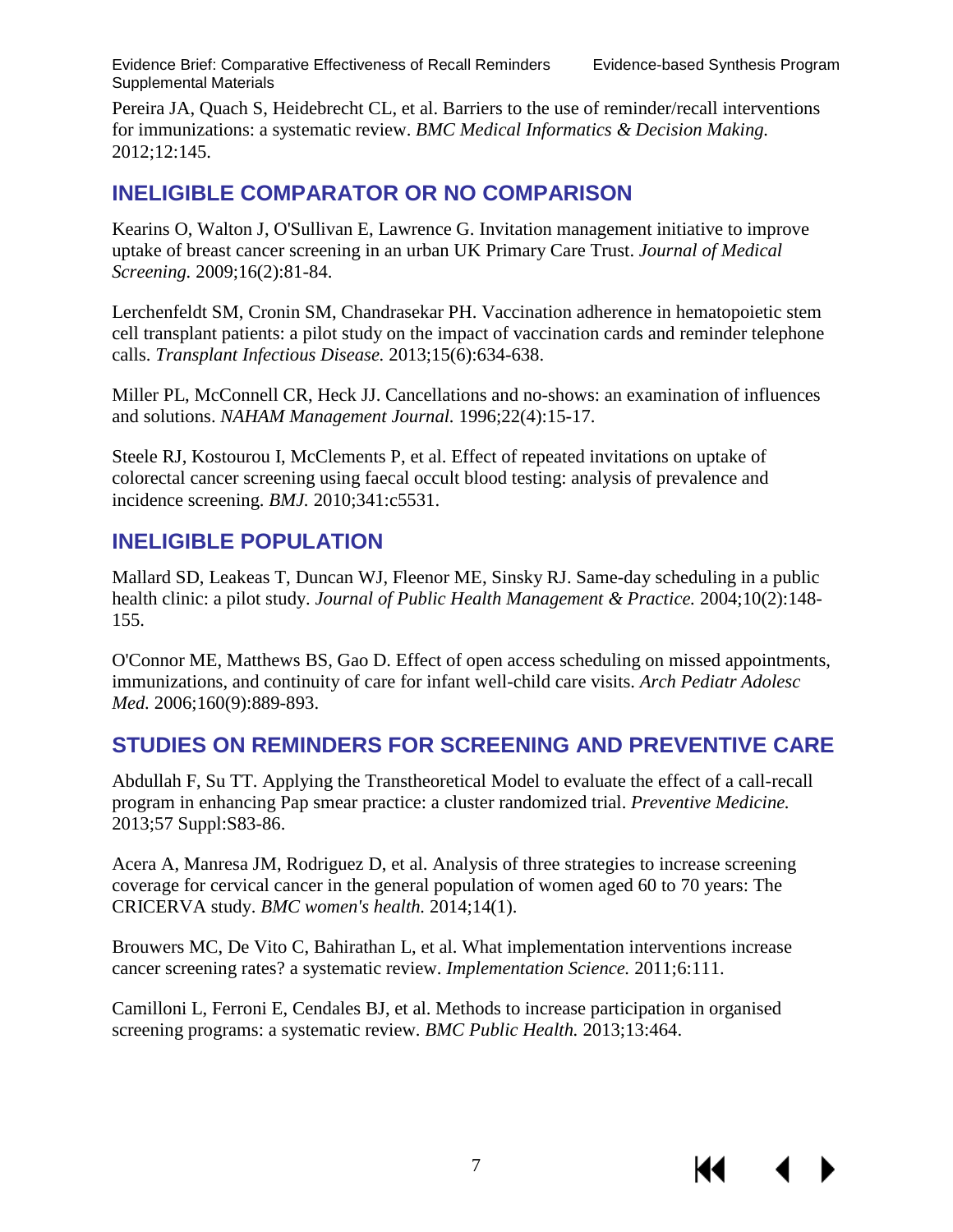К€

Downing SG, Cashman C, McNamee H, Penney D, Russell DB, Hellard ME. Increasing chlamydia test of re-infection rates using SMS reminders and incentives. *Sexually Transmitted Infections.* 2013;89(1):16-19.

Everett T, Bryant A, Griffin MF, Martin-Hirsch PP, Forbes CA, Jepson RG. Interventions targeted at women to encourage the uptake of cervical screening. *Cochrane Database of Systematic Reviews.* 2011(5):CD002834.

Fahey T, Schroeder K, Ebrahim S. Educational and organisational interventions used to improve the management of hypertension in primary care: a systematic review. *British Journal of General Practice.* 2005;55(520):875-882.

Fortuna RJ, Idris A, Winters P, et al. Get screened: a randomized trial of the incremental benefits of reminders, recall, and outreach on cancer screening. *Journal of General Internal Medicine.*  2014;29(1):90-97.

Guy R, Hocking J, Low N, et al. Interventions to increase rescreening for repeat chlamydial infection. *Sexually Transmitted Diseases.* 2012;39(2):136-146.

Guy R, Wand H, Knight V, Kenigsberg A, Read P, McNulty AM. SMS reminders improve rescreening in women and heterosexual men with chlamydia infection at Sydney Sexual Health Centre: a before-and-after study. *Sexually Transmitted Infections.* 2013;89(1):11-15.

Jacobson Vann JC, Szilagyi P. Patient reminder and recall systems to improve immunization rates. *Cochrane Database of Systematic Reviews.* 2009(4).

Kesman RL, Rahman AS, Lin EY, Barnitt EA, Chaudhry R. Population informatics-based system to improve osteoporosis screening in women in a primary care practice. *Journal of the American Medical Informatics Association.* 2010;17(2):212-216.

Middleton P, Crowther CA. Reminder systems for women with previous gestational diabetes mellitus to increase uptake of testing for type 2 diabetes or impaired glucose tolerance. *Cochrane Database of Systematic Reviews.* 2014;3:CD009578.

Offman J, Myles J, Ariyanayagam S, et al. A telephone reminder intervention to improve breast screening information and access. *Public Health.* 2014;128(11):1017-1022.

Romaire MA, Bowles EJ, Anderson ML, Buist DS. Comparative effectiveness of mailed reminder letters on mammography screening compliance. *Preventive Medicine.* 2012;55(2):127- 130.

Stockwell MS, Westhoff C, Kharbanda EO, et al. Influenza vaccine text message reminders for urban, low-income pregnant women: a randomized controlled trial. *American Journal of Public Health.* 2014;104 Suppl 1:e7-12.

Thomas RE, Lorenzetti DL. Interventions to increase influenza vaccination rates of those 60 years and older in the community. *Cochrane Database of Systematic Reviews.*  2014;7:CD005188.

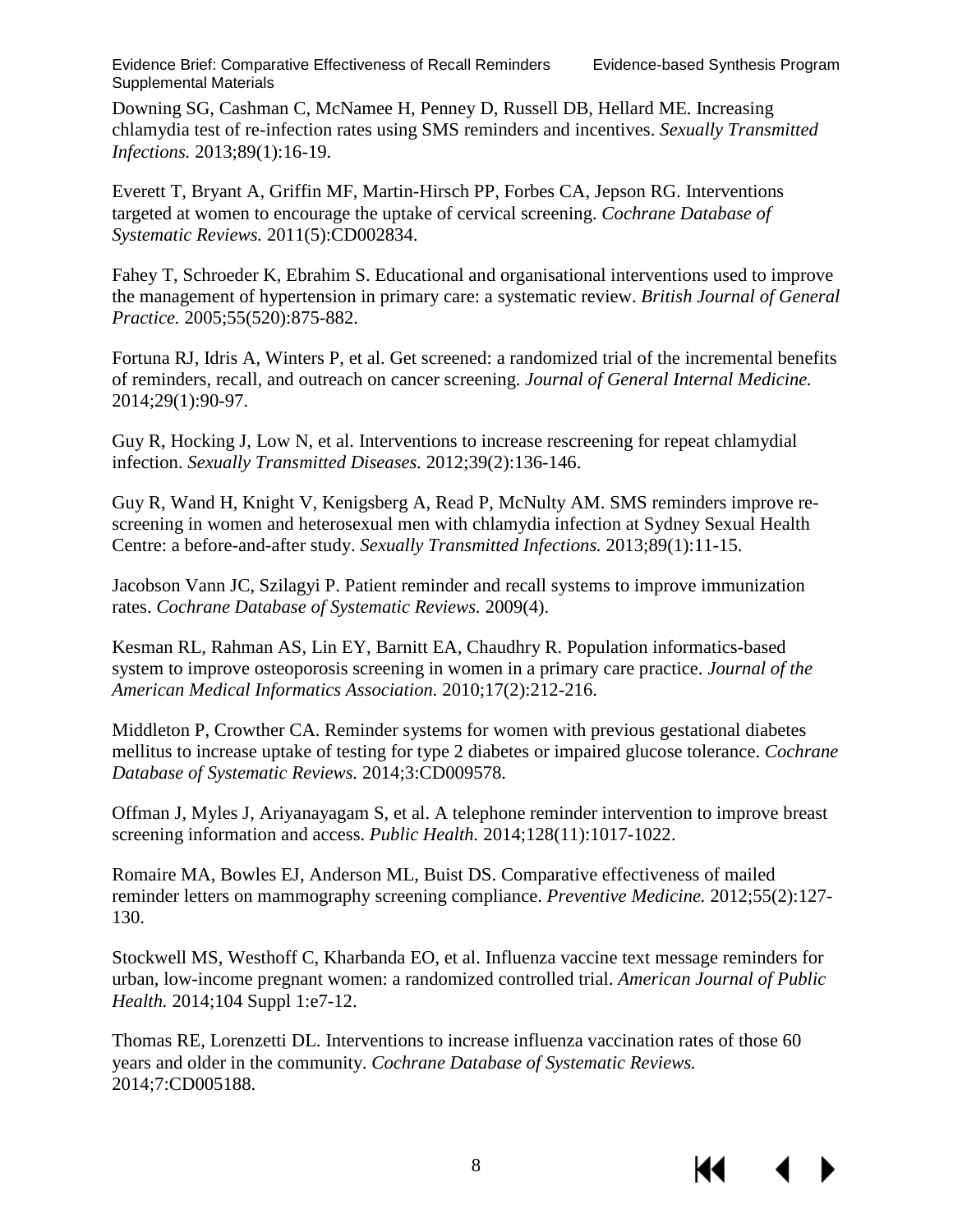$\blacktriangleleft$ 

KI

Vernon SW, McQueen A, Tiro JA, del Junco DJ. Interventions to promote repeat breast cancer screening with mammography: a systematic review and meta-analysis. *Journal of the National Cancer Institute.* 2010;102(14):1023-1039.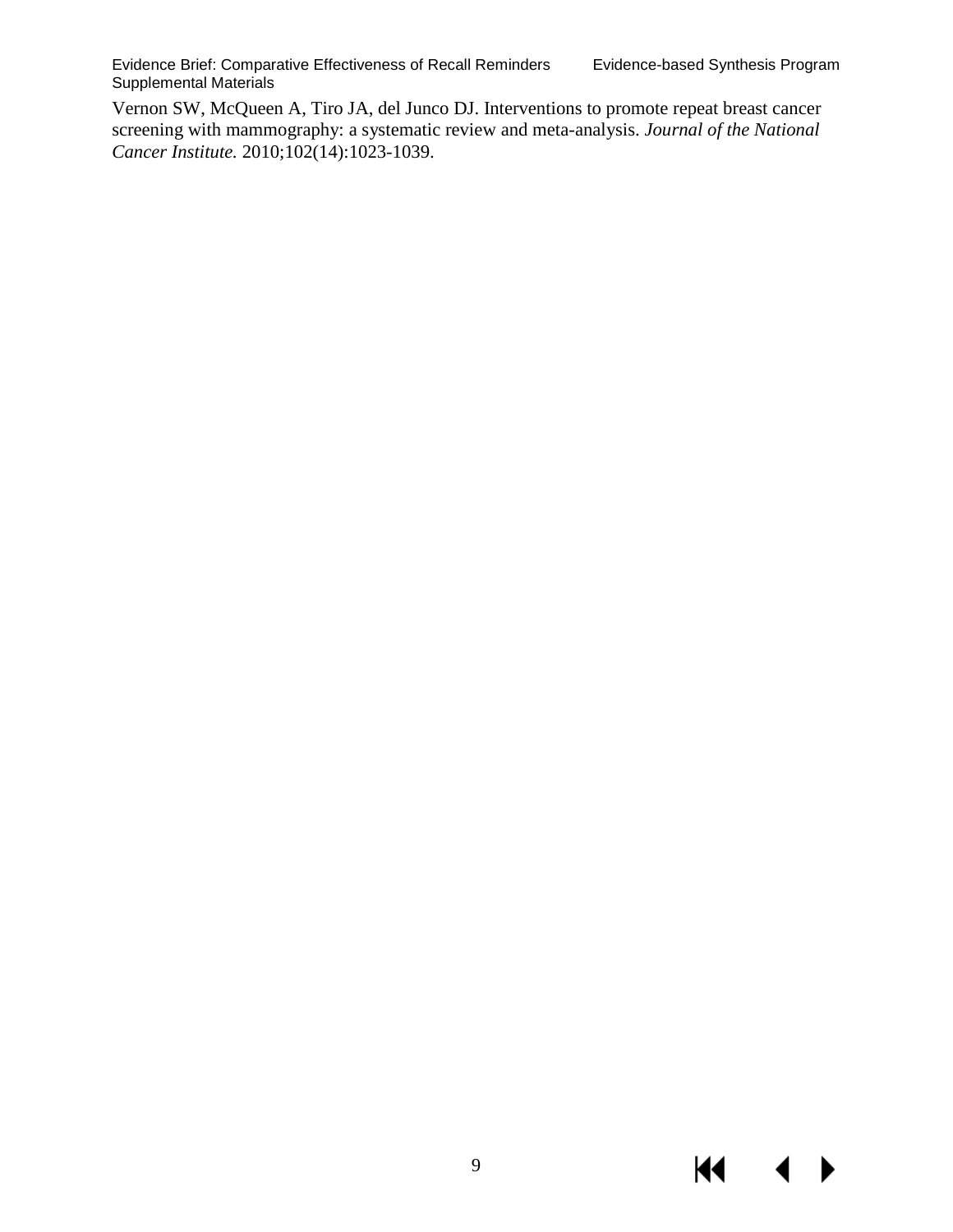## **DATA ABSTRACTION OF INCLUDED SYSTEMATIC REVIEWS**

<span id="page-11-1"></span><span id="page-11-0"></span>

| <b>Author</b><br>Year                 | <b>Aims</b>                                                                                                                                                                                                                                                         | <b>Numbers</b><br>and designs | <b>Patient</b><br>characteristics from | <b>Intervention</b><br>characteristics from | <b>Overall Results</b>        |
|---------------------------------------|---------------------------------------------------------------------------------------------------------------------------------------------------------------------------------------------------------------------------------------------------------------------|-------------------------------|----------------------------------------|---------------------------------------------|-------------------------------|
|                                       | <b>Search details</b>                                                                                                                                                                                                                                               | of included                   | included studies                       | included studies                            | <b>Stratified by subgroup</b> |
| <b>Clinical</b><br>Area               | <b>Eligibility criteria</b>                                                                                                                                                                                                                                         | studies<br>applicable to      | applicable to<br>present review        | applicable to present<br>review             | characteristics?              |
|                                       |                                                                                                                                                                                                                                                                     | present                       |                                        |                                             |                               |
| Outcome(s)                            |                                                                                                                                                                                                                                                                     | review;<br>sample             |                                        |                                             |                               |
|                                       |                                                                                                                                                                                                                                                                     | sizes                         |                                        |                                             |                               |
| Atherton<br>2012 <sup>1</sup>         | To assess the effects of using<br>email for coordination of                                                                                                                                                                                                         | <b>NA</b>                     | <b>NA</b>                              | <b>NA</b>                                   | No studies included           |
|                                       | healthcare appointments and                                                                                                                                                                                                                                         |                               |                                        |                                             | <b>NA</b>                     |
| Primary                               | reminders                                                                                                                                                                                                                                                           |                               |                                        |                                             |                               |
| care,                                 |                                                                                                                                                                                                                                                                     |                               |                                        |                                             |                               |
| outpatient,                           | Cochrane Consumers and                                                                                                                                                                                                                                              |                               |                                        |                                             |                               |
| community,                            | <b>Communication Review Group;</b>                                                                                                                                                                                                                                  |                               |                                        |                                             |                               |
| hospital                              | CENTRAL, MEDLINE, EMBASE,<br>PsycINFO, CINAHL, ERIC; no                                                                                                                                                                                                             |                               |                                        |                                             |                               |
| Whether                               | language or date restrictions                                                                                                                                                                                                                                       |                               |                                        |                                             |                               |
| email was                             |                                                                                                                                                                                                                                                                     |                               |                                        |                                             |                               |
| understood                            | Interventions: Email or web                                                                                                                                                                                                                                         |                               |                                        |                                             |                               |
| and acted                             | messaging systems for                                                                                                                                                                                                                                               |                               |                                        |                                             |                               |
| upon                                  | coordination of appts or appt                                                                                                                                                                                                                                       |                               |                                        |                                             |                               |
| correctly by                          | reminders; non-screening or                                                                                                                                                                                                                                         |                               |                                        |                                             |                               |
|                                       |                                                                                                                                                                                                                                                                     |                               |                                        |                                             |                               |
|                                       |                                                                                                                                                                                                                                                                     |                               |                                        |                                             |                               |
|                                       |                                                                                                                                                                                                                                                                     |                               |                                        |                                             |                               |
|                                       | automated vs. person email                                                                                                                                                                                                                                          |                               |                                        |                                             |                               |
|                                       | Study design: RCTs, quasi-                                                                                                                                                                                                                                          |                               |                                        |                                             |                               |
|                                       |                                                                                                                                                                                                                                                                     |                               |                                        |                                             |                               |
|                                       |                                                                                                                                                                                                                                                                     |                               |                                        |                                             |                               |
|                                       |                                                                                                                                                                                                                                                                     |                               |                                        |                                             |                               |
|                                       | intervention)                                                                                                                                                                                                                                                       |                               |                                        |                                             |                               |
| recipient as<br>intended by<br>sender | preventive care appts<br>Comparison: No intervention;<br>other modes of communication<br>(face-to-face, mail, call, text);<br>randomized controlled trials,<br>CBAs (at least 2 intervention<br>and control sites), ITS (at least<br>3 time points before and after |                               |                                        |                                             |                               |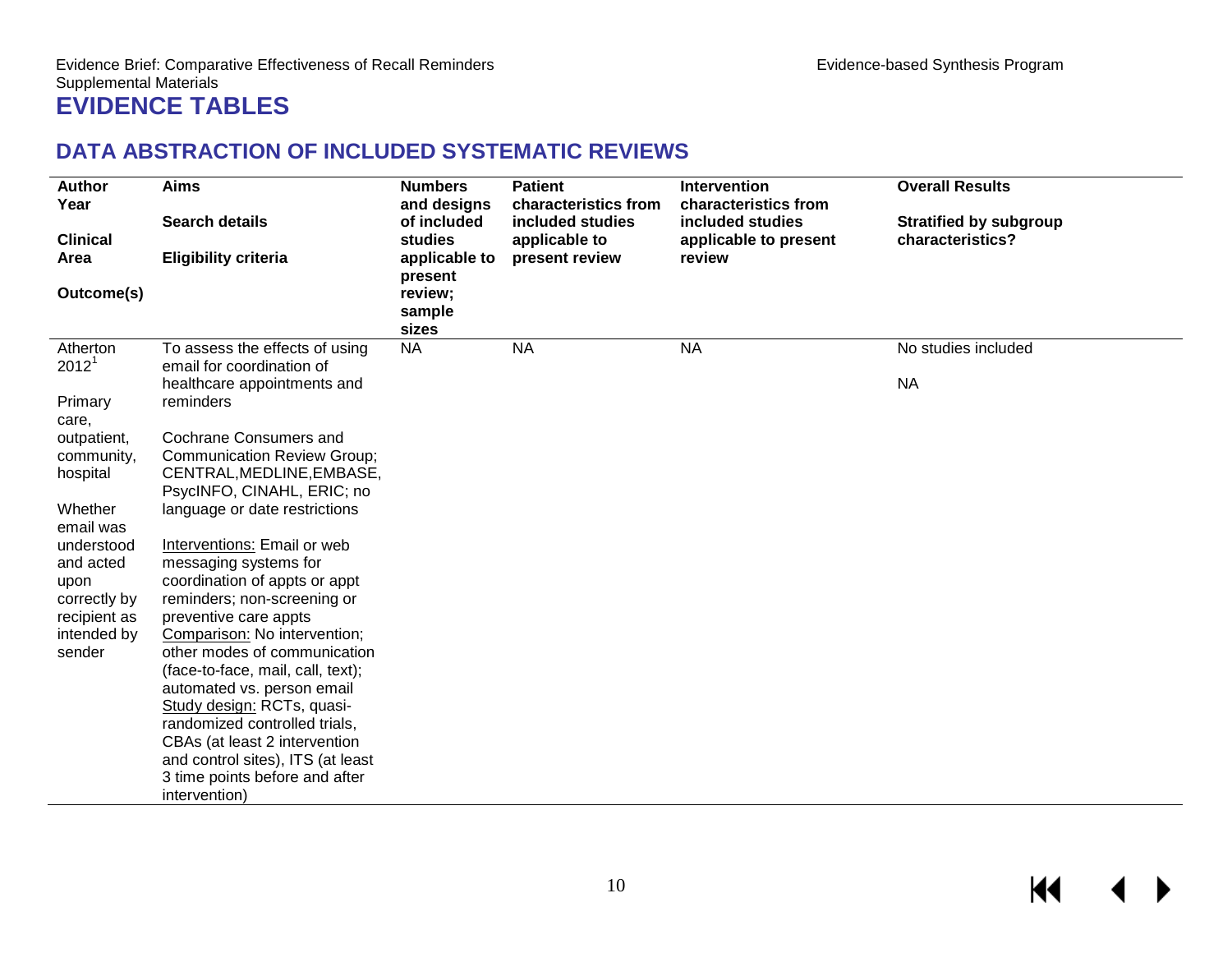$M$ 

 $\leftarrow$ 

| <b>Author</b>          | <b>Aims</b>                                             | <b>Numbers</b> | <b>Patient</b>                                  | <b>Intervention</b>                                          | <b>Overall Results</b>                                                          |
|------------------------|---------------------------------------------------------|----------------|-------------------------------------------------|--------------------------------------------------------------|---------------------------------------------------------------------------------|
| Year                   |                                                         | and designs    | characteristics from                            | characteristics from                                         |                                                                                 |
|                        | <b>Search details</b>                                   | of included    | included studies                                | included studies                                             | <b>Stratified by subgroup</b>                                                   |
| <b>Clinical</b>        |                                                         | studies        | applicable to                                   | applicable to present                                        | characteristics?                                                                |
| Area                   | <b>Eligibility criteria</b>                             | applicable to  | present review                                  | review                                                       |                                                                                 |
|                        |                                                         | present        |                                                 |                                                              |                                                                                 |
| Outcome(s)             |                                                         | review;        |                                                 |                                                              |                                                                                 |
|                        |                                                         | sample         |                                                 |                                                              |                                                                                 |
|                        |                                                         | sizes          |                                                 |                                                              |                                                                                 |
| Car                    | To assess the effects of mobile                         | 4 RCTs;        | China Hospital Health                           | <b>Automated SMS text</b>                                    | Text reminder vs no reminder:                                                   |
| $2012^2$               | phone messaging appt                                    | $N = 3498$     | Promotion Centre,                               | reminder 72 hrs before appts                                 | increased rate of attendance at                                                 |
|                        | reminders for healthcare appts                          |                | mean age 50.6 years,                            | vs telephone reminder 72                                     | healthcare appts RR=1.10 (1.03-1.17).                                           |
| Primary                |                                                         |                | 57.6% male;                                     | hrs before appt vs no                                        | Text reminder vs mail reminder:                                                 |
| care,                  | CENTRAL, MEDLINE, EMBASE,<br>PsychINFO, CINAHL, LILACS, |                | Scotland GP, patients<br>who failed to attend 2 | reminder; SMS text reminder                                  | increased rate of attendance at<br>healthcare appts $RR = 1.10 (1.02 - 1.19)$ . |
| outpatient,            | African Health Anthology; 1993-                         |                | or more routine appts                           | from PC day prior to appt vs<br>no reminder; postal reminder | Text reminder vs call reminder: no                                              |
| community,<br>hospital | present; no language                                    |                | in preceding year;                              | 2 weeks before appt all                                      | difference in rate of attendance                                                |
|                        | restrictions                                            |                | UK, patients at 6 ENT                           | groups vs SMS text                                           | RR=0.99 (0.95-1.03).                                                            |
| Rate of                |                                                         |                | clinics in one general                          | message 24 hrs before appt;                                  | Two studies (Cheng, Leong) reported                                             |
| attendance             | Interventions: SMS or MMS                               |                | hospital; Malaysia,                             | SMS text reminder 24-48 hrs                                  | cost per text message lower than cost                                           |
| at                     | reminders for healthcare appts,                         |                | patients at 7 primary                           | before appt vs call reminder                                 | per phone call reminder.                                                        |
| healthcare             | messages between a                                      |                | care clinics                                    | 24-48 hrs before appt vs no                                  | One study (Koury) reported 98% of                                               |
| appts; cost            | healthcare provider and patient,                        |                |                                                 | reminder                                                     | patients willing to receive text message                                        |
| effectivenes           | not part of a multi-faceted                             |                |                                                 |                                                              | reminders prior to intervention.                                                |
| s;                     | intervention.                                           |                |                                                 |                                                              | One study (Fairhurst) reported no                                               |
| acceptability          | Comparison: No intervention;                            |                |                                                 |                                                              | adverse events.                                                                 |
| ; harms                | other modes of communication                            |                |                                                 |                                                              | Attendance rates after text message vs                                          |
|                        | (face-to-face, mail, call, email);                      |                |                                                 |                                                              | phone reminders were similar, but text                                          |
|                        | automated vs. personal text                             |                |                                                 |                                                              | message was less expensive. Relative                                            |
|                        | messaging                                               |                |                                                 |                                                              | cost of text message reminder per                                               |
|                        | Study design: RCTs, quasi-                              |                |                                                 |                                                              | attendance ranged from 55%-65% of                                               |
|                        | randomized controlled trials,                           |                |                                                 |                                                              | the cost of phone call reminders (2)                                            |
|                        | CBAs, ITS (at least 3 time                              |                |                                                 |                                                              | studies).                                                                       |
|                        | points before and after                                 |                |                                                 |                                                              | No harms or adverse effects reported (1                                         |
|                        | intervention)                                           |                |                                                 |                                                              | study).                                                                         |
|                        |                                                         |                |                                                 |                                                              | <b>NR</b>                                                                       |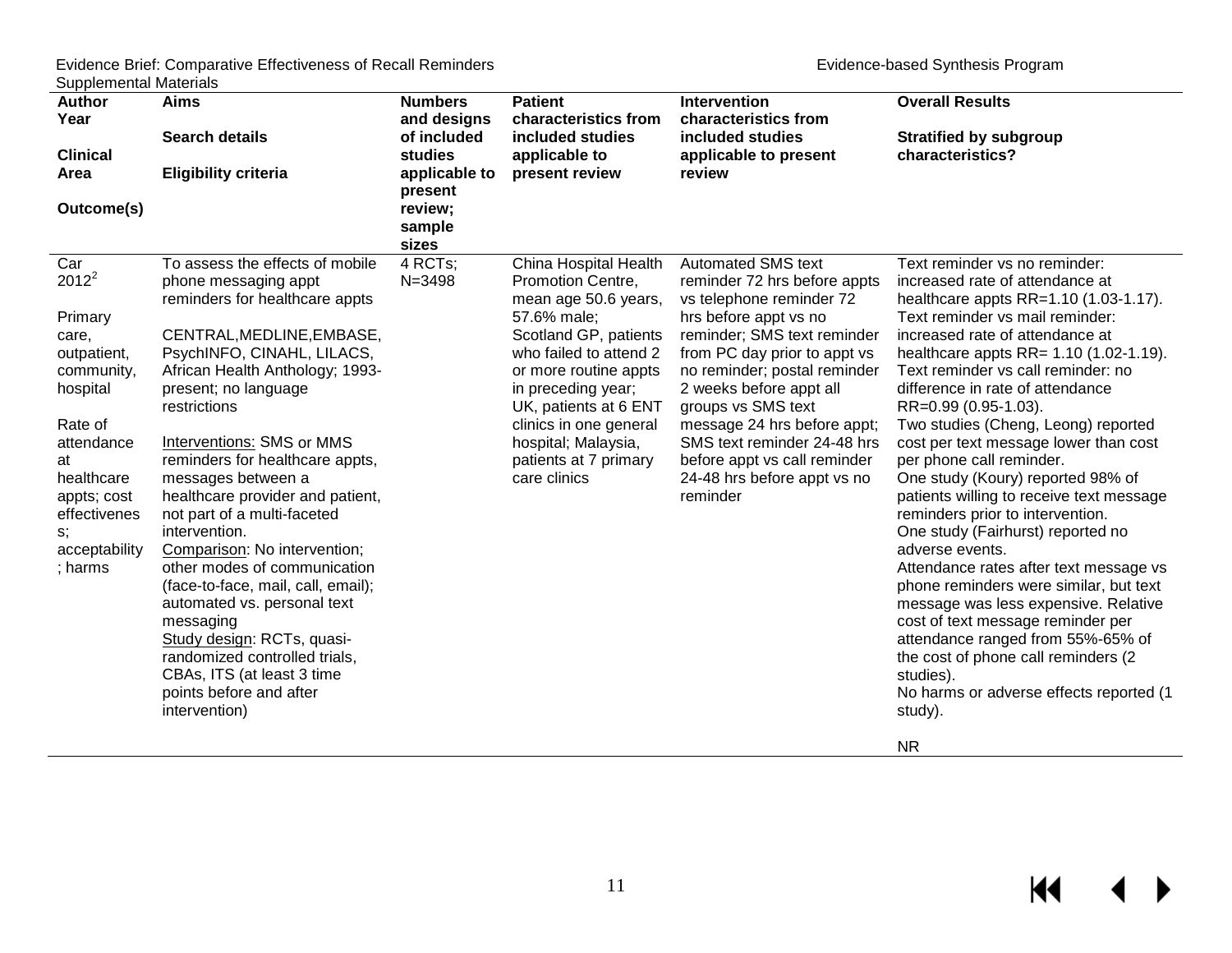| Year<br>and designs<br>characteristics from<br>characteristics from                                                                                                                                                               |  |
|-----------------------------------------------------------------------------------------------------------------------------------------------------------------------------------------------------------------------------------|--|
|                                                                                                                                                                                                                                   |  |
| <b>Search details</b><br>of included<br>included studies<br>included studies<br><b>Stratified by subgroup</b>                                                                                                                     |  |
| characteristics?<br><b>Clinical</b><br>studies<br>applicable to<br>applicable to present                                                                                                                                          |  |
| <b>Eligibility criteria</b><br>applicable to<br>present review<br>review<br>Area                                                                                                                                                  |  |
| present                                                                                                                                                                                                                           |  |
| review;<br>Outcome(s)                                                                                                                                                                                                             |  |
| sample                                                                                                                                                                                                                            |  |
| sizes                                                                                                                                                                                                                             |  |
| 6 RCTs;<br>To quantify the effectiveness of<br>Reminder SMS text (range<br>Free<br>Holland orthodontic<br>SMS text reminder vs no reminder                                                                                        |  |
| $2013^3$<br>mobile technology based<br>$N = 20,632$<br>from 24-72 hrs before appt);<br>clinic patients;<br>increased attendance rates, pooled                                                                                     |  |
| interventions for healthcare<br>2 nRCTs;<br>reminder call (range from<br>patients with appts at<br>RR=1.06 (1.05-1.07).                                                                                                           |  |
| Any clinical<br>providers or to support<br>$N = 301(1)$<br>China Hospital Health<br>24-72 hrs before appt); no<br>SMS text reminder vs other reminder,<br>healthcare services<br>study, 1<br><b>Promotion Centre;</b><br>reminder |  |
| no significant difference in attendance<br>area<br>Brazil outpatient clinic<br>rates, pooled RR=0.98 (0.94-1.02).<br>study NR)                                                                                                    |  |
| MEDLINE, EMBASE,<br>Attendance<br>patients; Scotland,<br>No significant difference in cancellation                                                                                                                                |  |
| PsycINFO, Global Health, The<br>patients failed to<br>rates with SMS text appt reminder to<br>rates, non-                                                                                                                         |  |
| Cochrane Library, NHS HTA<br>attend 2 or more<br>persistent non-attenders, pooled<br>attendance                                                                                                                                   |  |
| Database, Web of Science;<br>RR=1.08 (0.89-1.30).<br>appts in past year;<br>rates                                                                                                                                                 |  |
| 1990-2010<br>No significant difference in cancellation<br>USA repeat blood                                                                                                                                                        |  |
| rates with SMS text appt reminder vs<br>donors; Malaysia;                                                                                                                                                                         |  |
| Interventions: mobile<br>call (RR=2.31 (0.91-5.95)) and mail<br>Malaysia chronic                                                                                                                                                  |  |
| technology interventions not<br>(RR=2.67 (0.92-7.71)) reminders.<br>disease patients; UK,                                                                                                                                         |  |
| part of mixed (mobile device<br>patients with appt at<br>Mobile phone call reminder vs no                                                                                                                                         |  |
| and non-mobile device)<br>Yarkhill Hospital<br>reminder, increased attendance rate,                                                                                                                                               |  |
| interventions; medical<br>RR=1.24 (1.07-1.43).                                                                                                                                                                                    |  |
| Two trials that evaluated the effects on<br>education, clinical diagnosis                                                                                                                                                         |  |
| and management,<br>cancellations of texting appointment                                                                                                                                                                           |  |
| communication between<br>reminders to patients who persistently                                                                                                                                                                   |  |
| fail to attend appointments showed no<br>healthcare providers, health                                                                                                                                                             |  |
| statistically significant change (pooled<br>services support (appt                                                                                                                                                                |  |
| reminders and test result<br>RR of 1.08; 95% CI 0.89-1.30, I2= 0%).                                                                                                                                                               |  |
| notification)<br><b>NR</b><br>Comparison: other intervention,                                                                                                                                                                     |  |
| usual care, no intervention                                                                                                                                                                                                       |  |
| Study design: controlled trials                                                                                                                                                                                                   |  |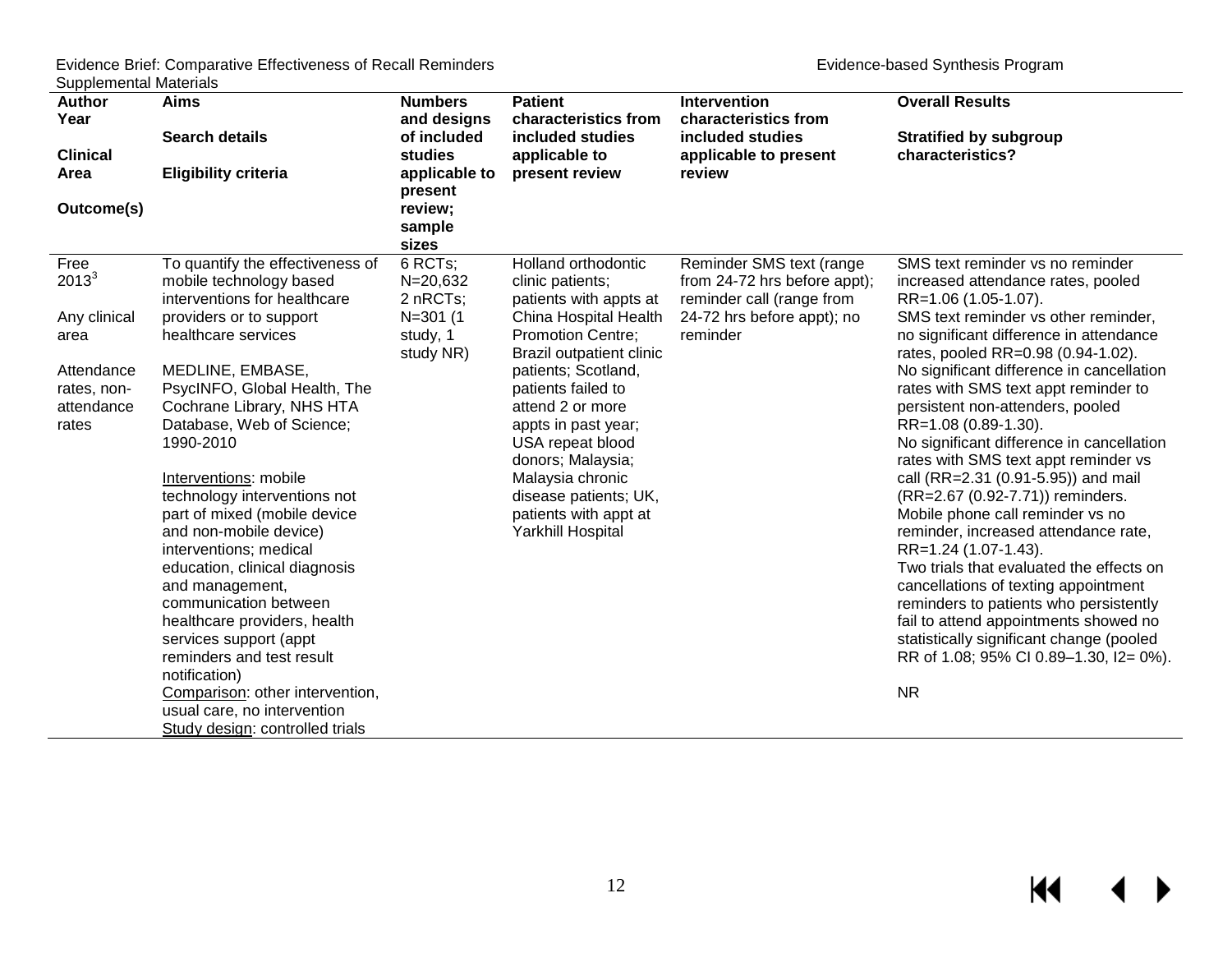| <b>Author</b><br>Year<br><b>Clinical</b><br>Area<br>Outcome(s)                                                                                 | Aims<br><b>Search details</b><br><b>Eligibility criteria</b>                                                                                                                                                                                                                                                                                                                                                                                                              | <b>Numbers</b><br>and designs<br>of included<br>studies<br>applicable to<br>present<br>review;<br>sample<br>sizes      | <b>Patient</b><br>characteristics from<br>included studies<br>applicable to<br>present review                                                                                                                                                                 | <b>Intervention</b><br>characteristics from<br>included studies<br>applicable to present<br>review                                                                                                                                                                                                                                       | <b>Overall Results</b><br><b>Stratified by subgroup</b><br>characteristics?                                                                                                                                                                                                                                                                                                                                                                                                                                                                                                                                                                                                                                                          |
|------------------------------------------------------------------------------------------------------------------------------------------------|---------------------------------------------------------------------------------------------------------------------------------------------------------------------------------------------------------------------------------------------------------------------------------------------------------------------------------------------------------------------------------------------------------------------------------------------------------------------------|------------------------------------------------------------------------------------------------------------------------|---------------------------------------------------------------------------------------------------------------------------------------------------------------------------------------------------------------------------------------------------------------|------------------------------------------------------------------------------------------------------------------------------------------------------------------------------------------------------------------------------------------------------------------------------------------------------------------------------------------|--------------------------------------------------------------------------------------------------------------------------------------------------------------------------------------------------------------------------------------------------------------------------------------------------------------------------------------------------------------------------------------------------------------------------------------------------------------------------------------------------------------------------------------------------------------------------------------------------------------------------------------------------------------------------------------------------------------------------------------|
| George<br>$2003^4$<br>Primary care<br><b>Effectivenes</b><br>s in<br>improving<br>attendance;<br># missed<br>appts, non-<br>attendance<br>rate | Review the evidence on<br>strategies to reduce non-<br>attendance in general practice<br>MEDLINE, EMBASE, Cochrane<br>Library, NHS National<br>Research Register, NHS R&D<br>Register, through Aug. 2001,<br>English only<br>Studies describing<br>epidemiology of non-<br>attendance or interventions for<br>reducing non-attendance in<br>primary care.<br>Studies on general appts in<br>primary care as opposed to<br>screening appts were of<br>particular interest. | $1$ SR;<br>$N = 5285$<br>(pooled)<br>2 RCTs;<br>$N = 37$<br>patients (1<br>study),<br>$N = 2500$<br>appts (1<br>study) | Patients attending for<br>medical,<br>psychosocial, and<br>screening purposes<br>in 23 hospitals and<br>family practice in<br>USA, Canada and<br>UK; UK general<br>medical practice<br>patients, frequent<br>non-attenders; UK<br>dental practice<br>patients | Reminder letters and calls,<br>orientation statement,<br>contracts, physician<br>prompts; Letter to ask<br>patients to cancel if unable<br>to attend, letter reminder 3<br>days before appt, telephone<br>reminder day before appt,<br>automated telephone<br>reminder day before appt,<br>combination letter and<br>telephone reminders | Results of effectiveness from included<br>SR: All interventions effective: Letter<br>prompt OR= $2.17$ (1.69-2.92),<br>Telephone prompt OR=2.88 (1.93-<br>4.31), Orientation statement OR=2.91<br>(1.51-5.61), Contracting OR=1.89 (1.04-<br>3.45), Physician prompt OR=1.64 (1.36-<br>1.98); 2RCTs: reduction in # missed<br>appts in intervention group (mailed<br>letter reminder) from 2.9-0.5 (0.2-0.8)<br>and control group (no letter reminder)<br>from $2.8 - 1.2$ (0.7-1.8); reduction in non-<br>attendance rate for letter reminder (non-<br>attendance rate=3.8%), telephone<br>reminder (4.4%), automated telephone<br>reminder (5.6%), and combination<br>reminder (3.0%). Control group non-<br>attendance rate 9.4%. |
|                                                                                                                                                |                                                                                                                                                                                                                                                                                                                                                                                                                                                                           |                                                                                                                        |                                                                                                                                                                                                                                                               |                                                                                                                                                                                                                                                                                                                                          | <b>NR</b>                                                                                                                                                                                                                                                                                                                                                                                                                                                                                                                                                                                                                                                                                                                            |

NR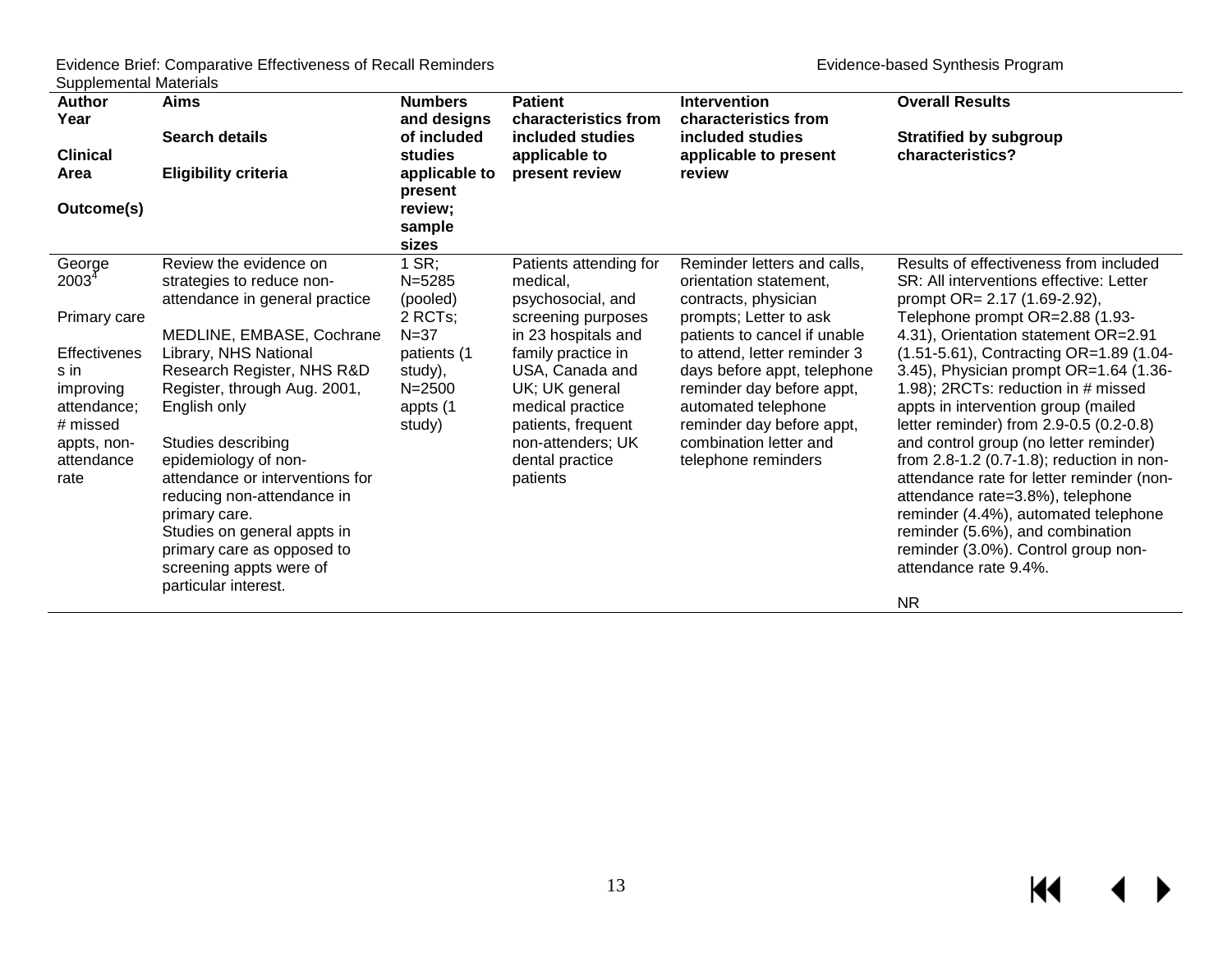| <b>Author</b><br>Year<br><b>Clinical</b><br>Area<br>Outcome(s)                                         | <b>Aims</b><br><b>Search details</b><br><b>Eligibility criteria</b>                                                                                                                                                                    | <b>Numbers</b><br>and designs<br>of included<br><b>studies</b><br>applicable to<br>present<br>review; | <b>Patient</b><br>characteristics from<br>included studies<br>applicable to<br>present review                                                                                  | <b>Intervention</b><br>characteristics from<br>included studies<br>applicable to present<br>review                                                                                                                                       | <b>Overall Results</b><br><b>Stratified by subgroup</b><br>characteristics?                                                                                                                                                                                        |
|--------------------------------------------------------------------------------------------------------|----------------------------------------------------------------------------------------------------------------------------------------------------------------------------------------------------------------------------------------|-------------------------------------------------------------------------------------------------------|--------------------------------------------------------------------------------------------------------------------------------------------------------------------------------|------------------------------------------------------------------------------------------------------------------------------------------------------------------------------------------------------------------------------------------|--------------------------------------------------------------------------------------------------------------------------------------------------------------------------------------------------------------------------------------------------------------------|
|                                                                                                        |                                                                                                                                                                                                                                        | sample<br>sizes                                                                                       |                                                                                                                                                                                |                                                                                                                                                                                                                                          |                                                                                                                                                                                                                                                                    |
| Gurol<br>Urganci<br>$2013^{5}$                                                                         | To assess the effects of mobile<br>phone messaging appt<br>reminders for healthcare appts                                                                                                                                              | 8 RCTs;<br>$N = 6615$                                                                                 | China Hospital Health<br>Promotion Centre,<br>mean age 50.6 years,<br>57.6% male; China                                                                                        | <b>Automated SMS text</b><br>reminder 72 hrs before appts<br>vs telephone reminder 72<br>hrs before appt vs no                                                                                                                           | Text reminder vs no reminder:<br>increased rate of attendance at<br>healthcare appts $RR=1.14$ (1.03-1.26).<br>Text reminder vs mail reminder:                                                                                                                     |
| Primary<br>care,<br>outpatient,<br>community,<br>hospital                                              | CENTRAL, MEDLINE, EMBASE,<br>PsychINFO, CINAHL, LILACS,<br>African Health Anthology; 1993-<br>present; no language<br>restrictions                                                                                                     |                                                                                                       | Ophthalmic Center,<br>parent-child pairs;<br>Scotland GP, patients<br>who failed to attend 2<br>or more routine appts<br>in preceding year;                                    | reminder; SMS text reminder<br>from PC day prior to appt vs<br>no reminder; postal reminder<br>2 weeks before appt all<br>groups vs SMS text<br>message 24 hrs before appt;                                                              | increased rate of attendance at<br>healthcare appts $RR = 1.10 (1.02 - 1.19)$ .<br>Text reminder vs call reminder: no<br>difference in rate of attendance<br>RR=0.99 (0.95-1.02).<br>Two studies (Cheng, Leong) reported                                           |
| Attendance<br>rate; non-<br>attendance<br>rate; cost<br>effectivenes<br>s;<br>acceptability<br>; harms | Interventions: SMS or MMS<br>reminders for healthcare appts,<br>messages between a<br>healthcare provider and patient,<br>not part of a multi-faceted<br>intervention.<br>Comparison: No intervention;<br>other modes of communication |                                                                                                       | UK, patients at 6 ENT<br>clinics in one general<br>hospital; Malaysia,<br>primary care clinic<br>patients; Kenya<br>public health clinics,<br>males undergone<br>circumcision, | SMS text reminder 24-48 hrs<br>before appt vs call reminder<br>24-48 hrs before appt vs no<br>reminder; 4 SMS text<br>reminders 1 and 4 days<br>before appt vs no reminder;<br>daily SMS text for 7 days<br>after circumcision with care | cost per text message 55-65% lower<br>than cost per phone call reminder.<br>One study (Koury) reported 98% of<br>patients willing to receive text message<br>reminders prior to intervention.<br>One study (Fairhurst) reported no<br>adverse events.<br><b>NR</b> |
|                                                                                                        | (face-to-face, mail, call, email);<br>automated vs. personal text<br>messaging<br>Study design: RCTs                                                                                                                                   |                                                                                                       | Australia PT<br>outpatient clinic<br>patients                                                                                                                                  | instructions and reminder to<br>visit clinic on day 7 vs no<br>reminder; SMS text reminder<br>2 days prior to appt vs no<br>reminder                                                                                                     |                                                                                                                                                                                                                                                                    |

 $\leftrightarrow$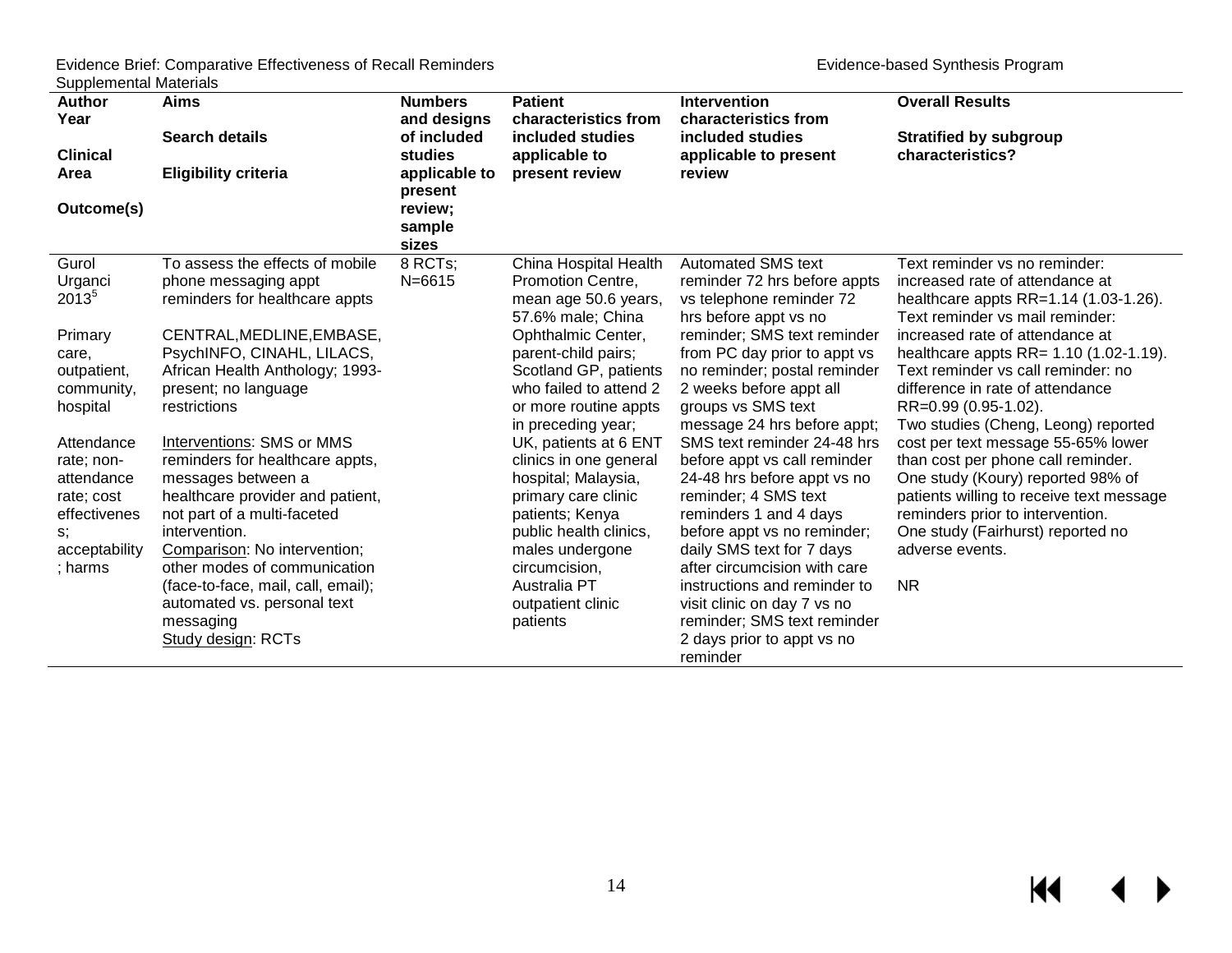| <b>Author</b><br>Year<br><b>Clinical</b><br>Area<br>Outcome(s) | <b>Aims</b><br><b>Search details</b><br><b>Eligibility criteria</b>                                                      | <b>Numbers</b><br>and designs<br>of included<br>studies<br>applicable to<br>present<br>review;<br>sample<br>sizes | <b>Patient</b><br>characteristics from<br>included studies<br>applicable to<br>present review                     | <b>Intervention</b><br>characteristics from<br>included studies<br>applicable to present<br>review      | <b>Overall Results</b><br><b>Stratified by subgroup</b><br>characteristics?                                                                                                     |
|----------------------------------------------------------------|--------------------------------------------------------------------------------------------------------------------------|-------------------------------------------------------------------------------------------------------------------|-------------------------------------------------------------------------------------------------------------------|---------------------------------------------------------------------------------------------------------|---------------------------------------------------------------------------------------------------------------------------------------------------------------------------------|
| Guy<br>$2012^{6}$<br>Hospital,                                 | To examine effectiveness of<br>SMS text reminders at<br>increasing clinic attendance<br>rates.                           | 8 RCTs;<br>N=4760<br>5<br>Observationa                                                                            | Patients from UK,<br>Australia, Scotland,<br>Malaysia, Ireland,<br>US, Denmark, Brazil,                           | SMS text message<br>reminders 24 hrs to 8 weeks<br>before appt; general or<br>personalized messages; vs | Use of SMS reminders to increase<br>attendance summary OR=1.48 (1.33-<br>(1.72)                                                                                                 |
| outpatient,<br>primary<br>care, blood<br>bank                  | MEDLINE, EMBASE, Cochrane<br>Library, Google; through June<br>2010; no language restrictions                             | l with.<br>concurrent<br>control;<br>N=60,498                                                                     | Korea, Netherlands,<br>China; primary care,<br>orthodontic, pediatric,<br>preventive health,<br>ophthalmology and | no reminder                                                                                             | No significant subgroup differences by<br>clinic type (primary care and hospital<br>outpatient), message timing (24, 48,<br>72+ hrs) and target age group<br>(pediatric, older) |
| Attendance<br>rate                                             | Interventions: SMS text<br>reminders for already<br>scheduled appts in healthcare<br>facility<br>Comparison: no reminder | Observationa<br>l with<br>historical<br>control;<br>N=57,853                                                      | blood bank clinics                                                                                                |                                                                                                         |                                                                                                                                                                                 |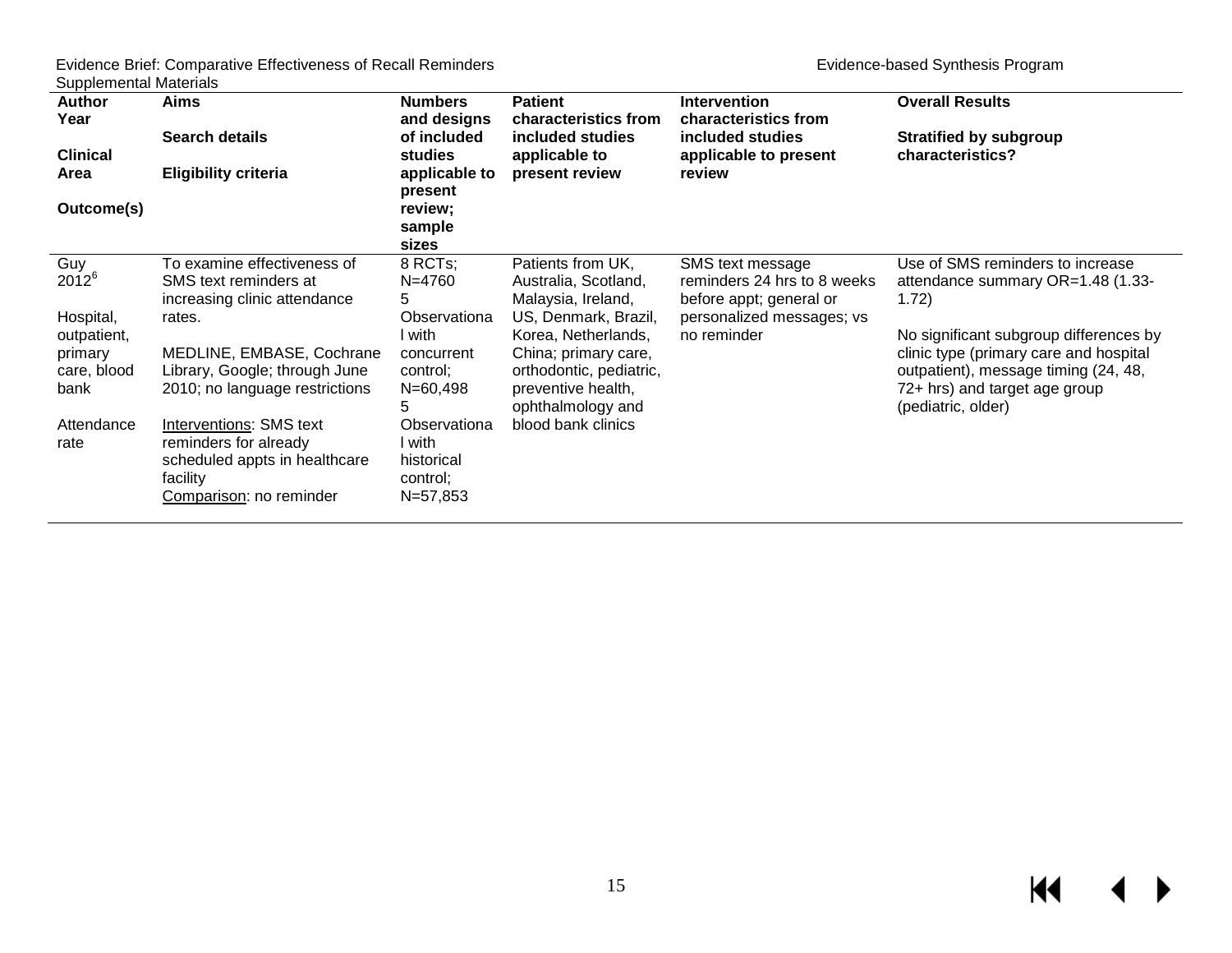$M \rightarrow$ 

| Author<br>Year<br><b>Clinical</b><br>Area<br>Outcome(s)                     | <b>Aims</b><br>Search details<br><b>Eligibility criteria</b>                                                                                                                                                                                                                                                                                                                                                                                                                                                                                        | <b>Numbers</b><br>and designs<br>of included<br>studies<br>applicable to<br>present<br>review;<br>sample<br>sizes                                                                                     | <b>Patient</b><br>characteristics from<br>included studies<br>applicable to<br>present review                                                                       | <b>Intervention</b><br>characteristics from<br>included studies<br>applicable to present<br>review                                                                  | <b>Overall Results</b><br><b>Stratified by subgroup</b><br>characteristics?                                                                                                                                                                                                                                                                                                                                                      |
|-----------------------------------------------------------------------------|-----------------------------------------------------------------------------------------------------------------------------------------------------------------------------------------------------------------------------------------------------------------------------------------------------------------------------------------------------------------------------------------------------------------------------------------------------------------------------------------------------------------------------------------------------|-------------------------------------------------------------------------------------------------------------------------------------------------------------------------------------------------------|---------------------------------------------------------------------------------------------------------------------------------------------------------------------|---------------------------------------------------------------------------------------------------------------------------------------------------------------------|----------------------------------------------------------------------------------------------------------------------------------------------------------------------------------------------------------------------------------------------------------------------------------------------------------------------------------------------------------------------------------------------------------------------------------|
| Hasvold<br>$2011^7$<br>Hospital<br>outpatient<br>Non-<br>attendance<br>rate | To assess the effect of<br>reminders on non-attendance<br>rates. To determine difference<br>in non-attendance rates with<br>reminders sent manually or<br>automatically, by time frame<br>when reminders are sent and to<br>determine the costs and<br>benefits of using reminders.<br>PubMed through February<br>2011, English or Scandinavian<br>languages<br>Population: hospital outpatient<br>patients<br>Interventions: call and text<br>(SMS) reminders for hospital<br>appts, automated or manual<br>Comparison: no reminder,<br>usual care | 9 RCTs;<br>$N = 17,741$<br>8 nRCTs;<br>$N = 50,096$<br>retrospective<br>comparison;<br>N=77,454<br>2 concurrent;<br>$n = 316$<br>2 before-<br>after; $N=323$<br>1 prospective<br>cohort;<br>$N=1,027$ | Hospital outpatient<br>patients from UK,<br>Australia,<br>Netherlands, China,<br>Brazil, Ireland, US,<br>Ireland, Malaysia,<br>Denmark, New<br>Zealand, Switzerland | Manual or automatic<br>telephone reminders: Call<br>reminders, SMS reminders,<br>call and SMS reminders, 1-<br>17 months duration, manual<br>or automatic reminders | Weighted average change in non-<br>attendance rates: manual reminders<br>(SMS or telephone completed by<br>health-care professional) - absolute<br>change = $8.3\%$ , relative change =<br>39.1%, automated reminders<br>(computer-automated SMS or<br>telephone) - absolute change=8.9%,<br>relative change=28.9%.<br>No apparent effect of time at which<br>reminder is issued with relative change<br>in non-attendance rate. |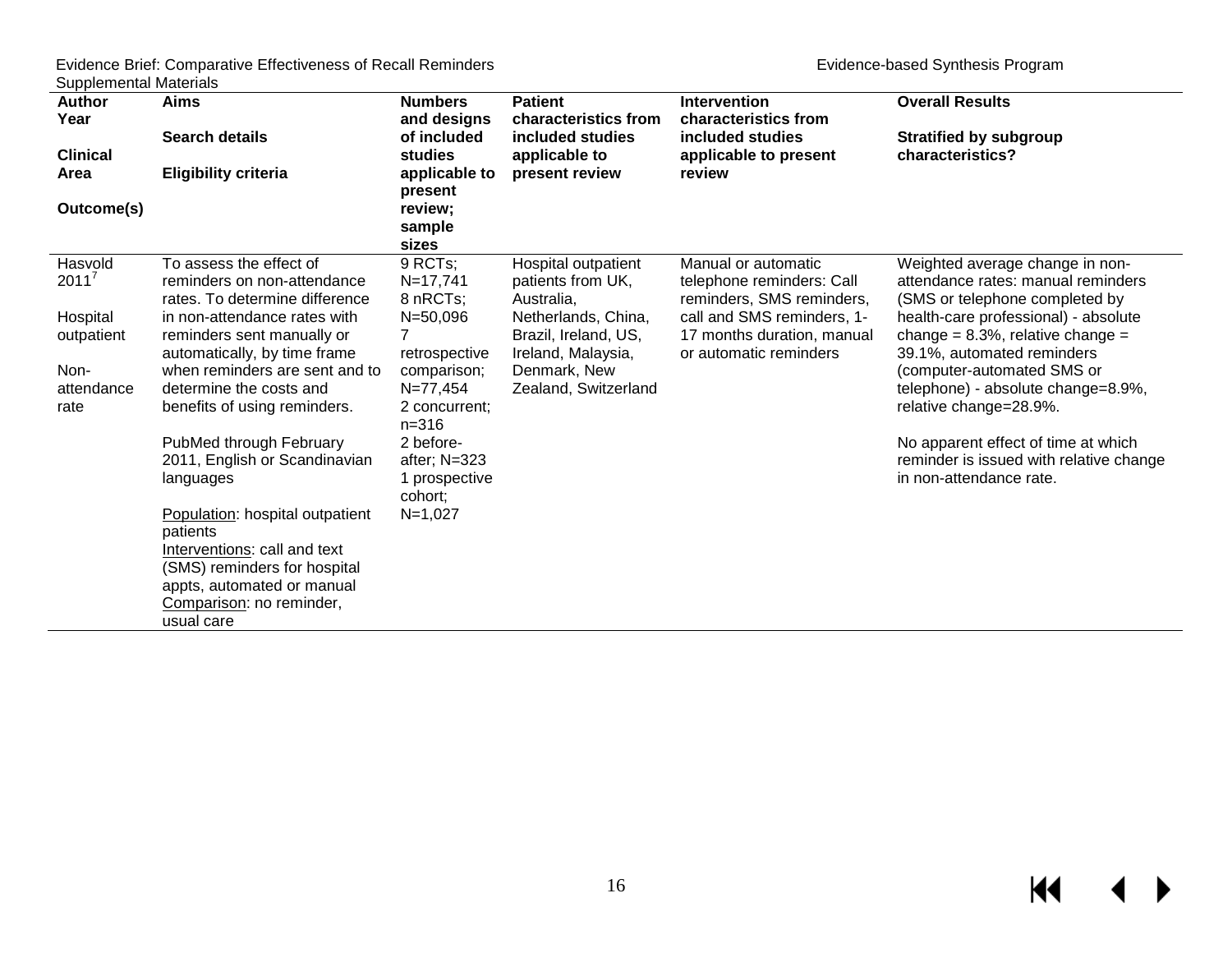| <b>Author</b>   | <b>Aims</b>                         | <b>Numbers</b>  | <b>Patient</b>           | Intervention                  | <b>Overall Results</b>                   |
|-----------------|-------------------------------------|-----------------|--------------------------|-------------------------------|------------------------------------------|
| Year            |                                     | and designs     | characteristics from     | characteristics from          |                                          |
|                 | <b>Search details</b>               | of included     | included studies         | included studies              | <b>Stratified by subgroup</b>            |
| <b>Clinical</b> |                                     | studies         | applicable to            | applicable to present         | characteristics?                         |
| Area            | <b>Eligibility criteria</b>         | applicable to   | present review           | review                        |                                          |
|                 |                                     | present         |                          |                               |                                          |
| Outcome(s)      |                                     | review;         |                          |                               |                                          |
|                 |                                     | sample<br>sizes |                          |                               |                                          |
| Liu             | To assess the effects of            | 2 Quasi-        | Children (1-12yrs)       | Call reminder 1 day prior to  | Attendance at single clinic appt (people |
| $2014^8$        | reminder systems on improving       | RCTs;           | due for TB test          | appt; home visit 4 days after | with TB): pre-appt reminder increased    |
|                 | attendance at TB diagnosis,         | $N = 2,635$     | $(USA)$ ; patients $(>=$ | missed appt, reminder letter  | attendance compared to no reminder       |
| Outpatient,     | prophylaxis and treatment clinic    | 7 RCTs;         | 12 yrs) with             | 4 days after missed appt;     | RR=1.32 (1.1-1.59). Default reminder     |
| infectious      | appointment                         | $N=1,999$       | radiographic             | call reminder to attend appt  | increased attendance at appt compared    |
| disease         |                                     |                 | evidence of TB           | and take medication; home     | to no reminder RR=5.04 (1.61-15.78).     |
|                 | <b>Cochrane Infections Diseases</b> |                 | (South India);           | visit; reminder letter 4 days | Attendance at clinic (people at risk for |
| Adherence       | Group Specialized Register,         |                 | patients (>15 yrs)       | after appt date; take home    | TB): no difference in attendance         |
| to return       | Cochrane EPOC Specialized           |                 | with TB (Northern        | reminder card, postcard       | between pre-appt reminder and no         |
| appt;           | Register, CENTRAL, EMBASE,          |                 | Thailand); patients      | reminder, reminder card with  | reminder RR=1.06 (0.92-1.21).            |
| treatment       | CINAHL, SCI-EXPANDED,               |                 | with TB who delayed      | message on importance of      | <b>NR</b>                                |
| completion;     | Social Sciences Citation Index,     |                 | coming to collect        | returning for appt; call      |                                          |
| retrieval of    | metaRegister of Controlled          |                 | drugs for at least 3     | reminder or home visit every  |                                          |
| non-            | trials, through August 2014, no     |                 | days (Iraq); newly       | 3 months on importance of     |                                          |
| attenders; #    | language restrictions               |                 | diagnosed TB             | chemoprophylaxis and appt     |                                          |
| patients        |                                     |                 | patients (South          | attendance                    |                                          |
| returning for   | Population: children and adults     |                 | India); volunteers in    |                               |                                          |
| appt            | who require treatment,              |                 | TB detection drive       |                               |                                          |
|                 | prophylaxis, or diagnostic or       |                 | (USA), school-aged       |                               |                                          |
|                 | screening services for TB           |                 | children without         |                               |                                          |
|                 | Interventions: any actions to       |                 | active TB diagnosis      |                               |                                          |
|                 | remind TB patients to take          |                 | (Spain)                  |                               |                                          |
|                 | medication or attend appts or       |                 |                          |                               |                                          |
|                 | actions to contact patients with    |                 |                          |                               |                                          |
|                 | missed appts                        |                 |                          |                               |                                          |
|                 | Comparison: no reminder, other      |                 |                          |                               |                                          |
|                 | reminders                           |                 |                          |                               |                                          |
|                 | Study design: RCTs (including       |                 |                          |                               |                                          |
|                 | cluster and quasi-RCTs), CBAs       |                 |                          |                               |                                          |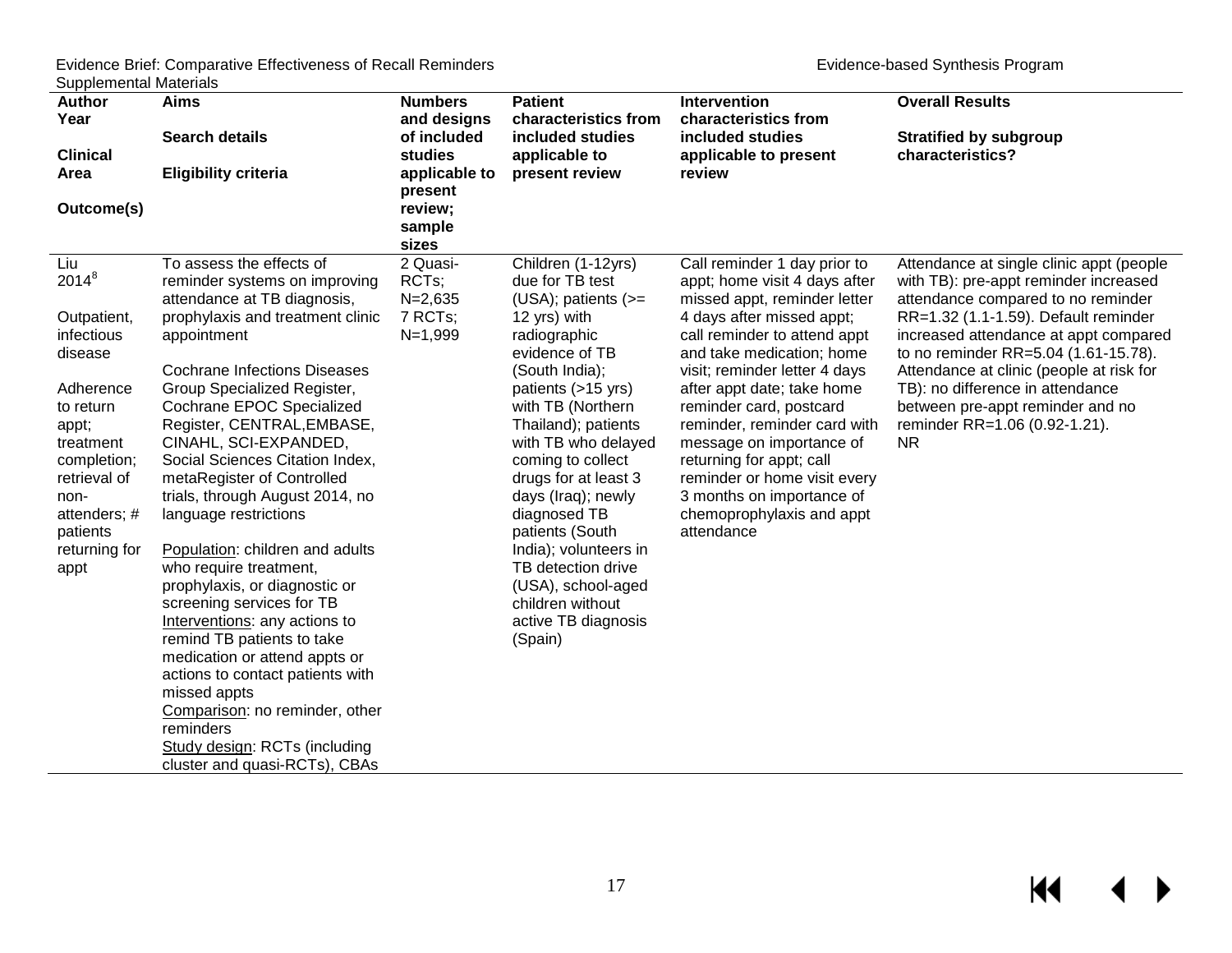| <b>Author</b>   | <b>Aims</b>                                                | <b>Numbers</b>           | <b>Patient</b>       | Intervention                | <b>Overall Results</b>                    |
|-----------------|------------------------------------------------------------|--------------------------|----------------------|-----------------------------|-------------------------------------------|
| Year            |                                                            | and designs              | characteristics from | characteristics from        |                                           |
|                 | <b>Search details</b>                                      | of included              | included studies     | included studies            | <b>Stratified by subgroup</b>             |
| <b>Clinical</b> |                                                            | studies                  | applicable to        | applicable to present       | characteristics?                          |
| Area            | <b>Eligibility criteria</b>                                | applicable to<br>present | present review       | review                      |                                           |
| Outcome(s)      |                                                            | review;                  |                      |                             |                                           |
|                 |                                                            | sample                   |                      |                             |                                           |
|                 |                                                            | sizes                    |                      |                             |                                           |
| McLean          | Exploring the differential effect                          | <b>SRs: 11</b>           | Patients attending   | Automated telephone         | One study in an orthodontic practice      |
| $2014^9$        | of reminder systems for                                    | <b>RCTs: 31</b>          | general healthcare   | reminders, SMS texting,     | reported differential attendance for boys |
|                 | different segments of the                                  | (33, 626)                | appts or in need of  | postal reminders, email     | over girls and the affluent over those    |
| Outpatient      | population for improving                                   |                          | immunizations.       | reminders, no intervention. | with higher Townsend deprivation          |
|                 | attendance, cancellation, and                              |                          |                      |                             | scores.                                   |
| Attendance,     | rescheduling of appointments.                              |                          |                      |                             |                                           |
| cancellation    |                                                            |                          |                      |                             |                                           |
| s,              | Allied and Complementary                                   |                          |                      |                             |                                           |
| reschedulin     | Medicine, Cumulative Index to<br>Nursing and Allied Health |                          |                      |                             |                                           |
| g               | Literature Plus, Cochrane                                  |                          |                      |                             |                                           |
|                 | Library, EMBASE, Health                                    |                          |                      |                             |                                           |
|                 | Management Information                                     |                          |                      |                             |                                           |
|                 | Consortium, Institute of                                   |                          |                      |                             |                                           |
|                 | <b>Electrical and Electonics</b>                           |                          |                      |                             |                                           |
|                 | Engineers, King's Fung Library                             |                          |                      |                             |                                           |
|                 | Catalogue, Maternity and Infant                            |                          |                      |                             |                                           |
|                 | Care, MEDLINE, Physiotherapy                               |                          |                      |                             |                                           |
|                 | Evidence Database,                                         |                          |                      |                             |                                           |
|                 | PsychINFO, SPORTDiscuss                                    |                          |                      |                             |                                           |
|                 | and Web of Science: January                                |                          |                      |                             |                                           |
|                 | 2000 to February 2012.                                     |                          |                      |                             |                                           |
|                 | Systematic reviews: partially or                           |                          |                      |                             |                                           |
|                 | completely examined appt                                   |                          |                      |                             |                                           |
|                 | reminder systems, included                                 |                          |                      |                             |                                           |
|                 | studies published since 2000                               |                          |                      |                             |                                           |
|                 | Primary studies: investigated                              |                          |                      |                             |                                           |
|                 | appt reminder systems for an                               |                          |                      |                             |                                           |
|                 | already-scheduled health-                                  |                          |                      |                             |                                           |
|                 | related outpatient appt,                                   |                          |                      |                             |                                           |
|                 | published in English between                               |                          |                      |                             |                                           |
|                 | 2000 and 2012.                                             |                          |                      |                             |                                           |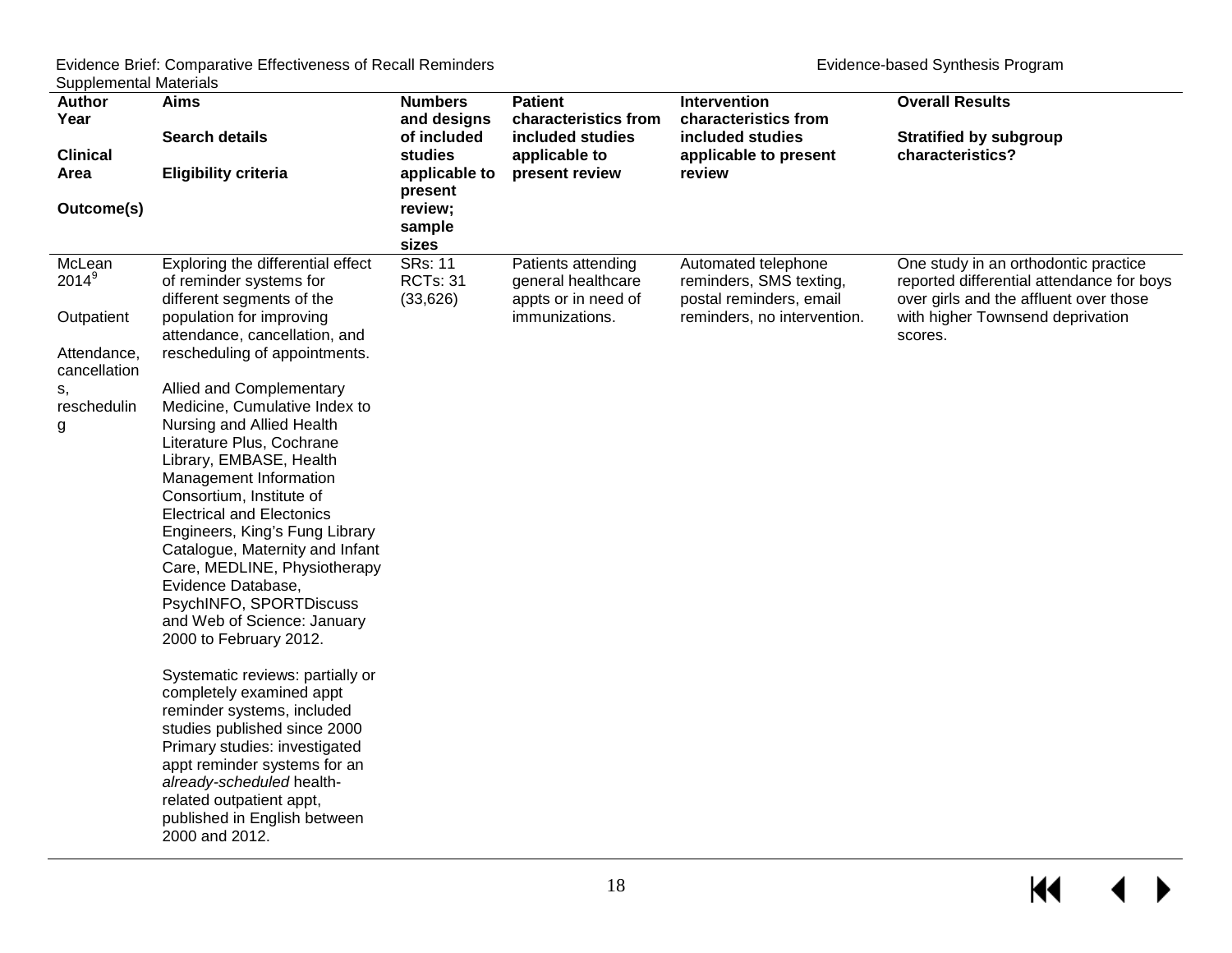$M \leftarrow \leftarrow$ 

| <b>Author</b><br>Year<br><b>Clinical</b><br>Area<br>Outcome(s)                                   | Aims<br><b>Search details</b><br><b>Eligibility criteria</b>                                                                                                                                                                                                                                                                                                                                                                                                                     | <b>Numbers</b><br>and designs<br>of included<br>studies<br>applicable to<br>present<br>review;<br>sample<br>sizes | <b>Patient</b><br>characteristics from<br>included studies<br>applicable to<br>present review | <b>Intervention</b><br>characteristics from<br>included studies<br>applicable to present<br>review                                                                                                                                                                                                                                         | <b>Overall Results</b><br><b>Stratified by subgroup</b><br>characteristics?                                                                                                                                                                                                                                                                                                                                                                                                                                                                                                                                                                                                                                                                                                                                    |
|--------------------------------------------------------------------------------------------------|----------------------------------------------------------------------------------------------------------------------------------------------------------------------------------------------------------------------------------------------------------------------------------------------------------------------------------------------------------------------------------------------------------------------------------------------------------------------------------|-------------------------------------------------------------------------------------------------------------------|-----------------------------------------------------------------------------------------------|--------------------------------------------------------------------------------------------------------------------------------------------------------------------------------------------------------------------------------------------------------------------------------------------------------------------------------------------|----------------------------------------------------------------------------------------------------------------------------------------------------------------------------------------------------------------------------------------------------------------------------------------------------------------------------------------------------------------------------------------------------------------------------------------------------------------------------------------------------------------------------------------------------------------------------------------------------------------------------------------------------------------------------------------------------------------------------------------------------------------------------------------------------------------|
| Reda<br>$2012^{10}$<br>Outpatient,<br>mental<br>health<br>Attendance<br>at mental<br>health appt | To assess effects of prompting<br>by professional carers on<br>attendance at clinics for those<br>with suspected serious mental<br>illness<br>Cochrane Schizophrenia Group<br>Trials Register through May<br>2012<br>Population: anyone having<br>been diagnosed or suspected<br>of a serious mental illness<br>Interventions: any prompt (text,<br>letter, call, visit, financial or<br>other awards)<br>Comparison: standard care<br>Study design: RCTs, quasi-<br><b>RCTs</b> | 4 RCTs;<br>$N = 789$                                                                                              | Adults attending or<br>referred to mental<br>health clinics                                   | Call reminder 2 days prior to<br>appt; individualized letter<br>reminder 72 hrs prior to<br>appt; orientation letter (with<br>or without telephone<br>reminder 24 hrs prior to<br>reminder), telephone<br>reminder only; letter<br>reminder (1 or 3 days prior<br>to appt), letter orientation<br>statement (1 or 3 days prior<br>to appt) | No difference between reminders and<br>no reminders in did not attend rate:<br>telephone reminder RR=0.84 (0.66-<br>1.07), text-based reminder RR=0.76<br>(0.43-1.32), combination telephone/text<br>reminders RR=0.7 (0.42-1.17).<br>No difference between telephone and<br>text-based reminders in did not attend<br>rate RR=1.93 (0.98-3.8).<br>No difference between text letter and<br>text orientation statement in did not<br>attend rate: any time before appt<br>RR=1.62 (0.89-2.92), one day before<br>appt RR=0.78-5.15), three days before<br>appt RR=1.38 (0.64-2.93).<br>All prompts considered (regardless of<br>type) results were of greater<br>significance and suggested an effect to<br>increase the rate of attendance (RR<br>missed appointments 0.80 CI 0.65-<br>$0.98$ ).<br><b>NR</b> |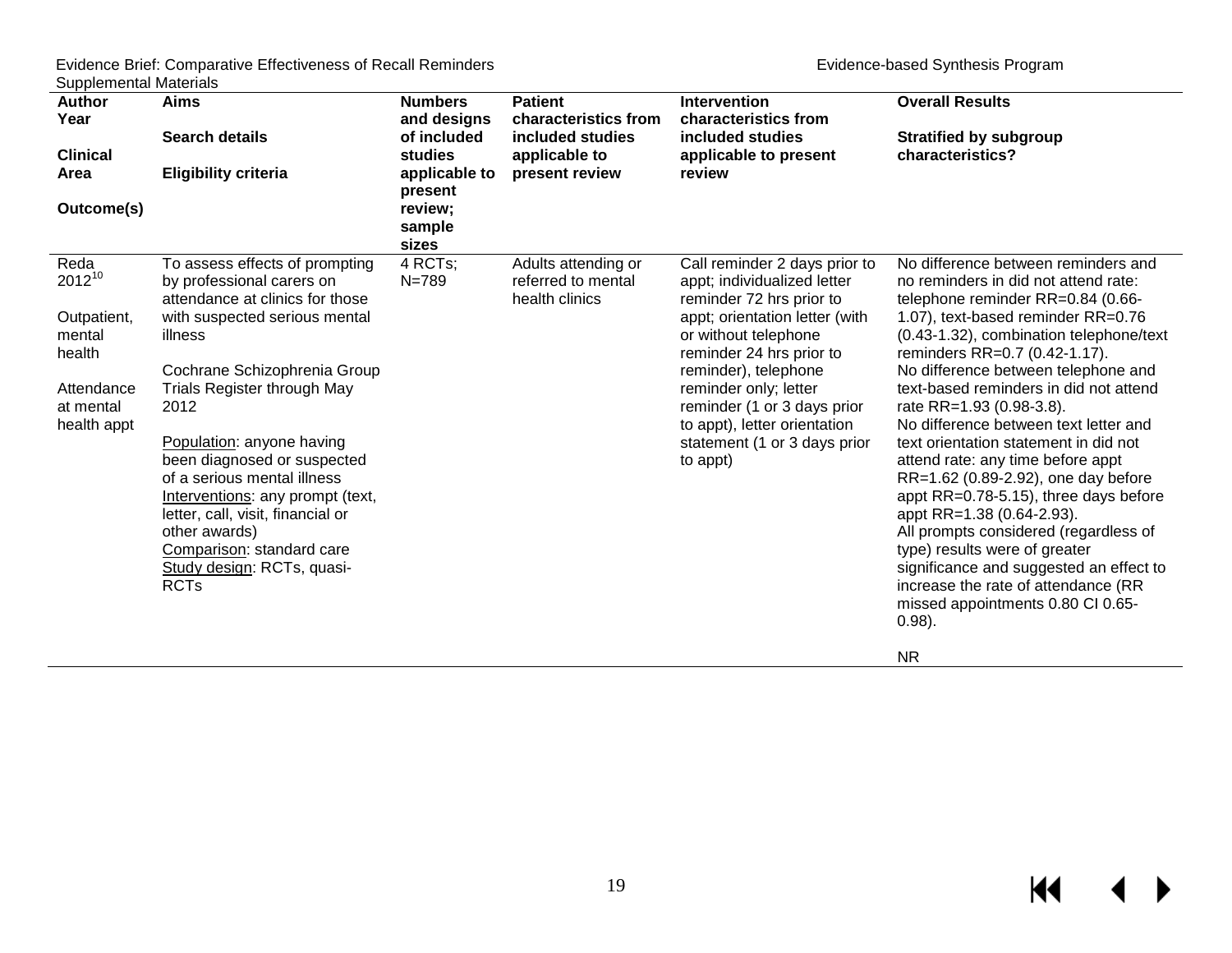$M \leftarrow \leftarrow$ 

| <b>Author</b><br>Year<br><b>Clinical</b><br>Area | <b>Aims</b><br><b>Search details</b><br><b>Eligibility criteria</b>                   | <b>Numbers</b><br>and designs<br>of included<br>studies<br>applicable to<br>present | <b>Patient</b><br>characteristics from<br>included studies<br>applicable to<br>present review | <b>Intervention</b><br>characteristics from<br>included studies<br>applicable to present<br>review | <b>Overall Results</b><br><b>Stratified by subgroup</b><br>characteristics?                 |
|--------------------------------------------------|---------------------------------------------------------------------------------------|-------------------------------------------------------------------------------------|-----------------------------------------------------------------------------------------------|----------------------------------------------------------------------------------------------------|---------------------------------------------------------------------------------------------|
| Outcome(s)                                       |                                                                                       | review;<br>sample<br>sizes                                                          |                                                                                               |                                                                                                    |                                                                                             |
| Schauman<br>$2013^{11}$                          | To assess effects of<br>interventions to increase appt<br>attendance in mental health | 21 studies;<br>$N = 5,043$                                                          | USA, UK, Spain, New<br>Zealand; hospital-<br>based, specialist and                            | Opt-in systems (patient<br>contact clinic for appt) vs<br>standard scheduling;                     | No meta-analysis due to study<br>heterogeneity.<br>Reminder letters and choice of therapist |
| Outpatient,<br>mental                            | services                                                                              |                                                                                     | community mental<br>health outpatient                                                         | telephone reminder and<br>letter reminders vs no                                                   | may increase initial appt attendance;<br>telephone reminders, opt-in systems,               |
| health                                           | MEDLINE, EMBASE,<br>PsycINFO, CENTRAL, British                                        |                                                                                     | clinics                                                                                       | reminder and vs standard<br>appt letter; accelerated                                               | accelerated scheduling and pre-appt<br>questionnaires do not appear increase                |
| Appt<br>attendance                               | Nursing Index, CINAHL through<br>June 2012, no language                               |                                                                                     |                                                                                               | scheduling vs standard<br>scheduling; questionnaire vs                                             | initial appt attendance.                                                                    |
|                                                  | restrictions                                                                          |                                                                                     |                                                                                               | standard appt letter; choice<br>of therapist                                                       | <b>NR</b>                                                                                   |
|                                                  | Population: adult mental health<br>patients                                           |                                                                                     |                                                                                               |                                                                                                    |                                                                                             |
|                                                  | Intervention: interventions with<br>explicit aim of increasing initial                |                                                                                     |                                                                                               |                                                                                                    |                                                                                             |
|                                                  | appt attendance or decreasing<br>non-attendance in adult mental                       |                                                                                     |                                                                                               |                                                                                                    |                                                                                             |
|                                                  | health services<br>Comparison: standard care                                          |                                                                                     |                                                                                               |                                                                                                    |                                                                                             |
|                                                  | Study design: RCTs, quasi-<br><b>RCTs</b>                                             |                                                                                     |                                                                                               |                                                                                                    |                                                                                             |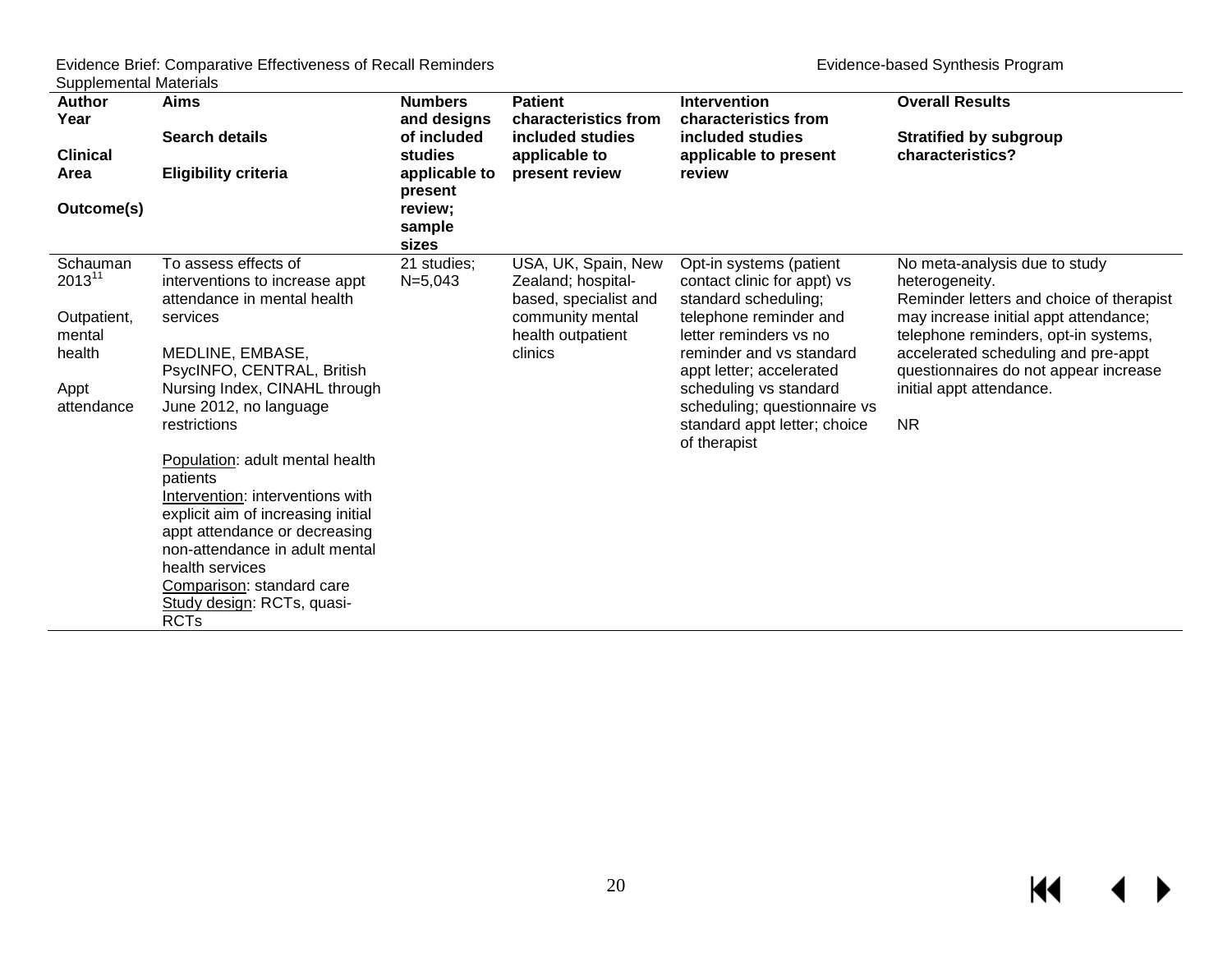| <b>Author</b>   | <b>Aims</b>                                            | <b>Numbers</b>                   | <b>Patient</b>       | <b>Intervention</b>   | <b>Overall Results</b>                                                  |
|-----------------|--------------------------------------------------------|----------------------------------|----------------------|-----------------------|-------------------------------------------------------------------------|
| Year            |                                                        | and designs                      | characteristics from | characteristics from  |                                                                         |
|                 | <b>Search details</b>                                  | of included                      | included studies     | included studies      | <b>Stratified by subgroup</b>                                           |
| <b>Clinical</b> |                                                        | studies                          | applicable to        | applicable to present | characteristics?                                                        |
| Area            | <b>Eligibility criteria</b>                            | applicable to                    | present review       | review                |                                                                         |
|                 |                                                        | present                          |                      |                       |                                                                         |
| Outcome(s)      |                                                        | review;                          |                      |                       |                                                                         |
|                 |                                                        | sample                           |                      |                       |                                                                         |
| <b>Stubbs</b>   |                                                        | sizes                            | <b>NR</b>            | <b>NR</b>             |                                                                         |
| $2012^{12}$     | To compare various reminder<br>interventions to reduce | Telephone                        |                      |                       | Weighted average reduction in non-                                      |
|                 | outpatient non-attendance;                             | reminders: 10<br><b>RCTs, 15</b> |                      |                       | attendance: telephone reminders<br>(9.4%), text (SMS) reminders (8.6%), |
| Outpatient,     | review return-on-investment                            | non-RCTs;                        |                      |                       | letter reminders (7.6%). Open access                                    |
| primary         | and revenue recovery                                   | $N = 40,164$                     |                      |                       | scheduling: 16.1% decrease in no-                                       |
| care.           |                                                        | Text/SMS: 4                      |                      |                       | shows for appts using open-access                                       |
| hospital,       | PubMed, Nov. 1999 - Nov.                               | RCTs, 9 non-                     |                      |                       | scheduling.                                                             |
| dental          | 2009, English only.                                    | RCTs;                            |                      |                       | Statistical significance and variance                                   |
|                 | Numerical result of efficacy;                          | N=88,547                         |                      |                       | around weighted averages NR.                                            |
| Non-            | reported # of patients or appts;                       | Mail: 6 RCTs,                    |                      |                       | SMS costs ranged from around 36-45%                                     |
| attendance      | include comparison to control;                         | 1 non-RCT;                       |                      |                       | less expensive than telephone                                           |
| rate/no         | exclude articles on screening.                         | $N=6,621$                        |                      |                       | reminders. The cost of sending SMS                                      |
| shows; cost-    | English language publications                          | Open access:                     |                      |                       | messages can be justified through                                       |
| effectivenes    | of studies in outpatient                               | 4 non-RCT;                       |                      |                       | revenue recovery for patient visits, with                               |
| s               | procedural or nonprocedural                            | $N=15,218$                       |                      |                       | return-on-investments ranging from 10-                                  |
|                 | settings from industrialized                           | Recall                           |                      |                       | 30-fold. Telephone reminders combined                                   |
|                 | countries in Europe, North                             | Reminder: 1                      |                      |                       | with postcard reminders produced the                                    |
|                 | America, and Asia.                                     | non-RCT;                         |                      |                       | greatest net annual revenue recovery                                    |
|                 |                                                        | $N = 2,116$                      |                      |                       | compared to telephone reminders or                                      |
|                 | Interventions: Telephone, mail,                        |                                  |                      |                       | postcard reminders alone.                                               |
|                 | text (SMS), email appt                                 |                                  |                      |                       |                                                                         |
|                 | reminders; open or advanced<br>access scheduling       |                                  |                      |                       | <b>NR</b>                                                               |
|                 | Comparisons: No appt reminder                          |                                  |                      |                       |                                                                         |
|                 | intervention; traditional                              |                                  |                      |                       |                                                                         |
|                 | scheduling with or without                             |                                  |                      |                       |                                                                         |
|                 | reminders                                              |                                  |                      |                       |                                                                         |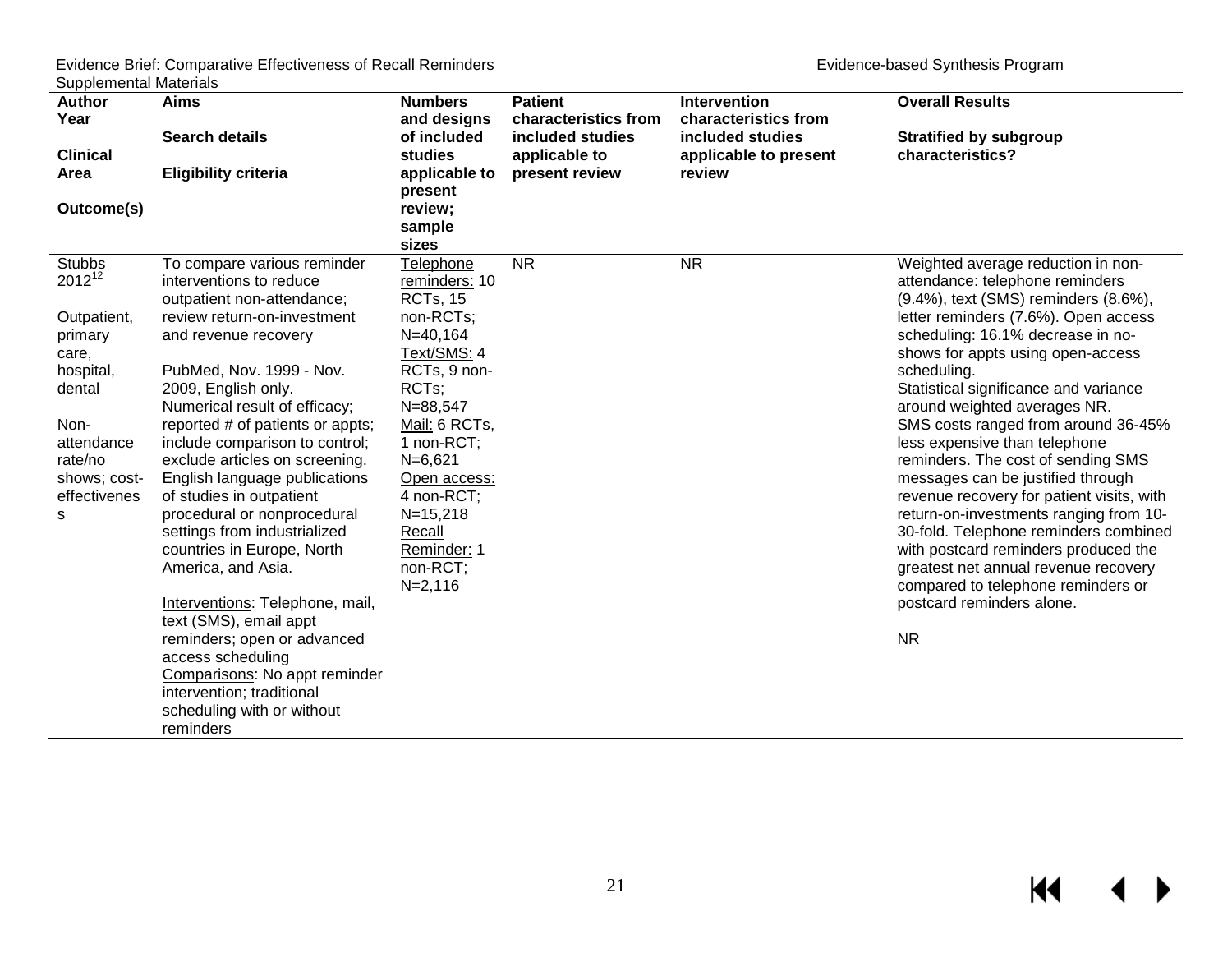#### **Data Abstraction of Observational Studies**

<span id="page-23-1"></span><span id="page-23-0"></span>

| <b>Author</b><br>Year                                      | Intervention(s)<br><b>Patient</b><br>Outcome(s)<br><b>Characteristics</b> |                                                                                       |                                                                                                                                                                                                                                          | <b>Results</b>                                                                                                                                                                    | Setting;<br><b>Timeframe</b>                   |
|------------------------------------------------------------|---------------------------------------------------------------------------|---------------------------------------------------------------------------------------|------------------------------------------------------------------------------------------------------------------------------------------------------------------------------------------------------------------------------------------|-----------------------------------------------------------------------------------------------------------------------------------------------------------------------------------|------------------------------------------------|
| N                                                          |                                                                           |                                                                                       | <b>Subgroup Analysis</b>                                                                                                                                                                                                                 | <b>Adjustment</b>                                                                                                                                                                 |                                                |
| <b>Clinical Area;</b><br><b>Appointment</b><br><b>Type</b> |                                                                           |                                                                                       |                                                                                                                                                                                                                                          |                                                                                                                                                                                   |                                                |
| <b>Brannan</b><br>$2011^{13}$<br>$N = 201$                 | 54.7% female, 45%<br>$≥65$ yo                                             | Customized text<br>message sent 2<br>weeks prior to<br>scheduled                      | Did not attend (DNA) rate in<br>the participating group of<br>follow-up attendees, could not<br>attend (CNA) rate, proportion                                                                                                            | SMS text messaging reminders reduced the<br>DNA rate (historic rate of 12% for follow-up<br>patients was reduced to 5.5%). The historic<br>CNA rate of 6% had been reduced to 2%. | Single<br>general<br>ophthalmol<br>ogy clinic; |
| Ophthalmology;<br>Follow-up;<br>required in 1<br>month or  |                                                                           | appointment, patients<br>asked to confirm, if<br>no confirmation,<br>received another | of mobile to landline<br>communication, and number<br>responding to text message                                                                                                                                                         | 47% of patients used mobile phone<br>technology with text messaging capability<br>and 69% responded to the text reminder.                                                         | <b>July 2007-</b><br><b>June 2008</b>          |
| greater (type<br>NR)                                       |                                                                           | customized SMS text<br>sent 1 week prior to<br>appointment                            | A sub analysis of the 65 years<br>and over group revealed only<br>13% (12/92 patients) used<br>mobile phones, with 74% of<br>the under 65 year olds using<br>mobile phones as preferred<br>method of communication<br>(81/109 patients). | None                                                                                                                                                                              |                                                |
| Cherniack<br>200714<br>$N=NR$                              | <b>NR</b>                                                                 | Open-access<br>scheduling; letter<br>sent to patients                                 | # of patient encounters; no<br>shows; patient satisfaction                                                                                                                                                                               | Rate of no shows reduced from 18% to 11%<br>$(p=0.000)$ . NS reduction in # of patient<br>encounters of 8% (p=0.405). 55% of                                                      | Miami VA<br>Geriatrics<br>Clinic;              |
| Geriatrics;<br>Follow up                                   |                                                                           | advising to call and<br>make appt 30 days<br>prior to next                            | <b>NA</b>                                                                                                                                                                                                                                | convenience sample (125 patients) preferred<br>open-access scheduling.                                                                                                            | FY 2005-<br>2006                               |
|                                                            |                                                                           | anticipated visit                                                                     |                                                                                                                                                                                                                                          | None                                                                                                                                                                              |                                                |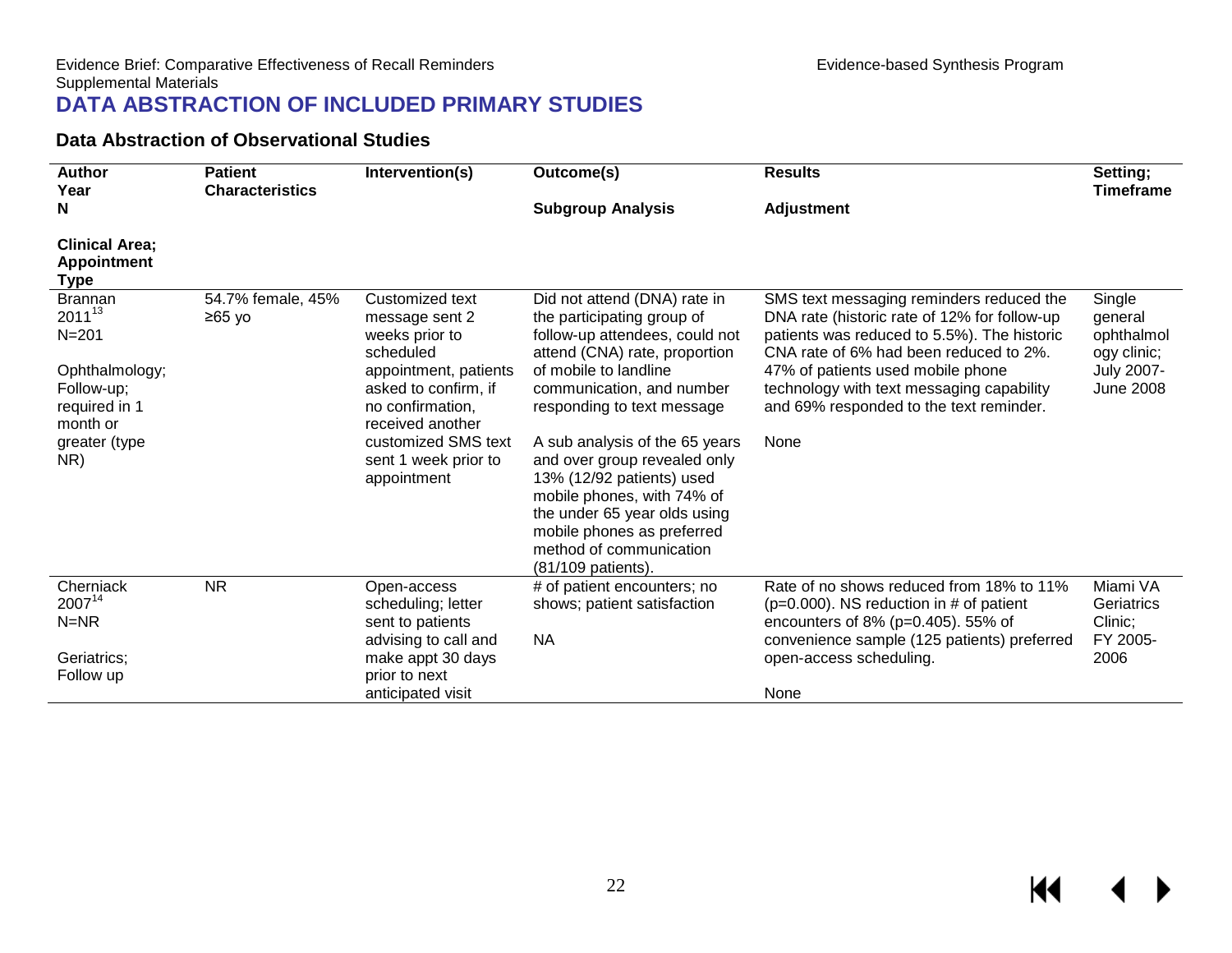| <b>Author</b><br>Year                                                                                         | <b>Patient</b><br><b>Characteristics</b> | Intervention(s)                                                        | Outcome(s)                                                                                                                                                                        | <b>Results</b>                                                                                                                                                                                                                                                                                                                                                                                                                                                        | Setting;<br><b>Timeframe</b>                                                                                                                                                                                     |
|---------------------------------------------------------------------------------------------------------------|------------------------------------------|------------------------------------------------------------------------|-----------------------------------------------------------------------------------------------------------------------------------------------------------------------------------|-----------------------------------------------------------------------------------------------------------------------------------------------------------------------------------------------------------------------------------------------------------------------------------------------------------------------------------------------------------------------------------------------------------------------------------------------------------------------|------------------------------------------------------------------------------------------------------------------------------------------------------------------------------------------------------------------|
| N                                                                                                             |                                          |                                                                        | <b>Subgroup Analysis</b>                                                                                                                                                          | <b>Adjustment</b>                                                                                                                                                                                                                                                                                                                                                                                                                                                     |                                                                                                                                                                                                                  |
| <b>Clinical Area:</b><br><b>Appointment</b><br><b>Type</b>                                                    |                                          |                                                                        |                                                                                                                                                                                   |                                                                                                                                                                                                                                                                                                                                                                                                                                                                       |                                                                                                                                                                                                                  |
| Farmer<br>201415<br>$N = 3717$<br>Sexual health<br>(HIV);<br>Pre-booked                                       | Male: 18%<br>Female: 36.5%<br>HIV: 45.5% | Text message sent 2<br>days prior to<br>appointment                    | DNA rates, cancellation rates<br><b>NA</b>                                                                                                                                        | After the introduction of short message<br>service text appointment reminders, the<br>overall 'did not attend' rates fell from 28% to<br>24% (p<0.005) and from 28% to 18%<br>(p<0.05) for male sexual health<br>appointments. No significant change in the<br>HIV clinic 'did not attend' rates. In the same<br>periods, the cancellation rates increased<br>from 62% to 66% (n.s.) and from 55% to<br>72% for female sexual health clinics<br>$(p<0.005)$ .<br>None | Single<br>sexual<br>health/HIV<br>clinic<br>(Patrick<br><b>Clements</b><br>Clinic);<br>2009 (12<br>month<br>period<br>before<br>introduction<br>of SMS<br>messages),<br>and then<br>May 2012-<br>April 2013      |
| Haufler<br>$2011^{16}$<br>$N = 8688$<br>Surgery;<br>Multiple<br>pediatric and<br>adult surgical<br>procedures | <b>NR</b>                                | RN preoperative<br>phone call to patient<br>3 days before<br>procedure | Rate of day-of-surgery<br>cancellations resulting from no<br>shows (NS), NPO violations<br>(NPO), and lack of responsible<br>adult to accompany patient<br>home (RA)<br><b>NA</b> | Total day of surgery cancellations reduced<br>from 6.01% to 4.43% (z=2.77, P = 006). Day<br>of surgery cancellations due to NS, NPO, RA<br>issues reduced from 2.36% to 1.32%<br>$(z=2.910, P=.004)$ . Increased patient<br>satisfaction (data not reported). Increased<br>recovered revenue (\$102,983).<br>None                                                                                                                                                     | Single<br>ambulatory<br>surgical<br>center at<br>the<br>University<br>of North<br>Carolina<br>ASC (4<br>operating<br>rooms);<br>Began July<br>2009 (data<br>reported 6<br>months<br>after<br>project<br>started) |

 $H$  $\leftrightarrow$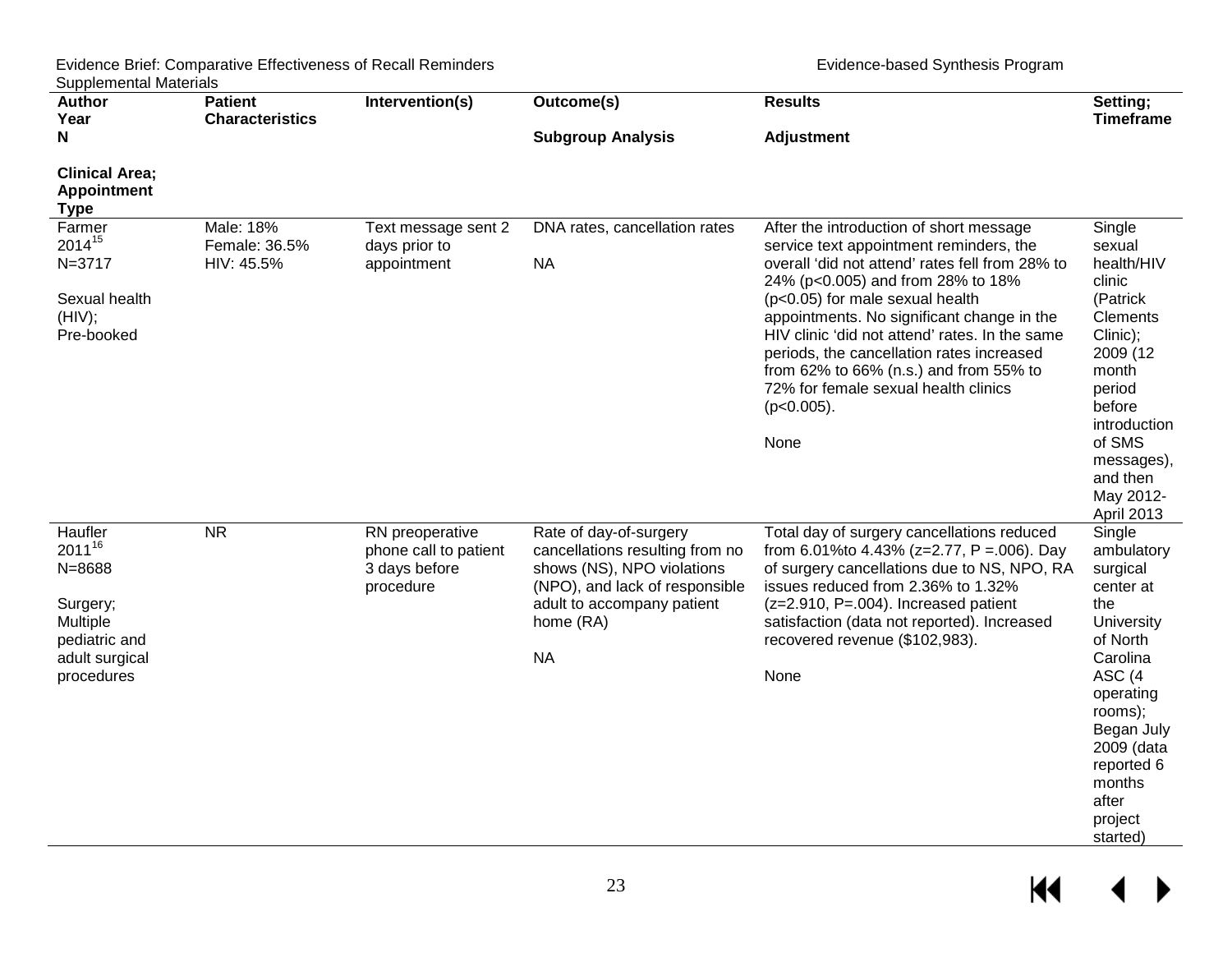| <b>Author</b>                                       | <b>Patient</b>                                                 | Intervention(s)                                                                  | Outcome(s)                                                                                   | <b>Results</b>                                                                                                                                                              | Setting;<br>Timeframe                                   |
|-----------------------------------------------------|----------------------------------------------------------------|----------------------------------------------------------------------------------|----------------------------------------------------------------------------------------------|-----------------------------------------------------------------------------------------------------------------------------------------------------------------------------|---------------------------------------------------------|
| Year<br>N                                           | <b>Characteristics</b>                                         |                                                                                  | <b>Subgroup Analysis</b>                                                                     | <b>Adjustment</b>                                                                                                                                                           |                                                         |
| <b>Clinical Area;</b><br><b>Appointment</b><br>Type |                                                                |                                                                                  |                                                                                              |                                                                                                                                                                             |                                                         |
| Henry<br>$2012^{17}$<br>N= Intervention:<br>374     | Race/ethnicity:<br>White: 19.2%<br>AA: 33.4%<br>Hispanic: 4.6% | Automated telephone<br>appointment<br>reminder 2 weeks<br>prior to the patient's | Reduction in no-shows and<br>patient factors associated with<br>no-shows                     | Patients who were not homeless (aOR=0.77,<br>$(0.61 - 0.98)$ , patients who were not<br>diagnosed with depression (aOR=0.65,<br>(0.49–0.86), and those who had five or more | Interventio<br>n: West LA<br><b>VAMC HIV</b><br>primary |
| Control: 210                                        | Asian/Native<br>American: 6.4%                                 | regularly scheduled<br>HIV clinic                                                | Patient age, race and ethnicity,<br>marital status, low income,                              | appointments scheduled in 6 months<br>$(aOR=0.66, (0.47-0.92)$ had significantly                                                                                            | care clinic<br>Control: VA                              |
| Primary care<br>(HIV);<br>Follow-up HIV             | Mental disorders:<br>Depression: 51.6%<br>PTSD: 20.3%          | appointment                                                                      | lack of housing, STIs, mental<br>disorders, evidence of<br>prior hepatitis B or C infection, | reduced numbers of no-shows after<br>intervention $(p<.05)$ .<br>Arm (pre-intervention 6 mo vs post-                                                                        | Sepulveda<br>Ambulatory<br>Care                         |
| primary care<br>appointments                        | Schizophrenia: 9.1%<br>Hepatitis:                              |                                                                                  | illicit drug use, number<br>of scheduled appointments                                        | intervention 6 mo)<br>Intervention 0.93 (0.75-1.15)                                                                                                                         | Center and<br>the VA LA                                 |
|                                                     | B: 23.5%<br>C: 32.4%                                           |                                                                                  |                                                                                              | Control 0.71 (0.49-1.04).                                                                                                                                                   | Ambulatory<br>Care                                      |
|                                                     | Homeless: 35.3%<br>STIs: 27.3%                                 |                                                                                  |                                                                                              | Demographic and clinical factors                                                                                                                                            | Center;<br>May 2007-                                    |
|                                                     | Illicit drug use:<br>35.3%                                     |                                                                                  |                                                                                              |                                                                                                                                                                             | October<br>2007                                         |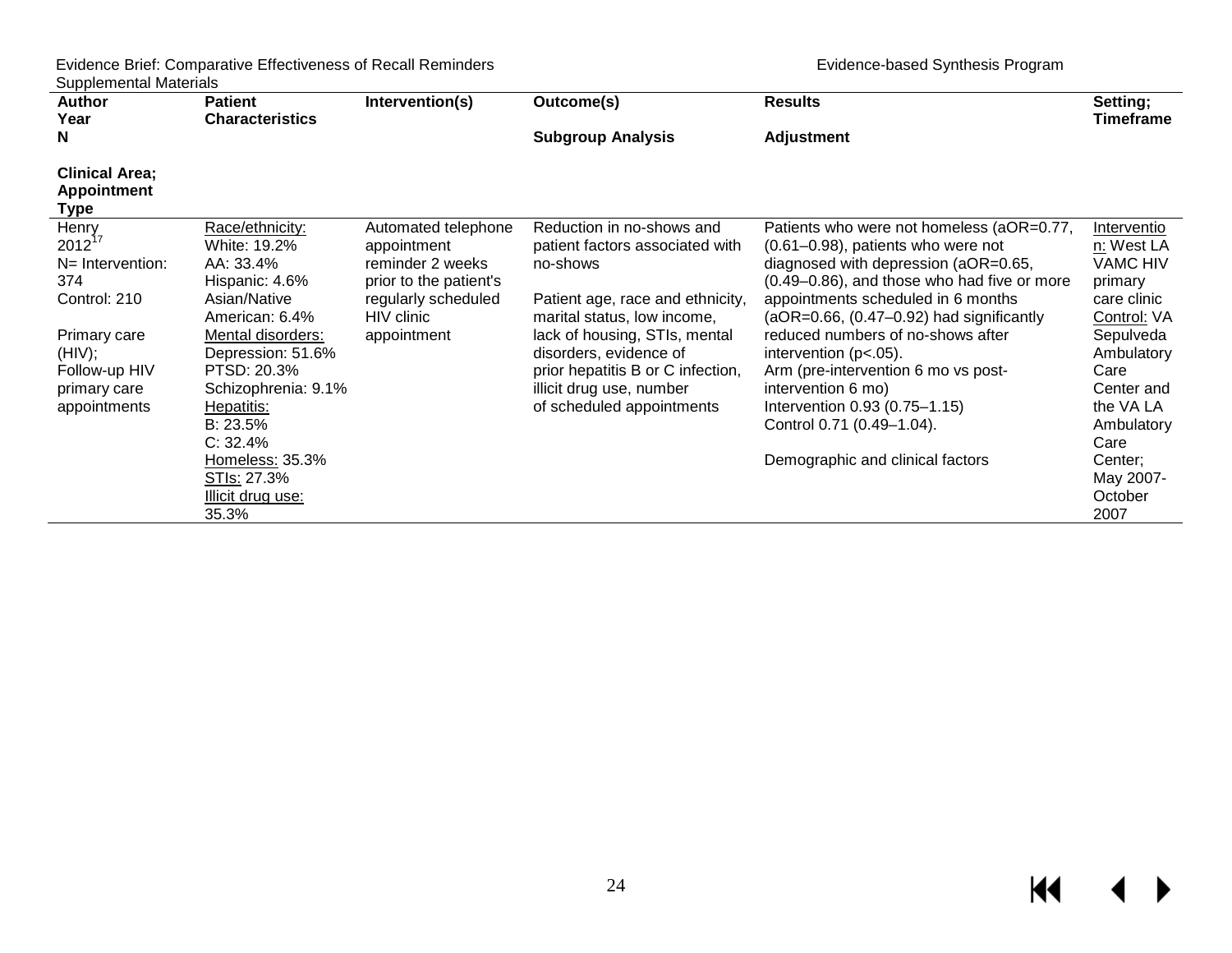| <b>Author</b>                                                                                                                                             | <b>Patient</b>                                                                                                                                                                                                                                                                                                                                                                                                                    | Intervention(s)                                                          | Outcome(s)                                                                                           | <b>Results</b>                                                                                                                                                                                                                                                                                                                                                                                                                       | Setting;                                                                                         |
|-----------------------------------------------------------------------------------------------------------------------------------------------------------|-----------------------------------------------------------------------------------------------------------------------------------------------------------------------------------------------------------------------------------------------------------------------------------------------------------------------------------------------------------------------------------------------------------------------------------|--------------------------------------------------------------------------|------------------------------------------------------------------------------------------------------|--------------------------------------------------------------------------------------------------------------------------------------------------------------------------------------------------------------------------------------------------------------------------------------------------------------------------------------------------------------------------------------------------------------------------------------|--------------------------------------------------------------------------------------------------|
| Year<br>N                                                                                                                                                 | <b>Characteristics</b>                                                                                                                                                                                                                                                                                                                                                                                                            |                                                                          | <b>Subgroup Analysis</b>                                                                             | <b>Adjustment</b>                                                                                                                                                                                                                                                                                                                                                                                                                    | <b>Timeframe</b>                                                                                 |
| <b>Clinical Area;</b><br><b>Appointment</b><br><b>Type</b>                                                                                                |                                                                                                                                                                                                                                                                                                                                                                                                                                   |                                                                          |                                                                                                      |                                                                                                                                                                                                                                                                                                                                                                                                                                      |                                                                                                  |
| McInnes<br>$2014^{18}$<br>$N=20$<br>Outpatient<br>(Homeless);<br>Primary care,<br>specialty care,<br>and scheduled<br>laboratory visits<br>and procedures | <b>Homeless Veterans:</b><br>81% male, 62%<br>white, mean age: 55<br>yo, 85% had 1 or<br>more chronic<br>medical condition,<br>80% had mental<br>health condition,<br>55% had substance<br>abuse disorder, The<br>most common<br>medical, mental<br>health, and<br>substance use<br>problems were,<br>respectively, arthritis<br>or degenerative joint<br>disease (55%),<br>depression (75%),<br>and problem alcohol<br>use (40%) | Text appointment<br>reminders 2 days and<br>5 days before<br>appointment | Patient-cancelled<br>appointments, reduction in<br>hospitalizations, and # ED<br>visits<br><b>NA</b> | Patient-cancelled appointments were<br>reduced from 53 to 37, a 30% change, and<br>no-shows reduced from 31 to 25, a 19%<br>change. Participants experienced a<br>statistically significant reduction in ED visits,<br>from 15 to 5 (difference of 10; $95\%$ CI = 2.2,<br>17.8; $P = .01$ , and a borderline significant<br>reduction in hospitalizations, from 3 to 0<br>(difference of 3; 95% CI = $-0.4$ , 6.4; P = 08).<br>None | Providence<br><b>VAMC</b><br>homeless<br>primary<br>care clinic;<br>February<br>2013-May<br>2013 |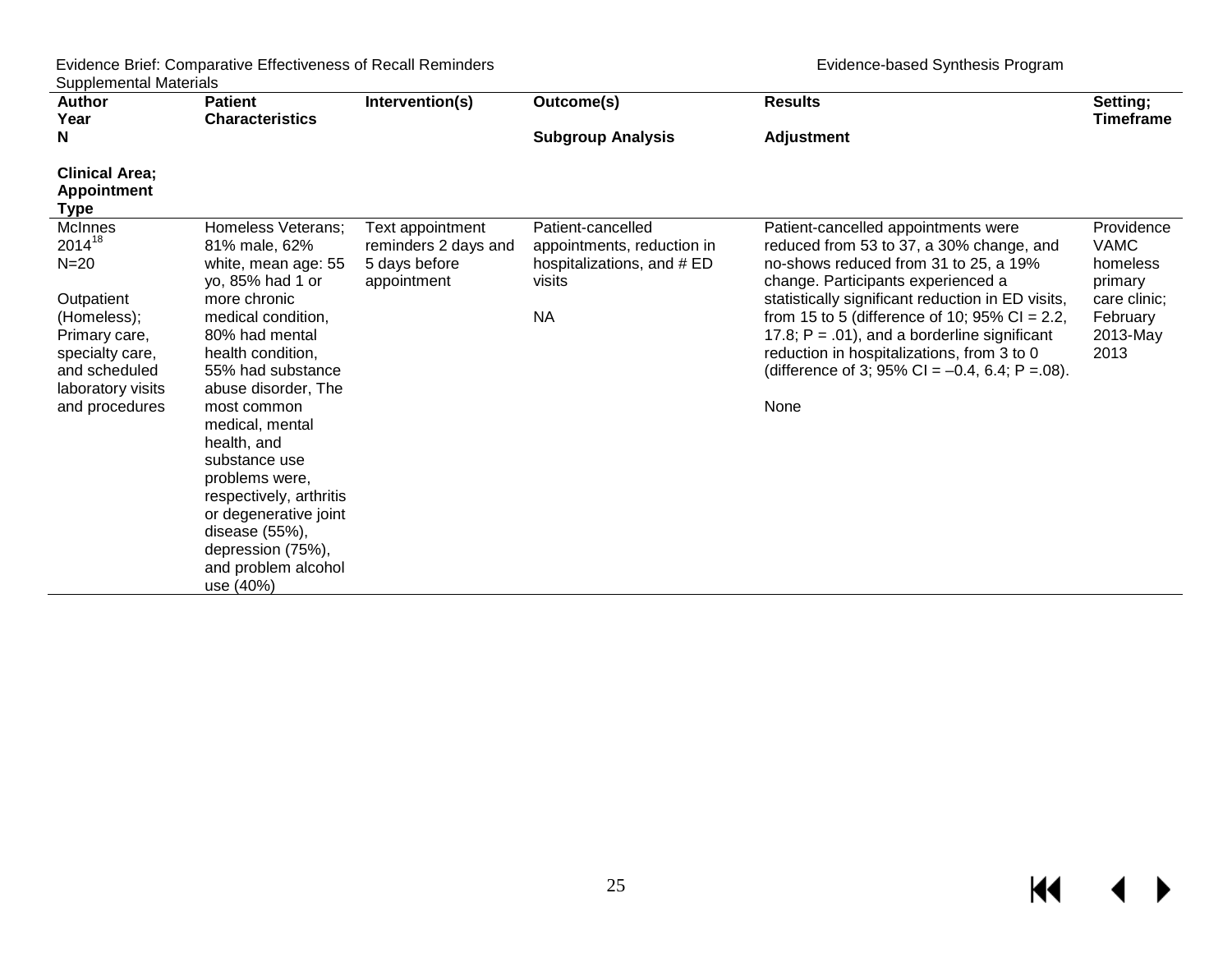| <b>Author</b><br>Year                                                  | <b>Patient</b><br><b>Characteristics</b> | Intervention(s)                                                                         | Outcome(s)                                         | <b>Results</b>                                                                                                                                                                                                                                                                                                                                                                                                                                                                                                                                                                                                                     | Setting;<br><b>Timeframe</b>                                                   |
|------------------------------------------------------------------------|------------------------------------------|-----------------------------------------------------------------------------------------|----------------------------------------------------|------------------------------------------------------------------------------------------------------------------------------------------------------------------------------------------------------------------------------------------------------------------------------------------------------------------------------------------------------------------------------------------------------------------------------------------------------------------------------------------------------------------------------------------------------------------------------------------------------------------------------------|--------------------------------------------------------------------------------|
| N                                                                      |                                          |                                                                                         | <b>Subgroup Analysis</b>                           | <b>Adjustment</b>                                                                                                                                                                                                                                                                                                                                                                                                                                                                                                                                                                                                                  |                                                                                |
| <b>Clinical Area;</b><br><b>Appointment</b><br><b>Type</b>             |                                          |                                                                                         |                                                    |                                                                                                                                                                                                                                                                                                                                                                                                                                                                                                                                                                                                                                    |                                                                                |
| Perry<br>$2011^{19}$<br>$N = 150$<br>Dental;<br>Dental<br>appointments | <b>NR</b>                                | <b>Automated SMS text</b><br>message to patients<br>the day before their<br>appointment | Failed attendances at<br>appointments<br><b>NA</b> | <b>Comparison of failed appointments:</b><br><b>Practitioner A:</b><br>Before intervention: 29% failed<br>After intervention: 16% failed<br>Chi-square: 4.2, P=0.04<br><b>Practitioner B:</b><br>Before intervention: 33% failed<br>After intervention: 6% failed<br>Chi-square: 6.6, P=0.01<br>Total for both A and B:<br>Before intervention: 31% failed<br>After intervention: 14% failed<br>Chi-square: 11.1, P=0.001<br>Failed attendance at appointments for the<br>two dentists was reduced from 46/150 (31%)<br>before the SMS text reminders were<br>introduced to 21/150 (14%) after its<br>introduction $(P=0.00088)$ . | Dental<br>access<br>center in<br>Kirkcaldy,<br>Fife,<br>Scotland;<br>2010-2011 |
|                                                                        |                                          |                                                                                         |                                                    | None                                                                                                                                                                                                                                                                                                                                                                                                                                                                                                                                                                                                                               |                                                                                |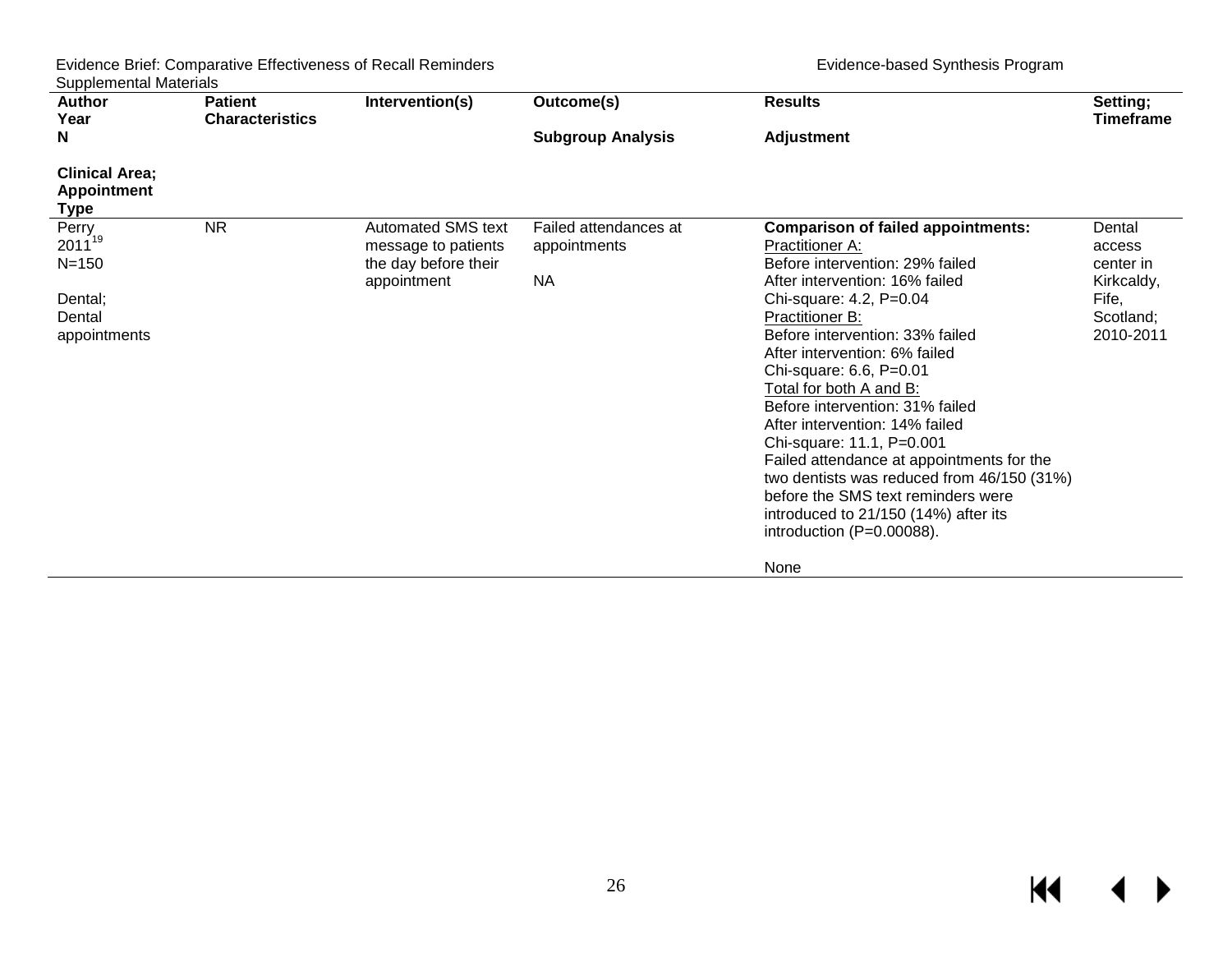| <b>Author</b>                                                              | <b>Patient</b>         | Intervention(s)                                                                                                                                                                                                                                                                                                                                                                          | Outcome(s)                                                                                                                  | <b>Results</b>                                                                                                                                                                                                                                  | Setting;                                                                                                                                                                                    |  |
|----------------------------------------------------------------------------|------------------------|------------------------------------------------------------------------------------------------------------------------------------------------------------------------------------------------------------------------------------------------------------------------------------------------------------------------------------------------------------------------------------------|-----------------------------------------------------------------------------------------------------------------------------|-------------------------------------------------------------------------------------------------------------------------------------------------------------------------------------------------------------------------------------------------|---------------------------------------------------------------------------------------------------------------------------------------------------------------------------------------------|--|
| Year<br>N                                                                  | <b>Characteristics</b> |                                                                                                                                                                                                                                                                                                                                                                                          | <b>Subgroup Analysis</b>                                                                                                    | <b>Adjustment</b>                                                                                                                                                                                                                               | <b>Timeframe</b>                                                                                                                                                                            |  |
| <b>Clinical Area;</b><br><b>Appointment</b><br><b>Type</b>                 |                        |                                                                                                                                                                                                                                                                                                                                                                                          |                                                                                                                             |                                                                                                                                                                                                                                                 |                                                                                                                                                                                             |  |
| Saine<br>200320<br>$N = 2116$<br>Ophthalmology;<br>Various<br>appointments | <b>NR</b>              | 1) Pre-scheduled<br>appointment method:<br>Secretary blind-<br>scheduled an<br>appointment and<br>computer-generated<br>notification letter sent<br>4 weeks before<br>appointment time<br>with instructions for<br>canceling or<br>rescheduling<br>2) Postcard reminder<br>method: Postcard<br>sent asking patient to<br>contact office to<br>make appointment.<br>Details on timing NR. | % of completed/ pending appts<br>made within 3 months of<br>postcard/letter; no shows;<br>patient satisfaction<br><b>NA</b> | More appts were completed in pre-scheduled<br>appt group (74% vs. 54%, p=0.000). There<br>were more no-shows in pre-scheduled appt<br>group (6.5% vs 2%). There was no difference<br>in patient satisfaction between the two<br>groups.<br>None | Dartmouth-<br><b>Hitchcock</b><br>Medical<br>Center<br>ophthalmol<br>ogy<br>practice;<br>Preschedul<br>ed<br>appointme<br>nt: July-<br>Sep 2001<br>Postcard<br>reminder:<br>Apr-Jun<br>2001 |  |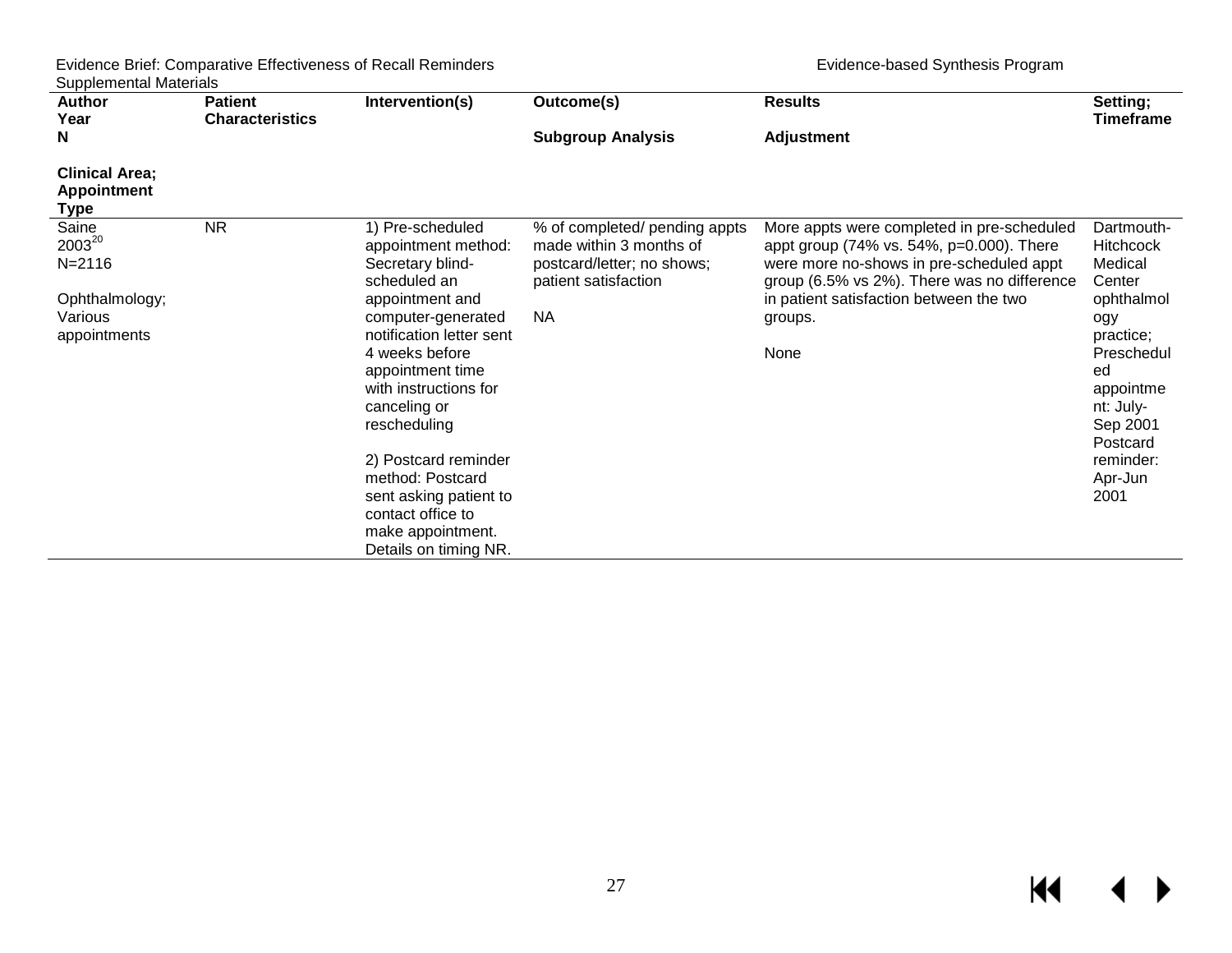type, wait time (from scheduling to

appointment), division, and insurance type

<span id="page-29-0"></span>

| <b>Author</b><br>Year                                                                                          | <b>Patient</b><br><b>Characteristics</b>                                                                                                                                                                              | Intervention(s)                                                                                                                                                              | Outcome(s)                                                                                                                                                                                                                                          | <b>Results</b>                                                                                                                                                                                                                                                                                                                                                                                                                                                                                                                                                                                                                                                                                                                                                                                                                                                                                                                                                                 | Setting;<br><b>Timeframe</b>                                                                                                                                                                              |
|----------------------------------------------------------------------------------------------------------------|-----------------------------------------------------------------------------------------------------------------------------------------------------------------------------------------------------------------------|------------------------------------------------------------------------------------------------------------------------------------------------------------------------------|-----------------------------------------------------------------------------------------------------------------------------------------------------------------------------------------------------------------------------------------------------|--------------------------------------------------------------------------------------------------------------------------------------------------------------------------------------------------------------------------------------------------------------------------------------------------------------------------------------------------------------------------------------------------------------------------------------------------------------------------------------------------------------------------------------------------------------------------------------------------------------------------------------------------------------------------------------------------------------------------------------------------------------------------------------------------------------------------------------------------------------------------------------------------------------------------------------------------------------------------------|-----------------------------------------------------------------------------------------------------------------------------------------------------------------------------------------------------------|
| N                                                                                                              |                                                                                                                                                                                                                       |                                                                                                                                                                              | <b>Subgroup Analysis</b>                                                                                                                                                                                                                            | <b>Adjustment</b>                                                                                                                                                                                                                                                                                                                                                                                                                                                                                                                                                                                                                                                                                                                                                                                                                                                                                                                                                              |                                                                                                                                                                                                           |
| <b>Clinical Area:</b><br>Appointment<br><b>Type</b>                                                            |                                                                                                                                                                                                                       |                                                                                                                                                                              |                                                                                                                                                                                                                                                     |                                                                                                                                                                                                                                                                                                                                                                                                                                                                                                                                                                                                                                                                                                                                                                                                                                                                                                                                                                                |                                                                                                                                                                                                           |
| Parikh<br>$2010^{21}$<br>N=12092<br>Outpatient<br>(Specialty<br>care);<br>Various<br>specialty<br>appointments | 42.7% male, 18.1%<br>new patients, 74.5%<br>established patients,<br>age: $55.9 \pm 16.5$ ,<br>Type of insurance:<br>commercial: 54.0%,<br>HMO: 5.7%,<br>Medicare/ Medicaid:<br>36.3%, self-pay:<br>2.2%, other: 1.8% | 1. clinic staff reminder<br>(STAFF) 3 days prior to<br>appointment<br>2. automated<br>appointment reminder 3<br>days prior to<br>appointment (AUTO)<br>3. no reminder (NONE) | No-show rates for STAFF,<br>AUTO, and NONE, reschedule<br>rates<br>Age, type of visit (initial patient<br>visit versus established patient<br>visit), wait time between<br>scheduling and appointment,<br>practice specialty, and<br>insurance type | Cancellation rates were higher in the AUTO<br>and STAFF groups when compared with the<br>NONE group (14.5%) (P=.0001 and P=.003,<br>respectively). The no-show rates for patients<br>in the STAFF, AUTO, and NONE groups<br>were 13.6%, 17.3%, and 23.1%, respectively<br>(P<.01). By linear regression modeling, for<br>every 1 year increase in age, the absolute<br>no-show rate decreased by 2.4% (P<.0001).<br>No show rates among new vs established pts<br>in STAFF and AUTO groups (18.3% vs<br>12.5%, P<.0001; 20.2% vs 15.6%, P<.01,<br>respectively), but not observed among<br>patients who received no<br>call (23.6% vs 23.3%, P=not significant).<br>Reschedule rates were not statistically<br>different between<br>the NONE group (2.09%) and the STAFF<br>and AUTO groups (2.63% and 2.02%,<br>respectively). Reschedule rates were not<br>statistically different between the AUTO and<br>STAFF groups (P=.06).<br>Appointment reminder group, age, gender, | Outpatient<br>multispecialt<br>y practice of<br>the<br>University of<br>Medicine<br>and<br>Dentistry of<br><b>New</b><br>Jersey-<br>Robert<br>Wood<br>Johnson<br>Medical<br>School;<br>March-July<br>2007 |
|                                                                                                                |                                                                                                                                                                                                                       |                                                                                                                                                                              |                                                                                                                                                                                                                                                     | visit                                                                                                                                                                                                                                                                                                                                                                                                                                                                                                                                                                                                                                                                                                                                                                                                                                                                                                                                                                          |                                                                                                                                                                                                           |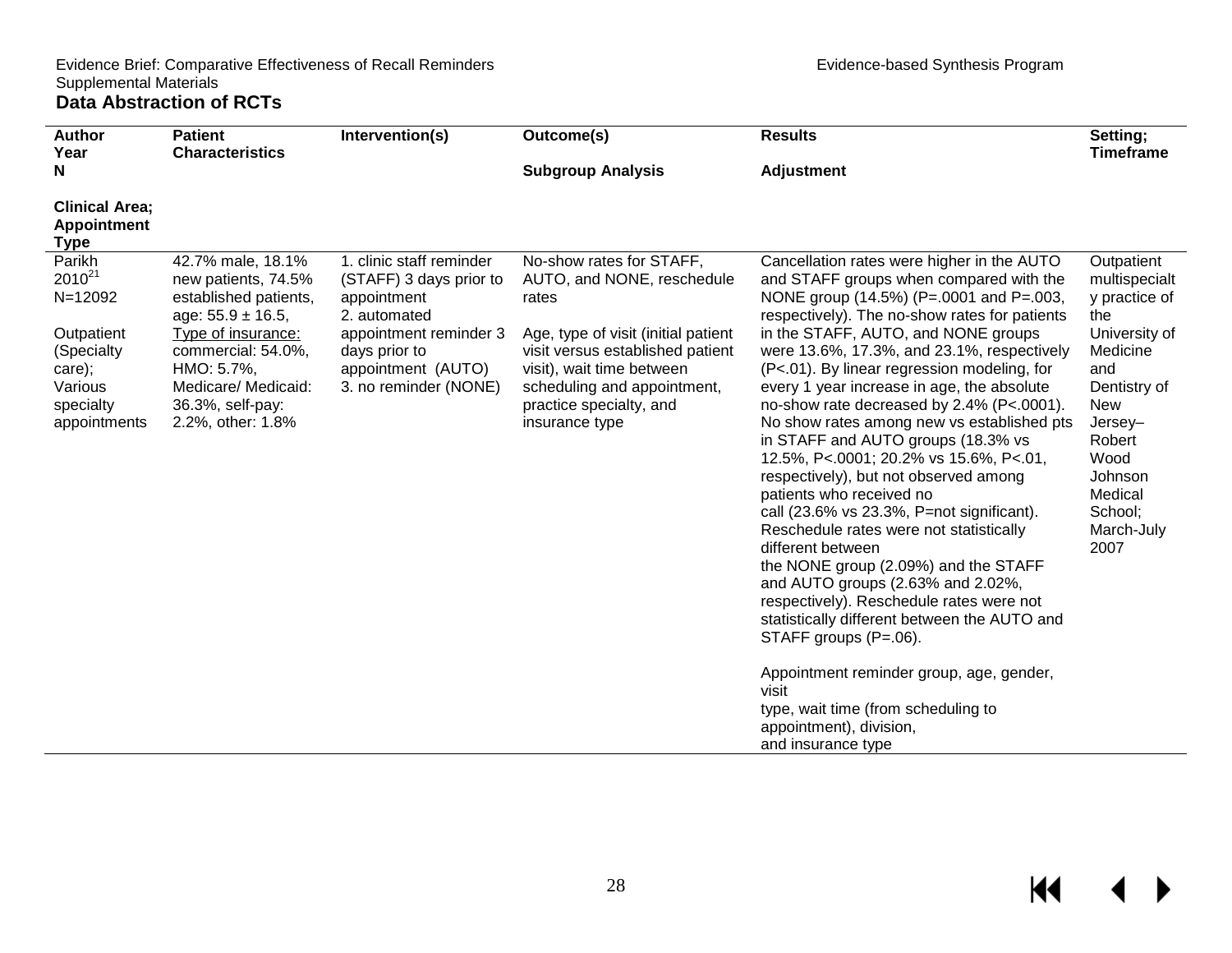| <b>Author</b><br>Year                                                                                                                                                               | <b>Patient</b><br><b>Characteristics</b>                                                                                                                                                                                                                                                      | Intervention(s)                                                                                                                                       | Outcome(s)                                                                                                                                                                                                                                                                          | <b>Results</b>                                                                                                                                                                                                                                                                                                                                                                                                                                                                                                                                                                                                                                                                                                   | Setting;<br><b>Timeframe</b>                                                                                               |
|-------------------------------------------------------------------------------------------------------------------------------------------------------------------------------------|-----------------------------------------------------------------------------------------------------------------------------------------------------------------------------------------------------------------------------------------------------------------------------------------------|-------------------------------------------------------------------------------------------------------------------------------------------------------|-------------------------------------------------------------------------------------------------------------------------------------------------------------------------------------------------------------------------------------------------------------------------------------|------------------------------------------------------------------------------------------------------------------------------------------------------------------------------------------------------------------------------------------------------------------------------------------------------------------------------------------------------------------------------------------------------------------------------------------------------------------------------------------------------------------------------------------------------------------------------------------------------------------------------------------------------------------------------------------------------------------|----------------------------------------------------------------------------------------------------------------------------|
| N                                                                                                                                                                                   |                                                                                                                                                                                                                                                                                               |                                                                                                                                                       | <b>Subgroup Analysis</b>                                                                                                                                                                                                                                                            | <b>Adjustment</b>                                                                                                                                                                                                                                                                                                                                                                                                                                                                                                                                                                                                                                                                                                |                                                                                                                            |
| <b>Clinical Area;</b><br><b>Appointment</b><br><b>Type</b>                                                                                                                          |                                                                                                                                                                                                                                                                                               |                                                                                                                                                       |                                                                                                                                                                                                                                                                                     |                                                                                                                                                                                                                                                                                                                                                                                                                                                                                                                                                                                                                                                                                                                  |                                                                                                                            |
| Perron<br>$2010^{22}$<br>$N=$<br>intervention:<br>1052<br>control: 1071<br>Primary care<br>or HIV clinic;<br>General,<br>tobacco<br>cessation,<br>HIV, and<br>dietitian<br>consults | Men:<br>control: 57%<br>intervention: 54%<br>Mean age:<br>control: 45.7<br>intervention: 46.7<br>Uninsured:<br>control: 22.9%<br>intervention: 21.5%<br>Comorbidities<br>(control, intervention):<br>depression (16.7%,<br>14.7%), psychosis<br>$(0.8\%, 1.4\%),$<br>addiction (4.8%,<br>6.7% | Reminder sent 48<br>hours prior to<br>appointment (1. phone<br>call, 2. SMS if no<br>response, 3. postal<br>reminder if no available<br>phone number) | Reduction in missed<br>appointments, profile of patient<br>missing appointments<br>Subgroup analysis<br>showed that the decrease in<br>missed appointments was<br>statistically significant in only<br>two consultations: the general<br>and the smoking cessation<br>consultations | Rate of missed appointments decreased<br>from 122/1071 (11.4%) to 82/1052 (7.8%; p<br>< 0.005) -Only statistically significant in two<br>consult types: general and smoking<br>cessation. Not significant for HIV clinic or<br>dietitian consult ( $p = 0.62$ and 0.75,<br>respectively). By multivariate analysis,<br>significant predictors of missed appointments<br>included: younger age (OR per additional<br>decade 0.82; CI 0.71-0.94), male gender<br>(OR 1.72; CI 1.18-2.50), follow-up<br>appointment >1year (OR 2.2; CI: 1.15-4.2),<br>substance abuse (2.09, CI 1.21-3.61), and<br>being an asylum seeker (OR 2.73: CI 1.22-<br>6.09)                                                               | Primary care<br>or HIV<br>clinics at the<br>Geneva<br>University<br>Hospitals;<br>April-June<br>2008                       |
| Perron<br>$2013^{23}$<br>N= text: 3285<br>telephone:<br>3165<br>Primary care;<br>General<br>primary care,<br>substance<br>abuse                                                     | 53.1% female (text<br>message group)<br>54.8% female<br>(telephone reminder<br>group), mean age:<br>44.2 (text message)<br>44.5 (telephone)                                                                                                                                                   | 1. text message<br>reminder 24 hours<br>before planned<br>appointment<br>2. telephone call<br>reminder 24 hours<br>before planned<br>appointment      | Rate of missed appointments;<br>patient satisfaction<br><b>NA</b>                                                                                                                                                                                                                   | <b>Patient characteristics</b><br>The rate of missed appointments was similar<br>in the text-message group (11.7%, 95% CI:<br>10.6-12.8) and in the telephone group<br>$(10.2\%$ , 95% CI: 9.2-11.3 p = 0.07). Rate of<br>missed appointments in general primary care<br>clinic: 10.2% text message, 8.5% telephone<br>(OR: 0.8 (0.7-1.0), p=.04). Rate of missed<br>appointments in substance abuse clinic:<br>17.1% (text message) 17.0% (telephone)<br>(OR: 1.0 (0.7-1.3) p=0.98)<br>Total costs: text=230 euros, 8,910 euros<br>(Junod Perron 2013)<br>"The reminder is useful" (primary care):<br>text=98.4%, telephone=98.5% "The reminder<br>is useful" (substance abuse): text=88.2%,<br>telephone=85.7% | Primary care<br>division of<br>the Geneva<br>University<br>Hospitals in<br>Switzerland;<br>November<br>2010- April<br>2011 |

None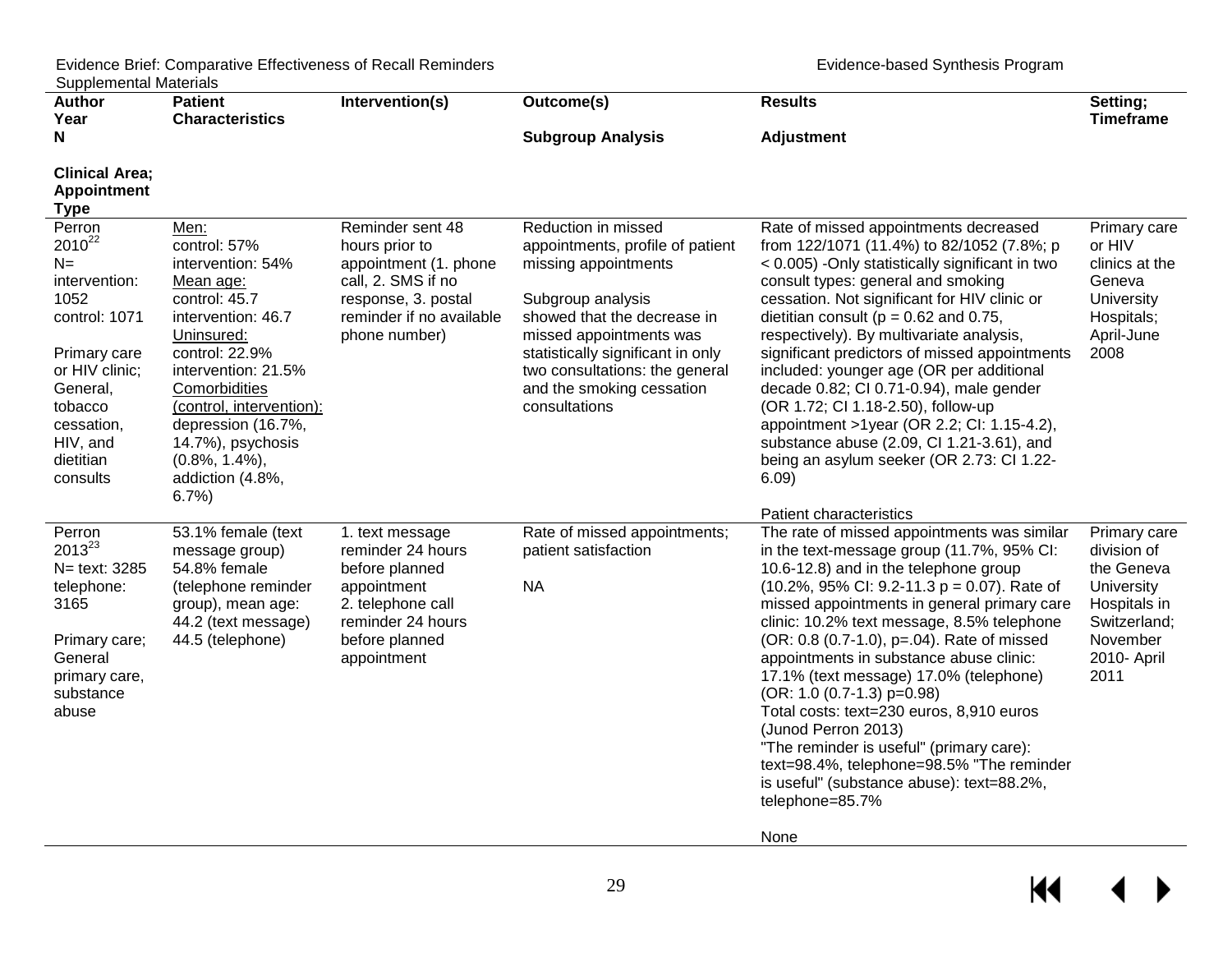$M \leftarrow \leftarrow$ 

| <b>Author</b>                                                                                                                              | <b>Patient</b>                                                                                                                                                                                                                                      | Intervention(s)                  | Outcome(s)                                                   | <b>Results</b>                                                                                                                                                                                                                                                                                                                                                                                                                                                                                                                                                                                                                                                                                                                                                                                                                                                                                                                  | Setting;                                                                                                |
|--------------------------------------------------------------------------------------------------------------------------------------------|-----------------------------------------------------------------------------------------------------------------------------------------------------------------------------------------------------------------------------------------------------|----------------------------------|--------------------------------------------------------------|---------------------------------------------------------------------------------------------------------------------------------------------------------------------------------------------------------------------------------------------------------------------------------------------------------------------------------------------------------------------------------------------------------------------------------------------------------------------------------------------------------------------------------------------------------------------------------------------------------------------------------------------------------------------------------------------------------------------------------------------------------------------------------------------------------------------------------------------------------------------------------------------------------------------------------|---------------------------------------------------------------------------------------------------------|
| Year                                                                                                                                       | <b>Characteristics</b>                                                                                                                                                                                                                              |                                  |                                                              |                                                                                                                                                                                                                                                                                                                                                                                                                                                                                                                                                                                                                                                                                                                                                                                                                                                                                                                                 | <b>Timeframe</b>                                                                                        |
| N                                                                                                                                          |                                                                                                                                                                                                                                                     |                                  | <b>Subgroup Analysis</b>                                     | <b>Adjustment</b>                                                                                                                                                                                                                                                                                                                                                                                                                                                                                                                                                                                                                                                                                                                                                                                                                                                                                                               |                                                                                                         |
| <b>Clinical Area:</b><br><b>Appointment</b><br>Type                                                                                        |                                                                                                                                                                                                                                                     |                                  |                                                              |                                                                                                                                                                                                                                                                                                                                                                                                                                                                                                                                                                                                                                                                                                                                                                                                                                                                                                                                 |                                                                                                         |
| Taylor<br>$2012^{24}$<br>N= SMS: 342<br>no reminder:<br>337<br>Outpatient<br>(Physical<br>therapy);<br>Physical<br>therapy<br>appointments | Mean age:<br>SMS: 37.5 19.6<br>no SMS: 36.9 20.4<br>Men:<br>SMS reminder: 36%<br>No SMS reminder:<br>42%<br>Diagnosis: upper-limb<br>musculoskeletal,<br>lower-limb<br>musculoskeletal,<br>neck & trunk<br>musculoskeletal,<br>neuromuscular, other | SMS reminder before<br>next appt | Rate of nonattendance (without<br>cancellation)<br><b>NA</b> | The nonattendance rate for patients who did<br>not receive a reminder (16%) was more than<br>nonattendance for patients receiving the<br>SMS reminder (11%; OR, 1.61; 95% CI,<br>1.03-2.51; number needed to treat, 19; 95%<br>CI, 9-275). Patients who did not receive an<br>SMS reminder were 1.77 times more likely to<br>not attend without cancelling than patients<br>who received the reminder (OR, 1.77; 95%<br>CI, $1.10 - 2.85$ ), controlling for other factors in<br>the model. One missed appointment was<br>prevented for every 19 SMS reminders<br>(NNT, 19; 95% CI, 9-275). Other statistically<br>significant contributors to the model were<br>health condition/diagnosis of neck and trunk<br>musculoskeletal disorder (OR, 2.86; 95% CI,<br>1.53-5.32), neuromuscular disorder (OR,<br>3.27; 95% CI, 1.17–9.17), and age (OR, .98;<br>95% CI, .97 - .995).<br>Health condition/ diagnosis, whether the appt | 2 physical<br>therapy<br>outpatient<br>departments<br>in a<br>metropolitan<br>area:<br>Timeframe<br>NR. |
|                                                                                                                                            |                                                                                                                                                                                                                                                     |                                  |                                                              | was an initial or review appt, and age                                                                                                                                                                                                                                                                                                                                                                                                                                                                                                                                                                                                                                                                                                                                                                                                                                                                                          |                                                                                                         |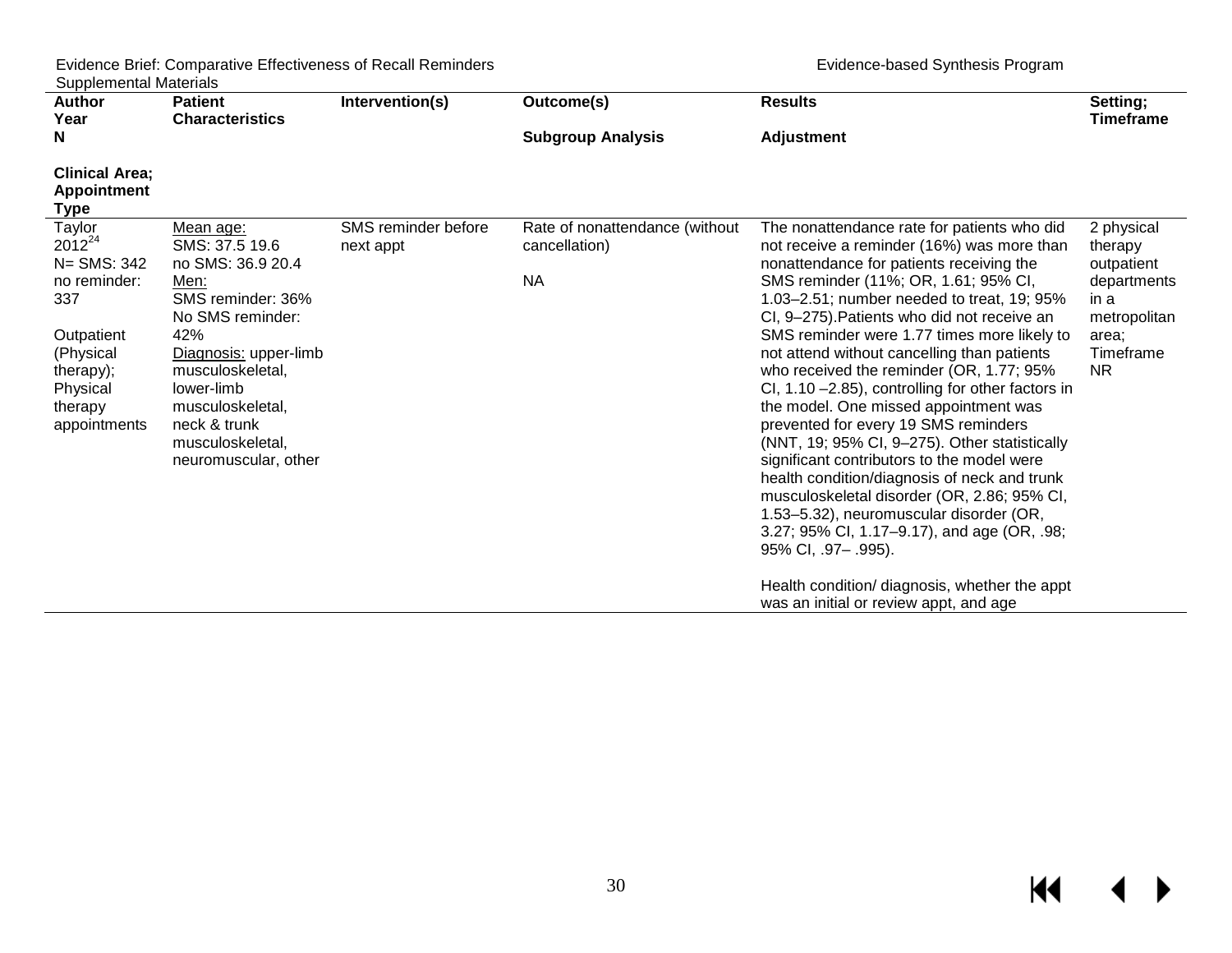#### Supplemental Materials

## **QUALITY ASSESSMENT OF INCLUDED SYSTEMATIC REVIEWS**

<span id="page-32-0"></span>

| <b>Author</b><br>Year         | Was an<br>'a priori'<br>design<br>provided | <b>Was there</b><br>duplicate<br>study<br>selection<br>and data<br>extraction<br>? | Was a<br>comprehen<br>-sive<br>literature<br>search<br>performed? | Was the<br>status of<br>publication<br>(ie, grey<br>literature)<br>used as an<br>inclusion<br>criterion?                   | Was a list Were the<br>of<br>studies<br>(included<br>and<br>excluded)<br>provided<br>? | character<br>-istics of<br>the<br>included<br>studies<br>provided<br>?                     | Was the<br>scientific<br>quality of<br>included<br>studies<br>assessed<br>and<br>documented<br>? | Was the<br>scientific<br>quality of<br>included<br>studies used<br>appropriately<br>in<br>formulating<br>conclusions? | Were the<br>methods<br>used to<br>combine the<br>findings of<br>studies<br>appropriate<br>? | Was the<br>likelihood<br>of<br>publication<br>bias<br>assessed? | Was the<br>conflict<br>of<br>interest<br>stated? | Quality |
|-------------------------------|--------------------------------------------|------------------------------------------------------------------------------------|-------------------------------------------------------------------|----------------------------------------------------------------------------------------------------------------------------|----------------------------------------------------------------------------------------|--------------------------------------------------------------------------------------------|--------------------------------------------------------------------------------------------------|-----------------------------------------------------------------------------------------------------------------------|---------------------------------------------------------------------------------------------|-----------------------------------------------------------------|--------------------------------------------------|---------|
| Atherton<br>2012 <sup>1</sup> | Unknown.                                   | Yes.                                                                               | Yes.                                                              | Yes.                                                                                                                       | Yes.                                                                                   | <b>NA</b>                                                                                  | <b>NA</b>                                                                                        | <b>NA</b>                                                                                                             | <b>NA</b>                                                                                   | Yes                                                             | Yes                                              | Good    |
|                               |                                            |                                                                                    |                                                                   | No<br>language or<br>date<br>restrictions.<br>Grey lit.<br>search<br>included                                              |                                                                                        | No<br>studies<br>included.                                                                 | No studies<br>included.                                                                          |                                                                                                                       |                                                                                             |                                                                 |                                                  |         |
| Car<br>$2012^2$               |                                            |                                                                                    |                                                                   |                                                                                                                            |                                                                                        |                                                                                            | See Gurol Urganci 2013 <sup>5</sup>                                                              |                                                                                                                       |                                                                                             |                                                                 |                                                  |         |
| Free<br>$2013^3$              | Yes:<br>Study<br>protocol                  | Yes.                                                                               | Yes.                                                              | No.                                                                                                                        | Included:<br>Yes<br>Excluded:<br>No                                                    | Yes.                                                                                       | Yes.                                                                                             | No.                                                                                                                   | Yes.                                                                                        | Yes.                                                            | Yes.                                             | Fair    |
| George<br>2003 <sup>4</sup>   |                                            | Unknown. Unknown.                                                                  | Yes.                                                              | Yes:<br><b>Restricted</b><br>to English<br>language.<br>Did not<br>state<br>whether<br>grey lit.<br>search was<br>included | No:<br>Only<br>included<br>studies<br>provided                                         | Yes:<br>Only for 2<br>studies in<br>UK,<br>descriptio<br>n of other<br>studies in<br>text. | No.                                                                                              | NA.                                                                                                                   | NA.                                                                                         | No.                                                             | No.                                              | Poor    |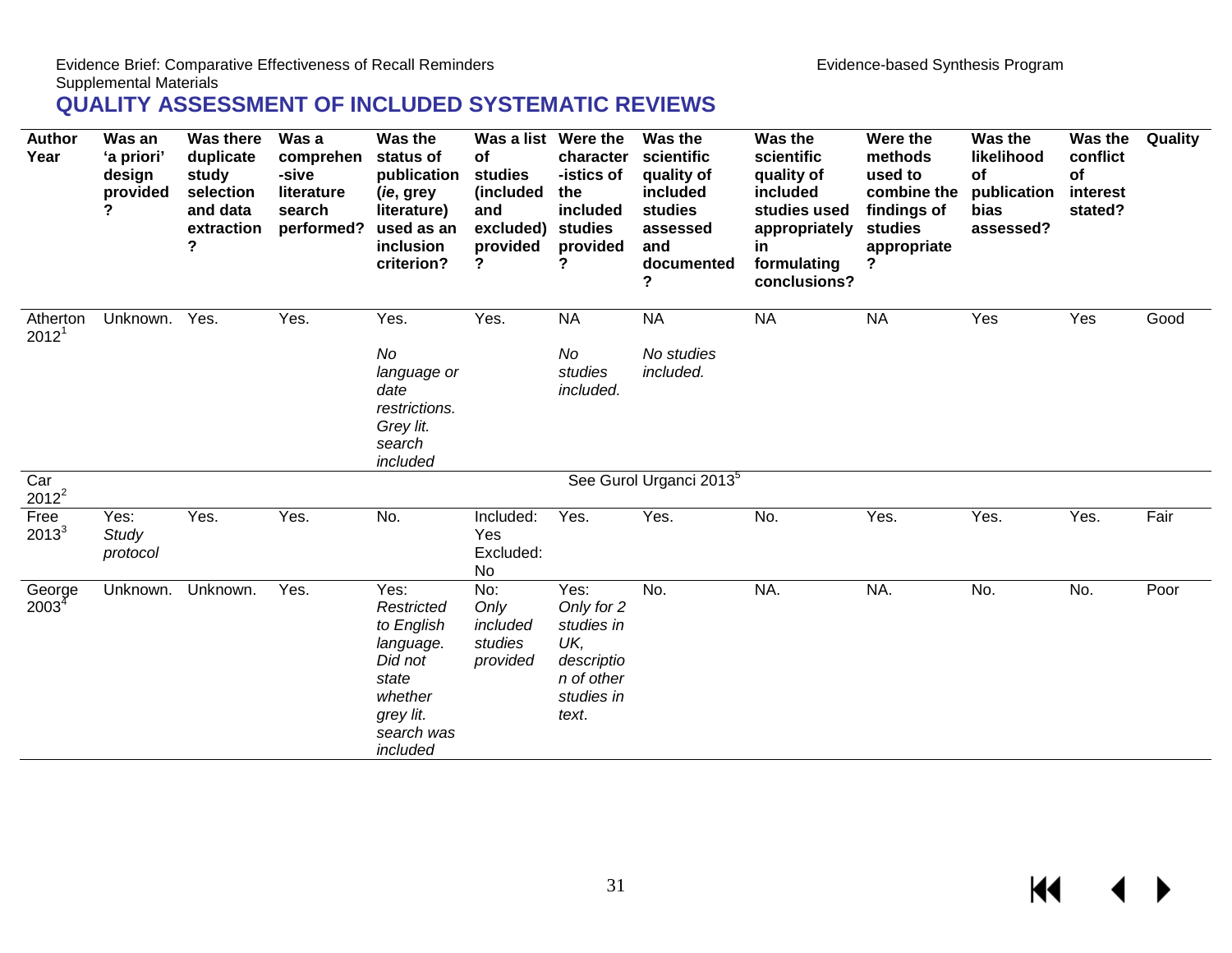| <b>Author</b><br>Year                 | <b>Oupplottional materials</b><br>Was an<br>'a priori'<br>design<br>provided<br>? | <b>Was there</b><br>duplicate<br>study<br>selection<br>and data<br>extraction<br>?                                                                                  | Was a<br>comprehen<br>-sive<br>literature<br>search<br>performed? | Was the<br>status of<br>publication<br>(ie, grey<br>literature)<br>used as an<br>inclusion<br>criterion?                     | Was a list Were the<br>of<br>studies<br>(included<br>and<br>excluded)<br>provided<br>? | character<br>-istics of<br>the<br>included<br>studies<br>provided<br>? | Was the<br>scientific<br>quality of<br>included<br>studies<br>assessed<br>and<br>documented<br>? | Was the<br>scientific<br>quality of<br>included<br>studies used<br>appropriately<br>in<br>formulating<br>conclusions? | Were the<br>methods<br>used to<br>combine the<br>findings of<br>studies<br>appropriate<br>? | Was the<br>likelihood<br>of<br>publication<br>bias<br>assessed? | Was the<br>conflict<br>of<br>interest<br>stated? | Quality |
|---------------------------------------|-----------------------------------------------------------------------------------|---------------------------------------------------------------------------------------------------------------------------------------------------------------------|-------------------------------------------------------------------|------------------------------------------------------------------------------------------------------------------------------|----------------------------------------------------------------------------------------|------------------------------------------------------------------------|--------------------------------------------------------------------------------------------------|-----------------------------------------------------------------------------------------------------------------------|---------------------------------------------------------------------------------------------|-----------------------------------------------------------------|--------------------------------------------------|---------|
| Gurol<br>Urganci<br>2013 <sup>5</sup> | Yes.                                                                              | Yes.                                                                                                                                                                | Yes.                                                              | Yes:<br>No<br>language<br>restrictions.<br>Grey lit.<br>search<br>included                                                   | Yes.                                                                                   | Yes.                                                                   | Yes.                                                                                             | Yes.                                                                                                                  | Yes.                                                                                        | Yes.                                                            | Yes.                                             | Good    |
| Guy<br>$2012^{6}$                     | Unknown.                                                                          | Study<br>selection:<br><b>Unknown</b><br>Data<br>extraction:<br>Yes                                                                                                 | Yes.                                                              | No.                                                                                                                          | Included:<br>Yes<br>Excluded:<br>No                                                    | Yes.                                                                   | No.                                                                                              | NA.                                                                                                                   | Yes.                                                                                        | Yes.                                                            | Yes.                                             | Fair    |
| Hasvold<br>$2011^7$                   | Unknown.                                                                          | Unknown:<br>States that<br>papers<br>were<br>analyzed<br>independe<br>ntly by 2<br>authors,<br>does not<br>state<br>specifically<br>for<br>selection/<br>extraction | No:<br>Only<br>PubMed                                             | Yes:<br>English and<br>Scandinavia<br>n languages No<br>only. Did not<br>state<br>whether<br>grey lit<br>search<br>included. | Included:<br>Yes<br>Excluded:                                                          | Yes.                                                                   | Yes.                                                                                             | No.                                                                                                                   | Yes.                                                                                        | Yes.                                                            | No.                                              | Fair    |
| Liu<br>$2014^8$                       | Yes.                                                                              | Yes.                                                                                                                                                                | Yes.                                                              | No.                                                                                                                          | Yes.                                                                                   | Yes.                                                                   | Yes.                                                                                             | Yes.                                                                                                                  | Yes.                                                                                        | Not<br>possible.                                                | Yes.                                             | Good    |
| Macharia<br>1992 <sup>25</sup>        | Unknown.                                                                          | Yes.                                                                                                                                                                | Yes.                                                              | Yes.                                                                                                                         | Included:<br>Yes<br>Excluded:<br>No                                                    | Yes.                                                                   | Not<br>documented.                                                                               | No.                                                                                                                   | Yes.                                                                                        | No.                                                             | Yes.                                             | Poor    |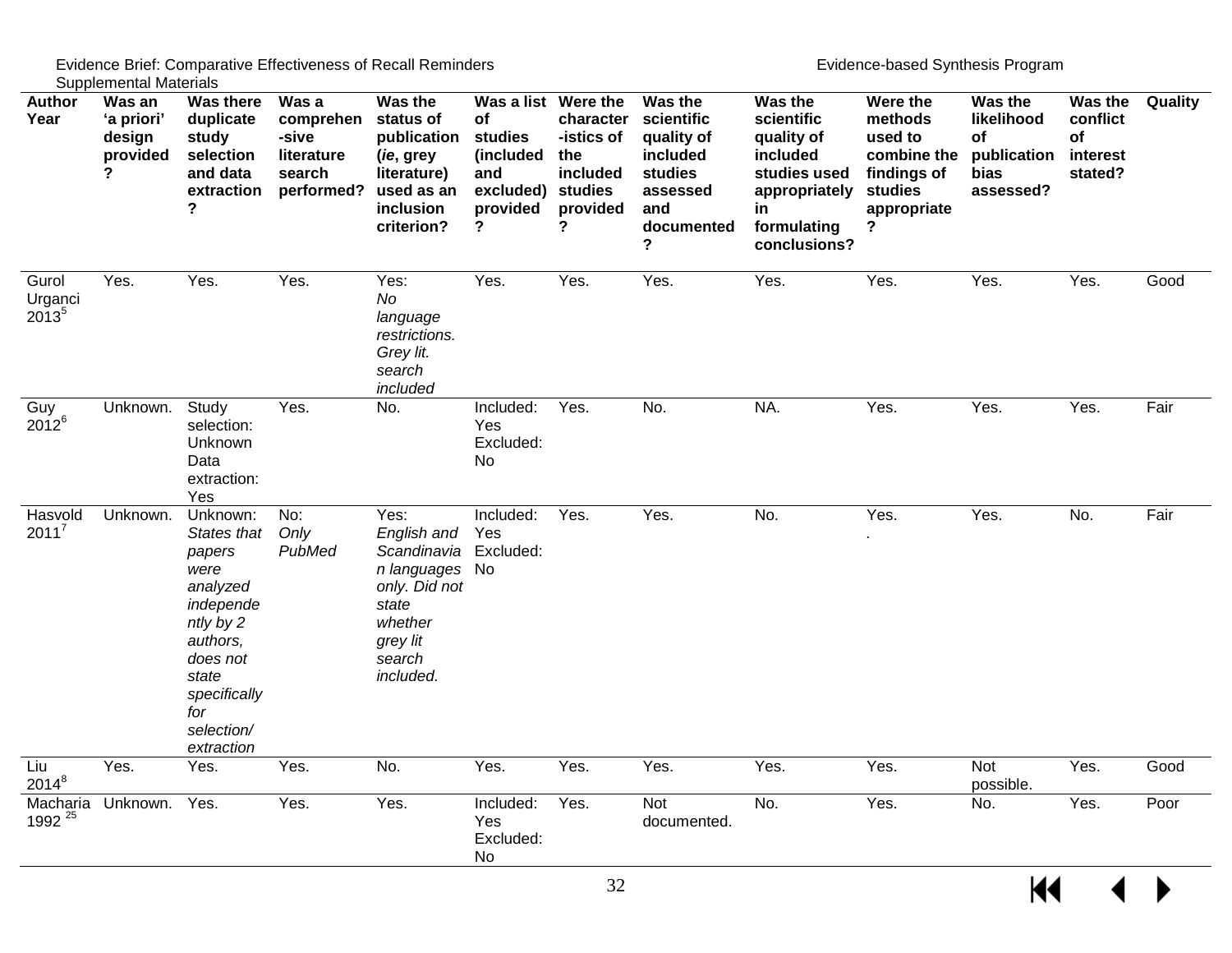| Author<br>Year                       | <b>Ouppionionial materials</b><br>Was an<br>'a priori'<br>design<br>provided | <b>Was there</b><br>duplicate<br>study<br>selection<br>and data<br>extraction | Was a<br>comprehen<br>-sive<br>literature<br>search<br>performed? | Was the<br>status of<br>publication<br>( <i>ie</i> , grey<br>literature)<br>used as an<br>inclusion<br>criterion? | Was a list<br>of<br>studies<br>(included)<br>and<br>excluded)<br>provided<br>? | Were the<br>character<br>-istics of<br>the<br>included<br>studies<br>provided<br>? | Was the<br>scientific<br>quality of<br>included<br>studies<br>assessed<br>and<br>documented<br>7 | Was the<br>scientific<br>quality of<br>included<br>studies used<br>appropriately<br>in<br>formulating<br>conclusions? | Were the<br>methods<br>used to<br>combine the<br>findings of<br>studies<br>appropriate<br>? | Was the<br>likelihood<br>of<br>publication<br>bias<br>assessed? | Was the<br>conflict<br>of<br>interest<br>stated? | Quality |
|--------------------------------------|------------------------------------------------------------------------------|-------------------------------------------------------------------------------|-------------------------------------------------------------------|-------------------------------------------------------------------------------------------------------------------|--------------------------------------------------------------------------------|------------------------------------------------------------------------------------|--------------------------------------------------------------------------------------------------|-----------------------------------------------------------------------------------------------------------------------|---------------------------------------------------------------------------------------------|-----------------------------------------------------------------|--------------------------------------------------|---------|
| McLean<br>$2014^9$                   | Yes.                                                                         | Yes.                                                                          | Yes.                                                              | Yes: English Yes.<br>language.                                                                                    |                                                                                | Yes.                                                                               | Yes.                                                                                             | Yes.                                                                                                                  | Yes.                                                                                        | No.                                                             | Yes.                                             | Good.   |
| Reda<br>$2012^{10}$                  | Unknown.                                                                     | Yes.                                                                          | Yes.                                                              | Yes:<br>Grey lit.<br>search<br>included                                                                           | Yes.                                                                           | Yes.                                                                               | Yes.                                                                                             | Yes.                                                                                                                  | Yes.                                                                                        | Yes.                                                            | Yes.                                             | Good    |
| Schauma Yes:<br>n 2013 <sup>11</sup> | Registere<br>d protocol                                                      | Yes.                                                                          | Yes.                                                              | Yes:<br>Did not<br>restrict<br>search by<br>language or<br>publication<br>status                                  | No:<br>Only<br>included<br>studies                                             | Yes.                                                                               | Yes.                                                                                             | Yes.                                                                                                                  | Yes.                                                                                        | Yes.                                                            | Yes.                                             | Good    |
| <b>Stubbs</b><br>$2012^{12}$         |                                                                              | Unknown. Unknown.                                                             | No:<br>Only<br>PubMed<br>searched                                 | Yes:<br>Restricted<br>to English<br>language.<br>Did not say<br>whether or<br>not grey lit.<br>was<br>searched    | No:<br>Only<br>included<br>studies<br>provided                                 | Yes.                                                                               | No.                                                                                              | No.                                                                                                                   | Unknown.                                                                                    | No.                                                             | No.                                              | Poor    |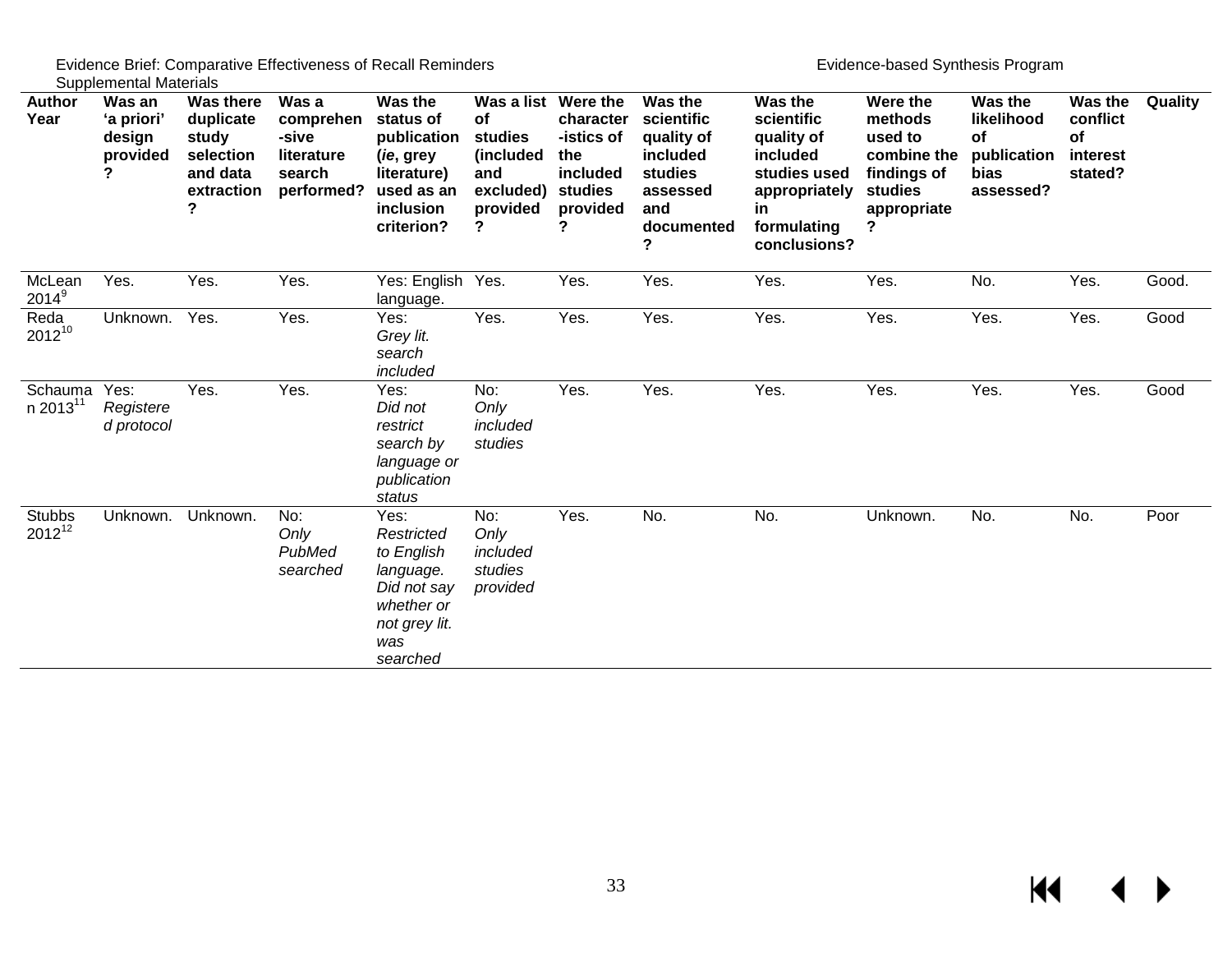## **QUALITY ASSESSMENT OF INCLUDED PRIMARY STUDIES**

#### **Quality Assessment of Observational Studies**

<span id="page-35-1"></span><span id="page-35-0"></span>

| <b>Author</b><br>Year<br><b>Country</b>    | Non-biased<br>selection?                                                       | Adequate<br>handling of<br>missing<br>data? | <b>Outcomes</b><br>pre-specified<br>and defined? | <b>Ascertainme</b><br>nt<br>techniques<br>adequately<br>described? | Non-biased<br>and adequate<br>ascertainment<br>methods? | <b>Statistical analysis</b><br>of potential<br>confounders?                       | Adequate<br>duration of<br>follow-up? | <b>Overall</b><br>quality<br>rating |
|--------------------------------------------|--------------------------------------------------------------------------------|---------------------------------------------|--------------------------------------------------|--------------------------------------------------------------------|---------------------------------------------------------|-----------------------------------------------------------------------------------|---------------------------------------|-------------------------------------|
| <b>Brannan</b><br>$2011^{13}$<br><b>UK</b> | Yes:<br><b>Patients</b><br>requiring<br>follow-up in<br>$≥1$ mo.               | Yes.                                        | Yes.                                             | $\overline{No:}$<br>Minimal info<br>on historic<br>DNA rate        | Unknown.                                                | No:<br>No adjustment for<br>confounders.                                          | Yes.                                  | Poor                                |
| Cherniack<br>$2007^{14}$<br><b>US</b>      | Yes:<br>All patients at<br>Miami VA<br>during fiscal<br>years 2005-<br>2006    | Unknown.                                    | Yes.                                             | Yes:<br>Computerized<br>patient record<br>system<br>(CPRS)         | Yes.                                                    | $\overline{No:}$<br>No adjustment for<br>confounders.                             | Yes.                                  | Poor                                |
| Farmer<br>201415<br>UK                     | Yes:<br>All patients<br>with appt<br>scheduled 3<br>days prior                 | Yes.                                        | Yes.                                             | No.                                                                | Unknown.                                                | No:<br>No adjustment for<br>confounders.                                          | Yes.                                  | Poor                                |
| Haufler<br>$2011^{16}$<br>US               | Yes:<br>All patients<br>with<br>scheduled<br>surgery                           | Yes.                                        | Yes.                                             | Yes:<br>Charge<br>nurse/clinic<br>records                          | Yes.                                                    | No:<br>No adjustment for<br>confounders.                                          | Yes.                                  | Poor                                |
| Henry<br>$2012^{17}$<br><b>US</b>          | Yes:<br>All HIV-<br>infected<br>patients<br>scheduled for<br>follow-up<br>appt | Yes.                                        | Yes.                                             | Yes:<br><b>CPRS</b>                                                | Yes.                                                    | Yes:<br>Adjustment for patient<br>demographic and<br>clinical<br>characteristics. | Yes.                                  | Fair                                |
| <b>McInnes</b><br>201418<br><b>US</b>      | Yes:<br><b>Patients</b><br>recruited<br>from clinic                            | Unknown.                                    | Yes.                                             | Yes:<br>Questionnaire<br>, interview,<br>medical<br>records        | Yes.                                                    | No:<br>No adjustment for<br>confounders                                           | Yes.                                  | Poor                                |

 $\overline{\mathbf{M}}$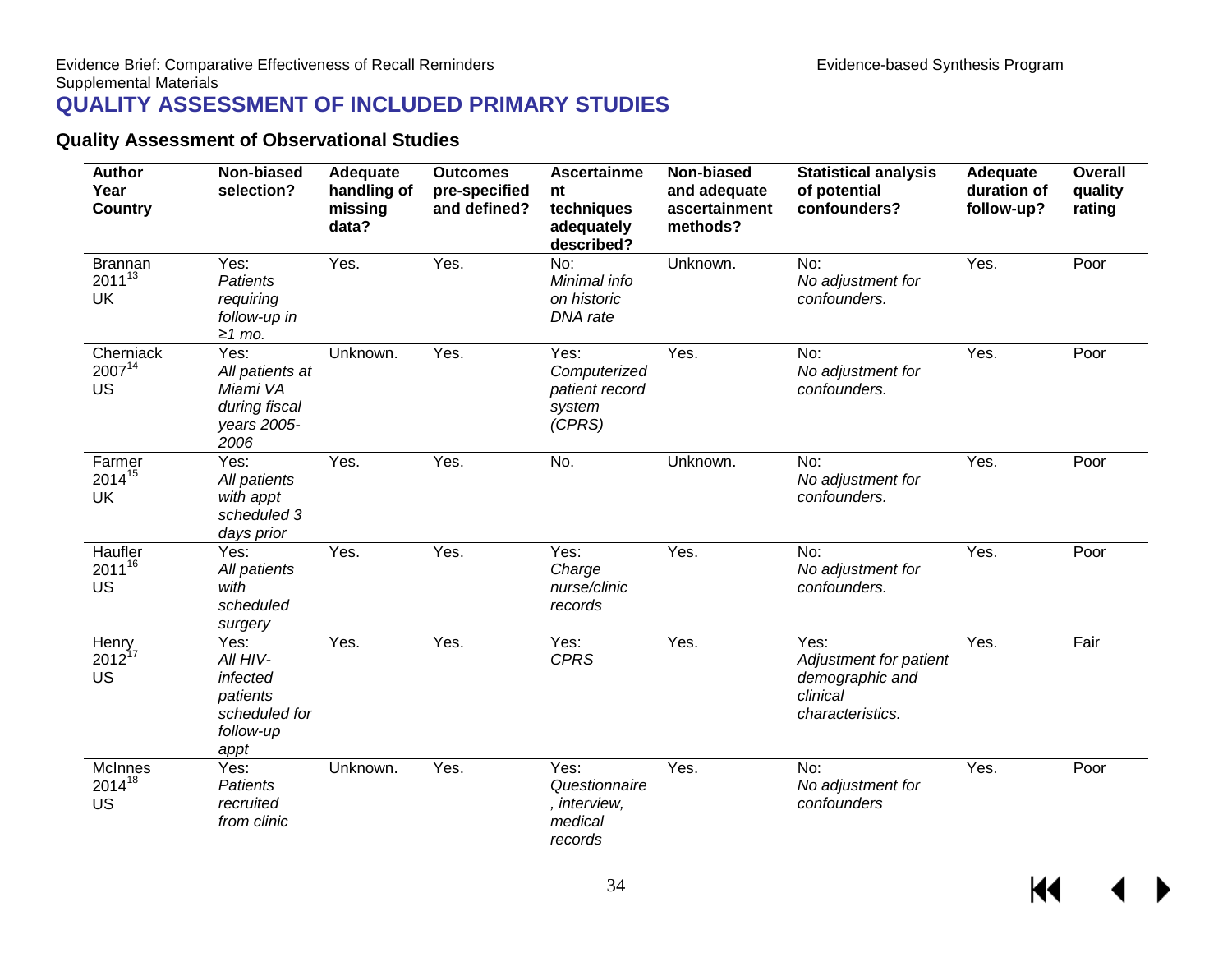| <b>Author</b><br>Year<br>Country | Non-biased<br>selection?                                         | Adequate<br>handling of<br>missing<br>data? | <b>Outcomes</b><br>pre-specified<br>and defined? | Ascertainme<br>nt<br>techniques<br>adequately<br>described? | Non-biased<br>and adequate<br>ascertainment<br>methods? | <b>Statistical analysis</b><br>of potential<br>confounders? | Adequate<br>duration of<br>follow-up? | Overall<br>quality<br>rating |
|----------------------------------|------------------------------------------------------------------|---------------------------------------------|--------------------------------------------------|-------------------------------------------------------------|---------------------------------------------------------|-------------------------------------------------------------|---------------------------------------|------------------------------|
| Perry<br>$2011^{19}$<br>UK       | Yes:<br>Consecutive<br>patients with<br>appts                    | Unknown.                                    | Yes.                                             | Yes:<br>Clinic records                                      | Yes.                                                    | No:<br>No adjustment for<br>confounders                     | Yes.                                  | Poor                         |
| Saine<br>$2003^{20}$<br>US       | Yes:<br>All patients<br>requiring<br>scheduling<br>for follow-up | Unknown.                                    | Yes.                                             | Yes:<br>Clinic records                                      | Yes.                                                    | No:<br>No adjustment for<br>confounders.                    | Yes.                                  | Poor                         |

#### **Quality Assessment of RCTs**

<span id="page-36-0"></span>

| <b>Author</b><br>Year<br>Country           | Adequate<br>sequence<br>generation? | Adequate<br>allocation<br>concealment<br>? | <b>Blinding of</b><br>participants,<br>personnel<br>and outcome<br>assessors?             | Formal<br>assessment<br>of adequacy<br>of the blind? | Incomplete<br>outcome data<br>adequately<br>addressed?          | <b>Study reports</b><br>free of<br>suggestion of<br>outcome<br>reporting<br>bias? | Study free of<br>other sources<br>of bias? | <b>Risk of</b><br>bias? |
|--------------------------------------------|-------------------------------------|--------------------------------------------|-------------------------------------------------------------------------------------------|------------------------------------------------------|-----------------------------------------------------------------|-----------------------------------------------------------------------------------|--------------------------------------------|-------------------------|
| Parikh<br>$2010^{21}$<br><b>US</b>         | Yes.                                | Yes.                                       | Participants:<br>No.<br>(impossible)<br>Personnel and<br>outcome<br>assessors:<br>Unknown | No.                                                  | Yes.                                                            | Yes.                                                                              | Yes.                                       | Low                     |
| Junod Perron<br>$2010^{22}$<br>Switzerland | Yes.                                | Yes.                                       | Participants:<br>No.<br>(impossible)<br>Personnel and<br>outcome<br>assessors:<br>Yes     | No.                                                  | Yes.<br><b>SMS: 2%</b><br>excluded<br>Telephone:<br>1% excluded | Yes.                                                                              | Yes.                                       | Low                     |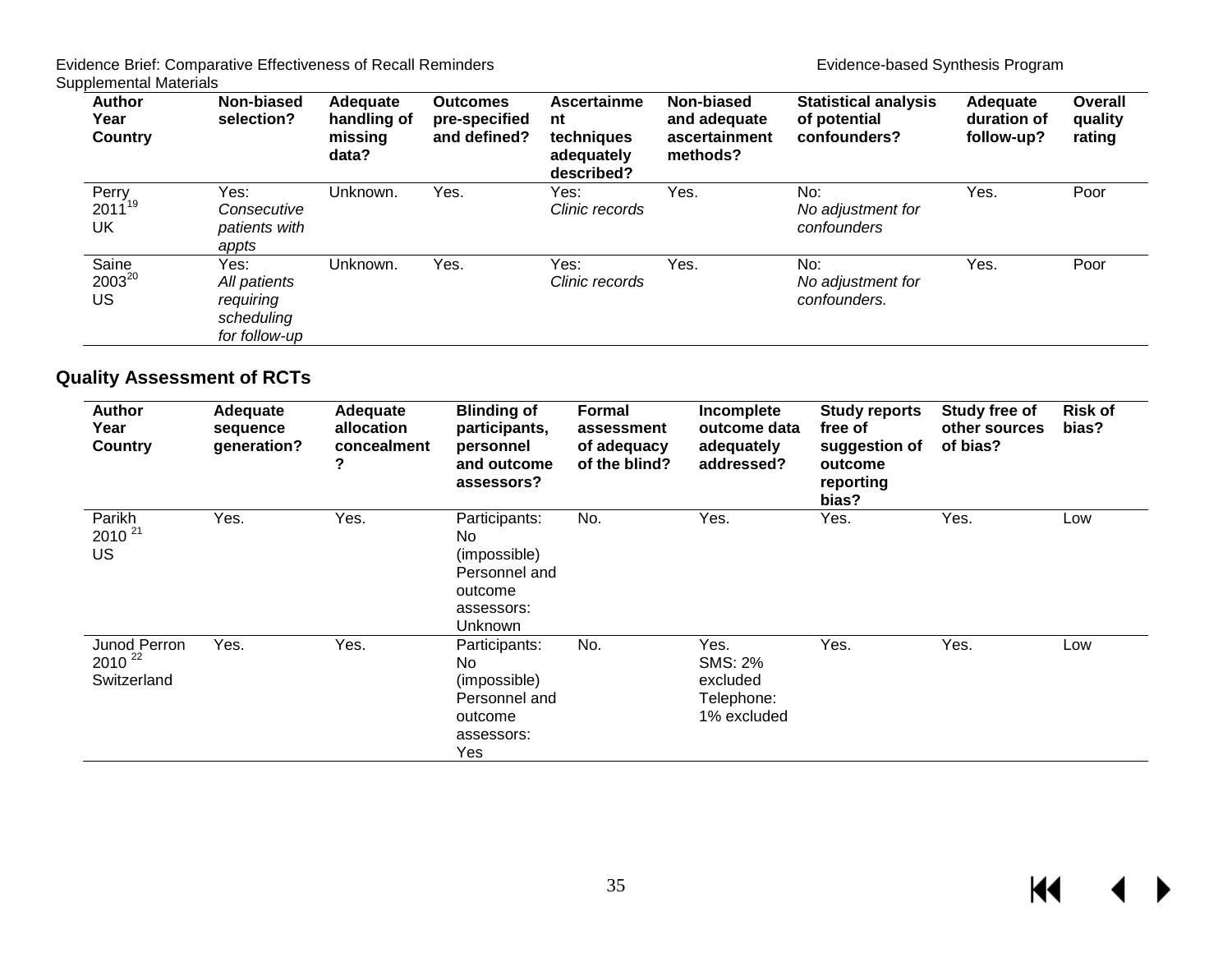| <b>Author</b><br>Year<br>Country           | Adequate<br>sequence<br>generation? | Adequate<br>allocation<br>concealment<br>? | <b>Blinding of</b><br>participants,<br>personnel<br>and outcome<br>assessors?                 | <b>Formal</b><br>assessment<br>of adequacy<br>of the blind? | Incomplete<br>outcome data<br>adequately<br>addressed? | <b>Study reports</b><br>free of<br>suggestion of<br>outcome<br>reporting<br>bias? | Study free of<br>other sources<br>of bias? | <b>Risk of</b><br>bias? |
|--------------------------------------------|-------------------------------------|--------------------------------------------|-----------------------------------------------------------------------------------------------|-------------------------------------------------------------|--------------------------------------------------------|-----------------------------------------------------------------------------------|--------------------------------------------|-------------------------|
| Junod Perron<br>$2013^{23}$<br>Switzerland | Yes.                                | Unknown.                                   | Participants:<br>No.<br>(impossible)<br>Personnel and<br>outcome<br>assessors:<br>Unknown     | No.                                                         | Yes.                                                   | Yes.                                                                              | Yes.                                       | Medium                  |
| Taylor<br>$2012^{24}$<br>Australia         | Yes.                                | Yes.                                       | Participants:<br>No.<br>(impossible)<br>Personnel:<br>Unknown<br>Outcome<br>assessors:<br>Yes | No.                                                         | Yes.                                                   | Yes.                                                                              | Yes.                                       | Low                     |

## **STRENGTH OF EVIDENCE FOR INCLUDED STUDIES**

#### **Strength of Evidence for KQ 1**

<span id="page-37-1"></span><span id="page-37-0"></span>

| <b>SOE Grade</b> | <b>Study</b><br><b>limitations</b> | <b>Directness</b> | <b>Consistency</b> | <b>Precision</b> | Reporting<br><b>Bias</b> | Other<br><b>Issues</b> | <b>Findings</b>                                                                                                                                                                                                                                                                                                                                                                                                               |
|------------------|------------------------------------|-------------------|--------------------|------------------|--------------------------|------------------------|-------------------------------------------------------------------------------------------------------------------------------------------------------------------------------------------------------------------------------------------------------------------------------------------------------------------------------------------------------------------------------------------------------------------------------|
| Low              | High                               | Direct            | <b>Unknown</b>     | Imprecise        | Undetected               | None                   | Among elderly VA patients, the number of<br>missed appts was reduced from 18% to 11%<br>$(p=.000)$ after implementation of advanced clinic<br>access scheduling system (patients reminded<br>30 days before anticipated appt to call and<br>schedule appt) compared to scheduling next<br>appt after the last visit (Cherniack 2007; 1 non-<br>concurrent cohort study of an unknown number<br>of participants) <sup>14</sup> |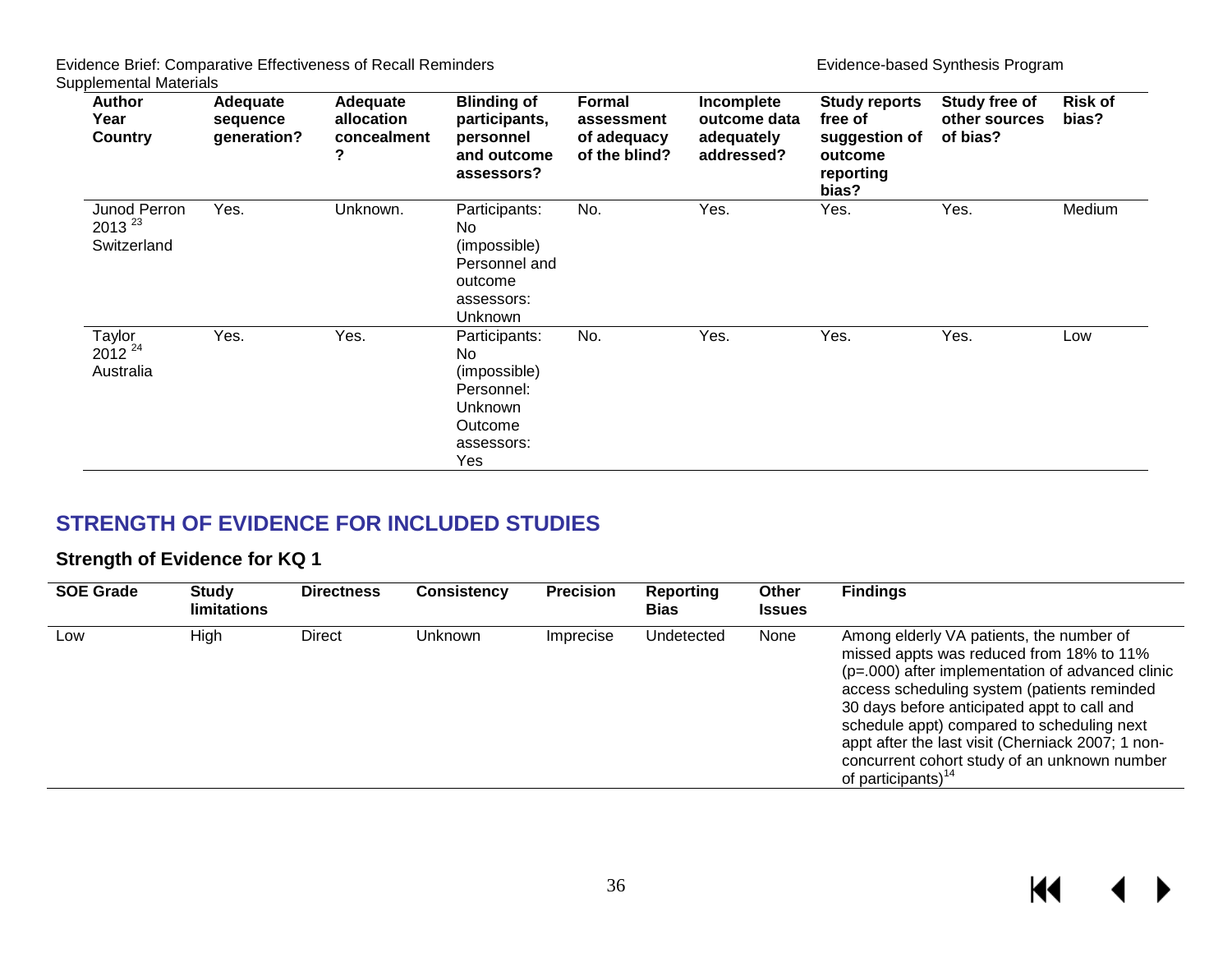Evidence Brief: Comparative Effectiveness of Recall Reminders **Evidence-based Synthesis Program** 

Supplemental Materials

| <b>SOE Grade</b> | <b>Study</b><br><b>limitations</b> | <b>Directness</b> | <b>Consistency</b> | <b>Precision</b> | Reporting<br><b>Bias</b> | Other<br><b>Issues</b> | <b>Findings</b>                                                                                                                                                                                                                                                                                            |
|------------------|------------------------------------|-------------------|--------------------|------------------|--------------------------|------------------------|------------------------------------------------------------------------------------------------------------------------------------------------------------------------------------------------------------------------------------------------------------------------------------------------------------|
| Insufficient     | High                               | Direct            | Unknown            | Imprecise        | Undetected               | None                   | Among Dartmouth ophthalmology patients, the<br>number of completed appts increased from 54%<br>to $74\%$ ( $p=.000$ ) with pre-scheduled appt times<br>in a reminder letter vs a reminder letter to<br>schedule an appt (Saine 2003; 1 non-concurrent<br>cohort study of 2,116 participants) <sup>20</sup> |

#### **Strength of Evidence for KQ2**

*KQ2: Reminders for Existing Appointments*

<span id="page-38-0"></span>

| <b>SOE</b>                                     | <b>Study</b><br><b>limitations</b> | <b>Directness</b> | <b>Consistency</b> | <b>Precision</b>           | <b>Reporting</b><br>bias | Other<br>issues | <b>Findings</b>                                                                                                                                                                                                                                                     |
|------------------------------------------------|------------------------------------|-------------------|--------------------|----------------------------|--------------------------|-----------------|---------------------------------------------------------------------------------------------------------------------------------------------------------------------------------------------------------------------------------------------------------------------|
| Postal vs telephone                            |                                    |                   |                    |                            |                          |                 |                                                                                                                                                                                                                                                                     |
| Insufficient<br>(Adapted from<br>Reda 2012)    | Medium                             | <b>Direct</b>     | Unknown            | Imprecise                  | Undetected               | None            | Nonattendance at outpatient mental health<br>appt: 6 telephone vs orientation statement<br>(RR=1.93, 0.98-3.8) (Reda 2012 included 1<br>RCT of 75 participants) <sup>10</sup>                                                                                       |
| Postal vs text message                         |                                    |                   |                    |                            |                          |                 |                                                                                                                                                                                                                                                                     |
| Low<br>(Adapted from<br>Gurol Urganci<br>2013) | High                               | <b>Direct</b>     | Unknown            | Precise                    | Undetected               | None            | Attendance at varied appt: $\epsilon$ SMS+postal vs<br>postal alone (RR=1.10, 1.02-1.19) (Gurol<br>Urganci 2013 included 1 RCT of 291<br>participants) <sup>5</sup>                                                                                                 |
| Insufficient                                   | Medium                             | <b>Direct</b>     | Unknown            | Imprecise                  | Undetected               | None            | Cancellation: 6 SMS vs mail at orthodontic<br>clinic (RR=2.67, 0.92-7.71) (Free 2013 included<br>1 non-randomized parallel group trial of 301<br>participants) <sup>3</sup>                                                                                         |
| Postal vs postal                               |                                    |                   |                    |                            |                          |                 |                                                                                                                                                                                                                                                                     |
| Insufficient<br>(Adapted from<br>Reda 2012)    | Medium                             | <b>Direct</b>     | Unknown            | Imprecise                  | Undetected               | None            | Did not attend rate: $\ddot{\bullet}$ text letter vs orientation<br>statement (any time RR=1.62, 0.89-2.92, one<br>day before appt RR=2.0, 0.78-5.15, three days<br>before appt RR=1.38, 0.64-2.93) (Reda 2012<br>included 1 RCT of 120 participants) <sup>10</sup> |
| Postal vs any other reminder or no reminder    |                                    |                   |                    |                            |                          |                 |                                                                                                                                                                                                                                                                     |
| Insufficient                                   | Medium to<br>high                  | <b>Direct</b>     | Inconsistent       | Unknown<br>(no<br>pooling) | Undetected               | None            | Initial attendance at outpatient mental health<br>appt: é letter vs other (Schauman 2013<br>included 4 RCTs of 1,083 participants) <sup>11</sup>                                                                                                                    |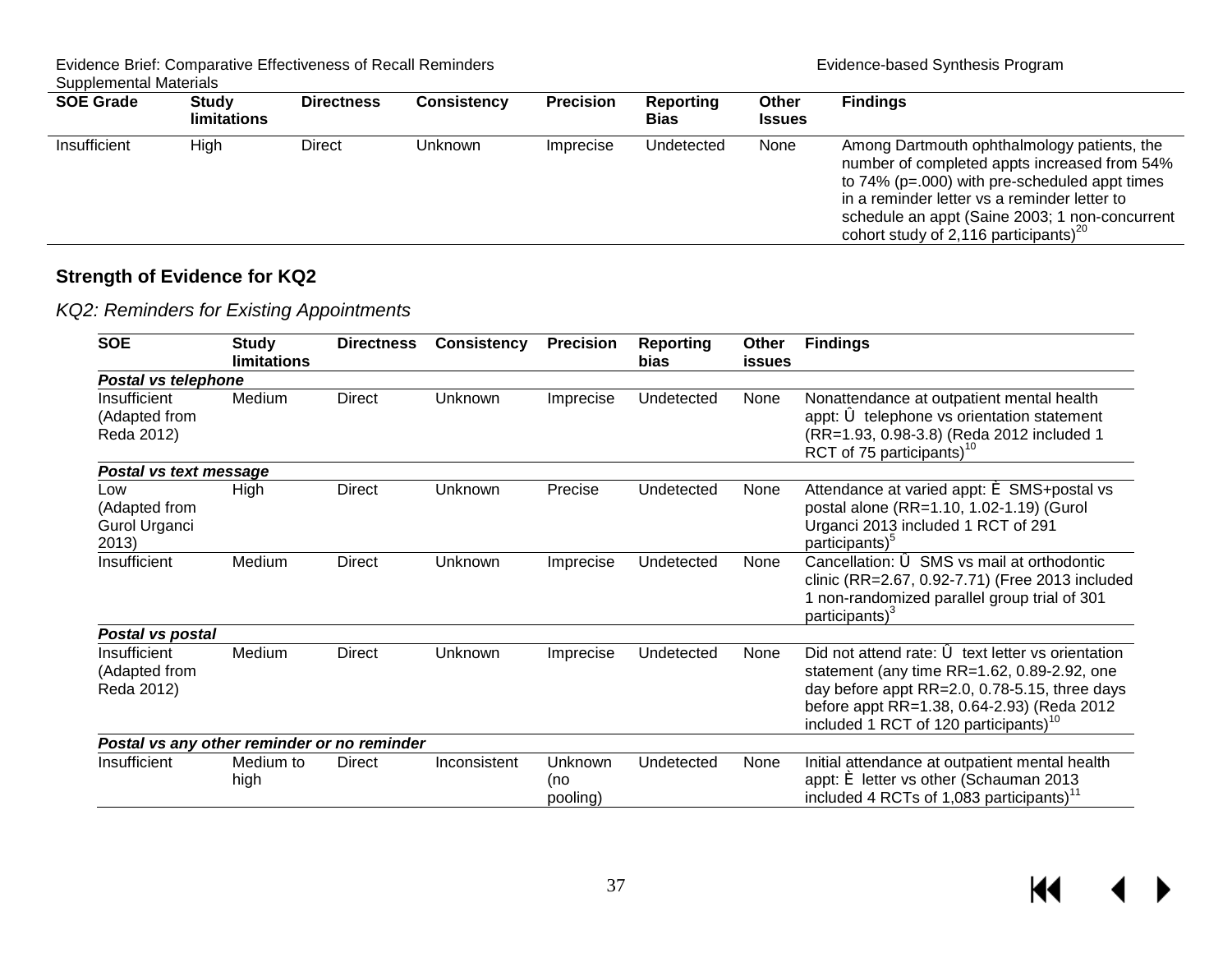| <b>SOE</b>                                     | <b>Study</b><br><b>limitations</b> | <b>Directness</b> | <b>Consistency</b> | <b>Precision</b>           | <b>Reporting</b><br>bias | Other<br><b>issues</b> | <b>Findings</b>                                                                                                                                                                                                                                                                                                           |
|------------------------------------------------|------------------------------------|-------------------|--------------------|----------------------------|--------------------------|------------------------|---------------------------------------------------------------------------------------------------------------------------------------------------------------------------------------------------------------------------------------------------------------------------------------------------------------------------|
| Insufficient                                   | Unknown                            | <b>Direct</b>     | Consistent         | Precise                    | Unknown                  | None                   | Attendance at varied appt: € letter vs other<br>(OR=2.17, 1.69-2.92) (results from Macharia<br>1992, George 2003 included 3 RCTs of 1,737<br>participants) <sup>4,25</sup>                                                                                                                                                |
| Postal vs none                                 |                                    |                   |                    |                            |                          |                        |                                                                                                                                                                                                                                                                                                                           |
| Low                                            | Low to<br>medium                   | <b>Direct</b>     | Consistent         | Imprecise                  | Undetected               | None                   | Nonattendance at outpatient mental health<br>appt: 6 postal vs none (RR=0.76, 0.43-1.32)<br>(Reda 2012 included 3 RCTs of 326<br>participants) <sup>10</sup>                                                                                                                                                              |
| Insufficient                                   | Unknown                            | <b>Direct</b>     | Unknown            | Unknown                    | Unknown                  | None                   | Nonattendance at varied appt: $\hat{e}$ letter vs none<br>(-7.6%) (Stubbs 2012 included 6 RCTs and 1<br>historically-controlled cohort of 6,621<br>participants) <sup>12</sup>                                                                                                                                            |
| Telephone vs any other reminder or no reminder |                                    |                   |                    |                            |                          |                        |                                                                                                                                                                                                                                                                                                                           |
| Insufficient                                   | Medium to<br>high                  | <b>Direct</b>     | Inconsistent       | Unknown<br>(no<br>pooling) | Undetected               | None                   | Initial appt attendance at outpatient mental<br>health appt: 6 telephone vs other reminder or<br>no reminder (Schauman 2013 included 6 RCTs<br>of 2,311 participants) <sup>11</sup>                                                                                                                                       |
| Insufficient                                   | Unknown                            | <b>Direct</b>     | Consistent         | Imprecise                  | Unknown                  | None                   | Attendance at varied appt: $\acute{\text{e}}$ telephone vs<br>other reminder or no reminder (OR=2.88, 1.93-<br>4.31) (results from Macharia 1992, George<br>2003 included 4 RCTs of 708 participants) <sup>4,25</sup>                                                                                                     |
| Insufficient                                   | Unknown                            | <b>Direct</b>     | Unknown            | Unknown                    | Unknown                  | None                   | Nonattendance at varied appt: $\hat{e}$ telephone vs<br>other reminder or no reminder (-9.4%, 4.4 vs<br>9.4%) automated telephone reminder vs other<br>(5.6% vs 9.4%) (Stubbs 2012 included 25<br>RCTs and observational studies of 40,164<br>participants; George 2003 included 1 study of<br>2,500 participants) $4,12$ |
| Telephone vs telephone                         |                                    |                   |                    |                            |                          |                        |                                                                                                                                                                                                                                                                                                                           |
| Moderate                                       | Low                                | <b>Direct</b>     | Unknown            | Precise                    | Undetected               | None                   | No-shows: $\acute{\mathbf{e}}$ automated call vs call from staff<br>at outpatient multispecialty appt (17.3 vs<br>13.6%, OR=1.28, 1.11-1.47) (Parikh 2010; 1<br>RCT including 8,071 participants) <sup>21</sup>                                                                                                           |
| Moderate                                       | Low                                | <b>Direct</b>     | Unknown            | Precise                    | Undetected               | None                   | Cancellations: $\acute{\mathbf{\circ}}$ automated call vs call from<br>staff at outpatient multispecialty appt (17.6 vs<br>16.9%, not significantly different) (Parikh 2010;<br>1 RCT including 8,071 participants) <sup>2</sup>                                                                                          |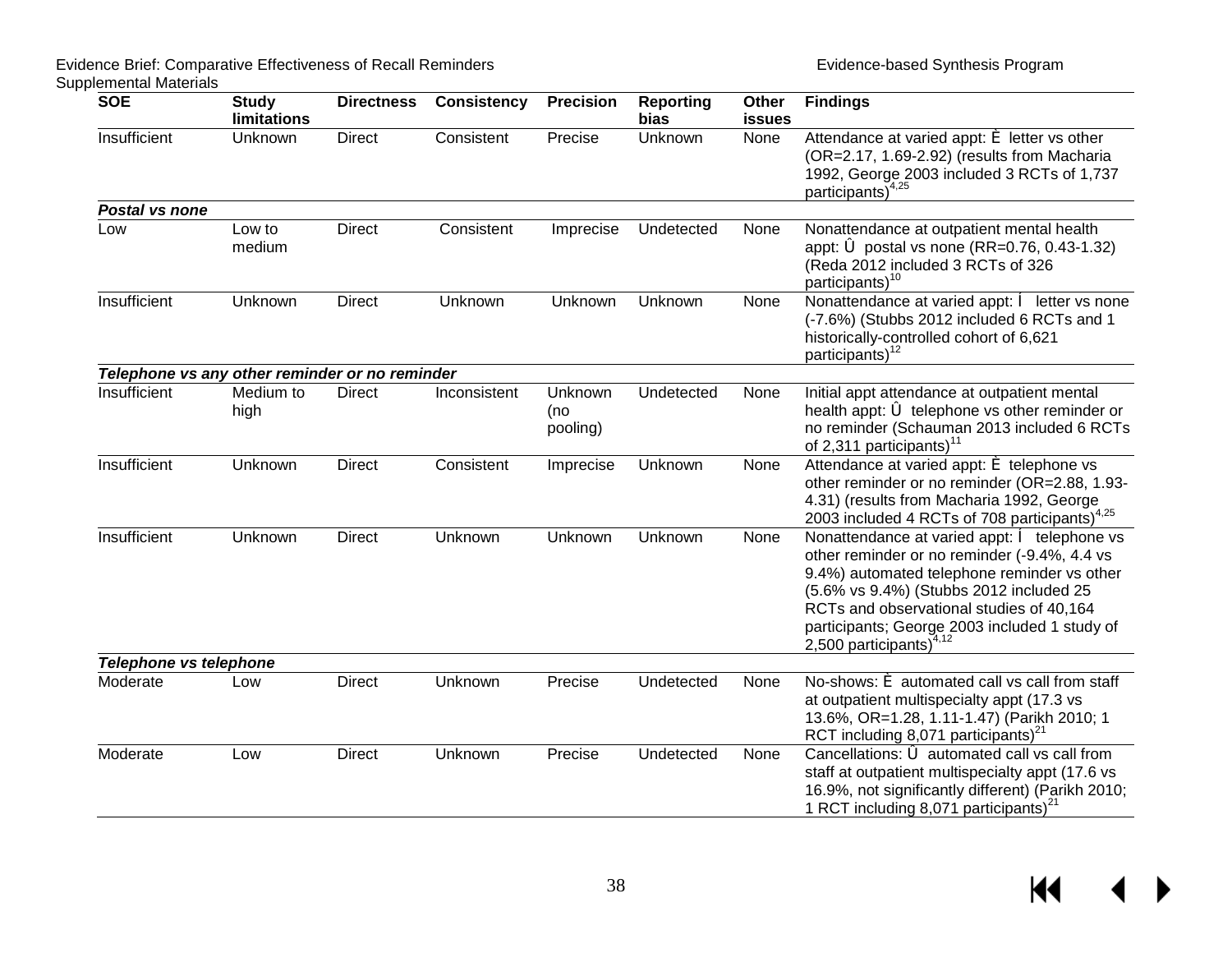| <b>SOE</b>                              | <b>Study</b><br>limitations | <b>Directness</b> | <b>Consistency</b> | <b>Precision</b> | <b>Reporting</b><br>bias | Other<br>issues | <b>Findings</b>                                                                                                                                                                                                                                                                                                                                                               |
|-----------------------------------------|-----------------------------|-------------------|--------------------|------------------|--------------------------|-----------------|-------------------------------------------------------------------------------------------------------------------------------------------------------------------------------------------------------------------------------------------------------------------------------------------------------------------------------------------------------------------------------|
| Insufficient                            | Medium                      | <b>Direct</b>     | Unknown            | Unknown          | Unknown                  | None            | Nonattendance at hospital appt: $\hat{e}$ manual vs<br>automated calls (-39% vs -29%)(Hasvold 2011<br>included 29 RCTs and observational studies of<br>146,957 participants)'                                                                                                                                                                                                 |
| Insufficient                            | High                        | <b>Direct</b>     | Unknown            | Precise          | Undetected               | None            | Nonattendance at ambulatory surgical appt: $\hat{e}$<br>scripted telephone reminder 3 days prior vs<br>unscripted telephone reminder 1 days prior<br>$(6.01 \text{ to } 4.43\%, z=2.77, P=.006);$<br>Nonattendance due to NS, NPO, RA: $\hat{e}$ 2.36 to<br>1.32% (z=2.910, P=.004) (Haufler 2011; 1 non-<br>concurrent cohort including 8,688<br>participants) <sup>16</sup> |
| Insufficient                            | High                        | <b>Direct</b>     | Unknown            | Unknown          | Undetected               | None            | é patient satisfaction scores (data NR) (Haufler<br>2011; 1 non-concurrent cohort including 8,688<br>participants) <sup>16</sup>                                                                                                                                                                                                                                              |
| Insufficient                            | High                        | <b>Direct</b>     | Unknown            | Unknown          | Undetected               | None            | é recovered revenue by \$102,983 (Haufler<br>2011; 1 non-concurrent cohort including 8,688<br>participants) <sup>16</sup>                                                                                                                                                                                                                                                     |
| Low                                     | Medium                      | <b>Direct</b>     | Unknown            | Precise          | Undetected               | None            | No-shows at VA HIV primary care appt: 6<br>before intervention (automated telephone<br>reminder 3 days prior) vs after intervention<br>(automated telephone reminders 3 days prior +<br>2 weeks prior) OR=0.93 (0.75-1.15) (Henry<br>2012; 1 non-concurrent cohort study including<br>584 participants) <sup>17</sup>                                                         |
| <b>Telephone vs none</b>                |                             |                   |                    |                  |                          |                 |                                                                                                                                                                                                                                                                                                                                                                               |
| Moderate<br>(Adapted from<br>Reda 2012) | Medium                      | <b>Direct</b>     | Consistent         | Precise          | Undetected               | None            | Nonattendance at outpatient mental health<br>appt: 6 telephone vs none (RR=0.84, 0.66-<br>1.07) (Reda 2012 included 2 RCTs including<br>457 participants) <sup>10</sup>                                                                                                                                                                                                       |
| Low                                     | Low                         | <b>Direct</b>     | Unknown            | Precise          | Undetected               | None            | No-shows: $\triangleq$ no call vs automated call at<br>outpatient multispecialty appt (23.1 vs 17.3%,<br>OR=1.52, 1.34-1.71) (Parikh 2010; 1 RCT<br>including 8,030 participants) <sup>21</sup>                                                                                                                                                                               |
| Low                                     | Low                         | <b>Direct</b>     | Unknown            | Precise          | Undetected               | None            | No-shows: $\acute{\mathbf{e}}$ no call vs call from staff at<br>outpatient multispecialty appt (23.1 vs 13.6%,<br>OR=1.93, 1.69-2.19) (Parikh 2010; 1 RCT<br>including 8,083 participants) <sup>27</sup>                                                                                                                                                                      |

 $M \leftarrow \leftarrow$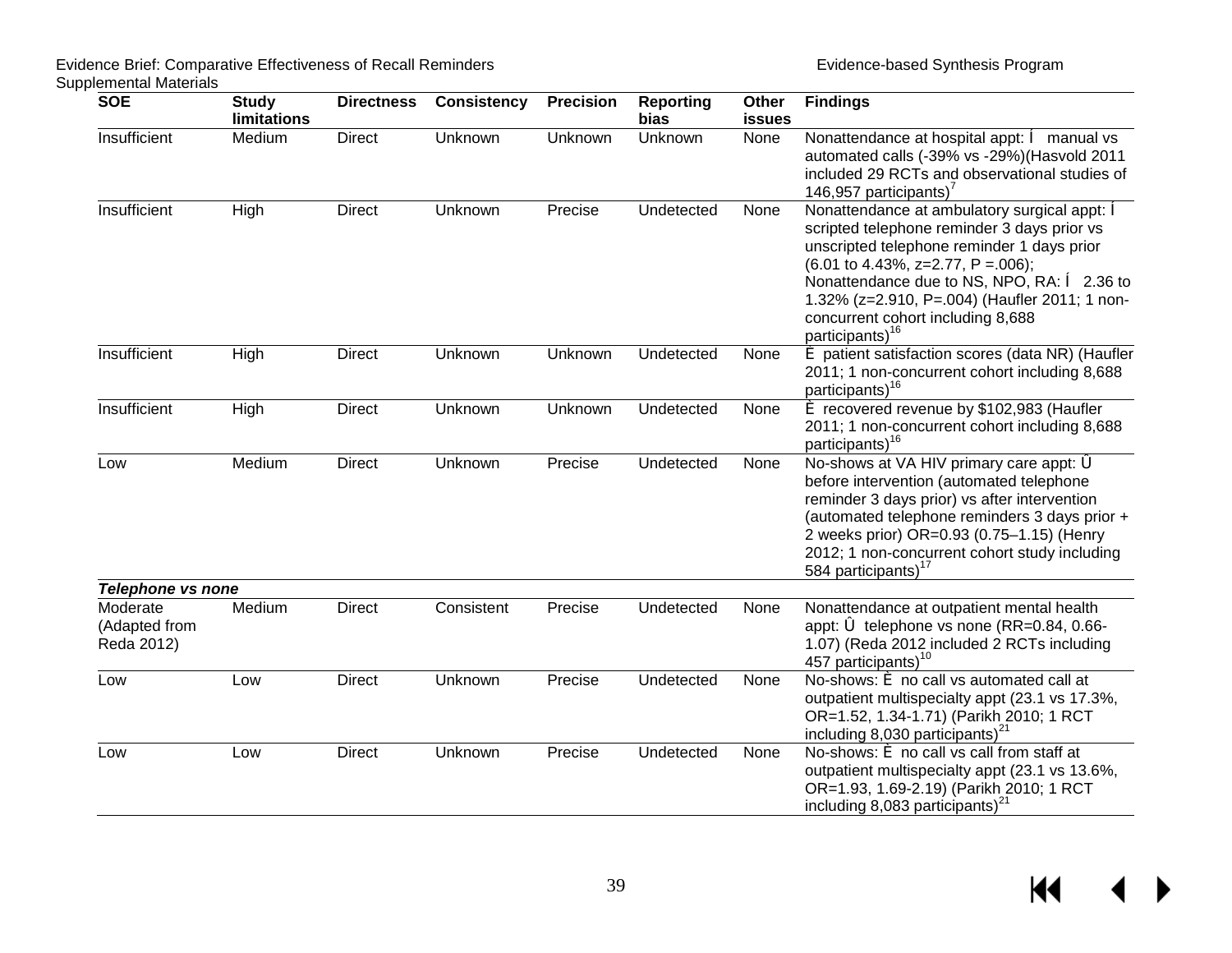| <b>SOE</b>                     | <b>Study</b><br>limitations | <b>Directness</b> | <b>Consistency</b> | <b>Precision</b> | <b>Reporting</b><br>bias | Other<br>issues | <b>Findings</b>                                                                                                                                                                                                              |
|--------------------------------|-----------------------------|-------------------|--------------------|------------------|--------------------------|-----------------|------------------------------------------------------------------------------------------------------------------------------------------------------------------------------------------------------------------------------|
| Low                            | Low                         | <b>Direct</b>     | Unknown            | Precise          | Undetected               | None            | Cancellations: $\hat{e}$ no call vs automated call at<br>outpatient multispecialty appt (14.5 vs 17.6%,<br>p=.0001) (Parikh 2010; 1 RCT including 8,030<br>participants) <sup>21</sup>                                       |
| Low                            | Low                         | <b>Direct</b>     | Unknown            | Precise          | Undetected               | None            | Cancellations: $\hat{e}$ no call vs call from staff at<br>outpatient multispecialty appt (14.5 vs 16.9%,<br>p=.003) (Parikh 2010; 1 RCT including 8,083<br>participants) <sup>21</sup>                                       |
| Text reminders vs no reminder  |                             |                   |                    |                  |                          |                 |                                                                                                                                                                                                                              |
| Low (Adapted<br>from Liu 2014) | High                        | <b>Direct</b>     | Unknown            | Precise          | Undetected               | None            | Attendance outpatient appt (pts receiving TB<br>treatment): $\boldsymbol{\epsilon}$ pre-apt phone call vs none<br>(RR=1.32, 1.1-1.59) (Liu 2014; 1 SR included 1<br>quasi-randomized trial of 615 participants) <sup>8</sup> |
| Low (Adapted<br>from Liu 2014) | Low                         | <b>Direct</b>     | Unknown            | Imprecise        | Undetected               | None            | Attendance at single clinic appointment (pts<br>receiving TB treatment): $\acute{\bullet}$ default reminder<br>letter vs none (RR=5.04, 1.61-15.78) (Liu 2014;<br>1 SR included 1 RCT of 52 participants) <sup>8</sup>       |
| Insufficient                   | High                        | <b>Direct</b>     | Unknown            | Imprecise        | Undetected               | None            | Nonattendance at general ophthalmology appt:<br>● 12 to 5.5% (Brannan 2011; 1 non-concurrent<br>cohort study including 201 participants) <sup>13</sup>                                                                       |
| Insufficient                   | High                        | <b>Direct</b>     | Unknown            | Precise          | Undetected               | None            | Overall nonattendance at sexual health clinic<br>appt: $\hat{e}$ 28 to 24% (p<.005) (Farmer 2014; 1<br>non-concurrent cohort study including 3,717<br>participants) <sup>15</sup>                                            |
| Insufficient                   | High                        | <b>Direct</b>     | Unknown            | Precise          | Undetected               | None            | Male sexual health appt nonattendance: $\hat{e}$ 28<br>to 18% (p<.02) (Farmer 2014; 1 non-concurrent<br>cohort study including 662 participants) <sup>15</sup>                                                               |
| Insufficient                   | High                        | <b>Direct</b>     | Unknown            | Precise          | Undetected               | None            | Female sexual health appt nonattendance: 6<br>28 to 24% (p>.05) (Farmer 2014; 1 non-<br>concurrent cohort study including 1,282<br>participants) <sup>15</sup>                                                               |
| Insufficient                   | High                        | <b>Direct</b>     | Unknown            | Precise          | Undetected               | None            | HIV clinic appt nonattendance: 6 28 to 25%<br>(p>.05) (Farmer 2014; 1 non-concurrent cohort<br>study including 1,773 participants) <sup>15</sup>                                                                             |
| Insufficient                   | High                        | <b>Direct</b>     | Unknown            | Precise          | Undetected               | None            | Overall sexual health cancellation: 6 62 to<br>66% (p>.05) (Farmer 2014; 1 non-concurrent<br>cohort study including 3,717 participants) <sup>15</sup>                                                                        |
| Insufficient                   | High                        | <b>Direct</b>     | Unknown            | Precise          | Undetected               | None            | Male sexual health clinic cancellation: 6 69 to<br>71% (p>.05) (Farmer 2014; 1 non-concurrent<br>cohort study including 662 participants) <sup>15</sup>                                                                      |

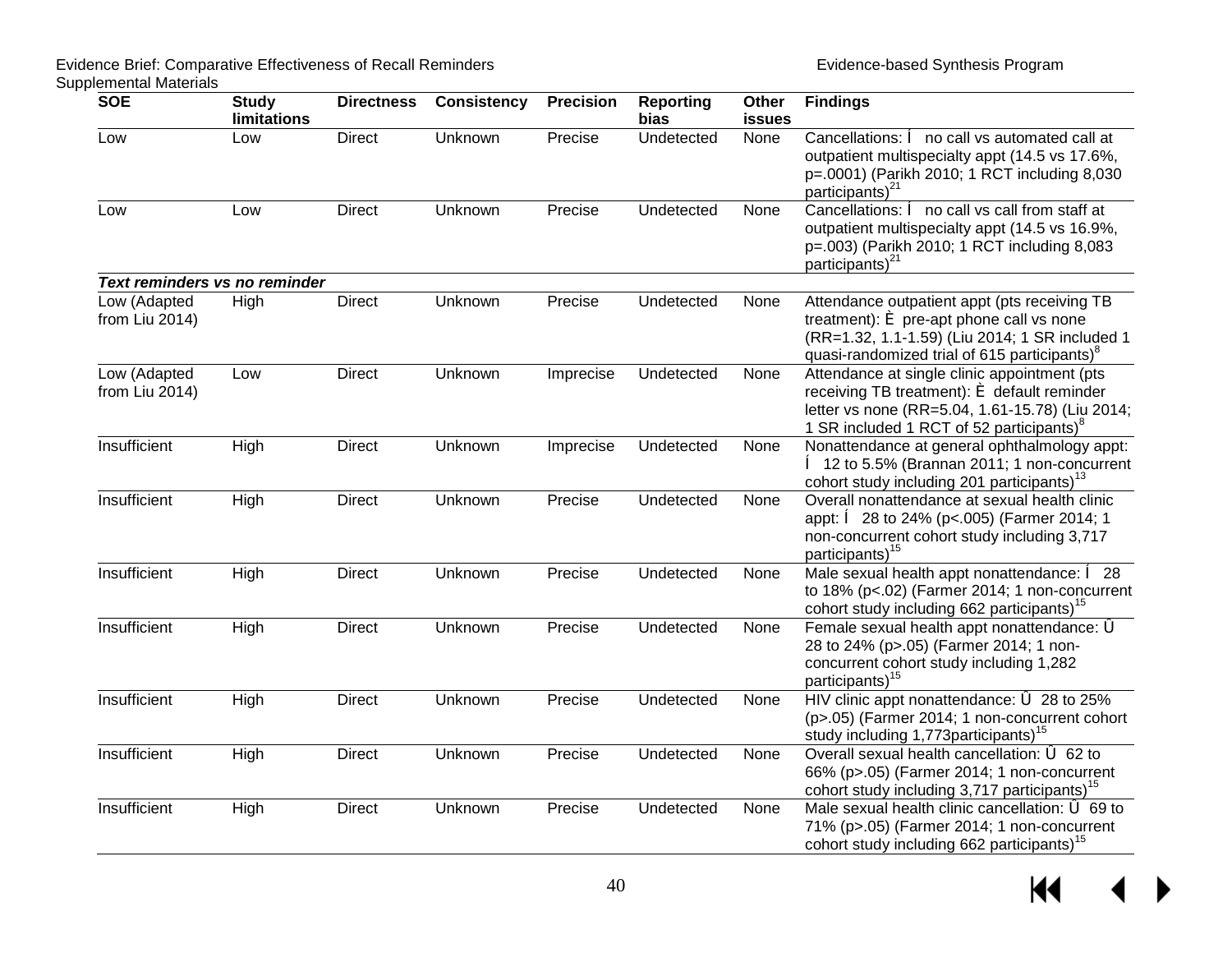| <b>SOE</b>                          | <b>Study</b><br>limitations | <b>Directness</b> | <b>Consistency</b> | <b>Precision</b> | <b>Reporting</b><br>bias | Other<br><b>issues</b> | <b>Findings</b>                                                                                                                                                                                                                                                                                                                                                              |
|-------------------------------------|-----------------------------|-------------------|--------------------|------------------|--------------------------|------------------------|------------------------------------------------------------------------------------------------------------------------------------------------------------------------------------------------------------------------------------------------------------------------------------------------------------------------------------------------------------------------------|
| Insufficient                        | High                        | <b>Direct</b>     | Unknown            | Precise          | Undetected               | None                   | Female sexual health clinic cancellation: $\acute{\mathbf{e}}$ 55<br>to 72% (p<.005) (Farmer 2014; 1 non-<br>concurrent cohort study including 1,282<br>participants) <sup>15</sup>                                                                                                                                                                                          |
| Insufficient                        | High                        | <b>Direct</b>     | Unknown            | Precise          | Undetected               | None                   | HIV clinic cancellation: $\vec{\bullet}$ 64 to 62% (p>.05)<br>(Farmer 2014; 1 non-concurrent cohort study<br>including 1,773 participants) <sup>15</sup>                                                                                                                                                                                                                     |
| Insufficient                        | High                        | <b>Direct</b>     | Unknown            | Imprecise        | Undetected               | None                   | VA homeless primary care clinic cancellations:<br><b>● 53 to 37% (McInnes 2014; 1 uncontrolled</b><br>before-after study including 20 participants) <sup>18</sup>                                                                                                                                                                                                            |
| Insufficient                        | High                        | <b>Direct</b>     | Unknown            | Imprecise        | Undetected               | None                   | VA homeless primary care clinic no-show: $\hat{e}$ 31<br>to 25% (McInnes 2014; 1 uncontrolled before-<br>after study including 20 participants) <sup>18</sup>                                                                                                                                                                                                                |
| Insufficient                        | High                        | <b>Direct</b>     | Unknown            | Precise          | Undetected               | None                   | No-show: $\hat{e}$ at dental appts 31 to 14% (p=.001)<br>(Perry 2011; 1 non-concurrent cohort study of<br>150 participants) <sup>19</sup>                                                                                                                                                                                                                                    |
| Insufficient                        | High                        | <b>Direct</b>     | Unknown            | Imprecise        | Undetected               | None                   | Savings from avoiding unused appointments:<br>Cancelled appointments avoided= \$411.84 per<br>person per year<br>No-shows avoided=\$386.10 per person per<br>year (McInnes 2014; 1 uncontrolled before-after<br>study including 20 participants) <sup>18</sup>                                                                                                               |
| Low (SR-Trials)                     | Medium                      | Direct            | Consistent         | Precise          | Undetected               | None                   | Attendance at varied appt: $\acute{\text{e}}$ text-message vs<br>no reminder (RR: 1.06 (1.05-1.07) (1 SR<br>including 8 RCTs totaling 49,947 participants) <sup>3</sup> ,<br>RR=1.14 (1.03-1.26) <sup>5</sup> (1 SR including 7 RCTs<br>totaling 5,841 participants), OR=1.48 (1.33-<br>1.72 ${^{6}}$ (1 SR including 8 RCT totaling 4,760<br>participants) <sup>3,5,6</sup> |
| Insufficient (SR-<br>Observational) | High                        | <b>Direct</b>     | Consistent         | Imprecise        | Undetected               | None                   | Non-attendance at varied appt: ê text-<br>message vs no reminder (-8.6% weighted<br>average) (1 SR including 4 RCTs, 3 cohort<br>studies, 3 observational studies, and 2<br>retrospective reviews totaling 88,547<br>participants) <sup>12</sup>                                                                                                                             |

 $M \leftarrow \leftarrow$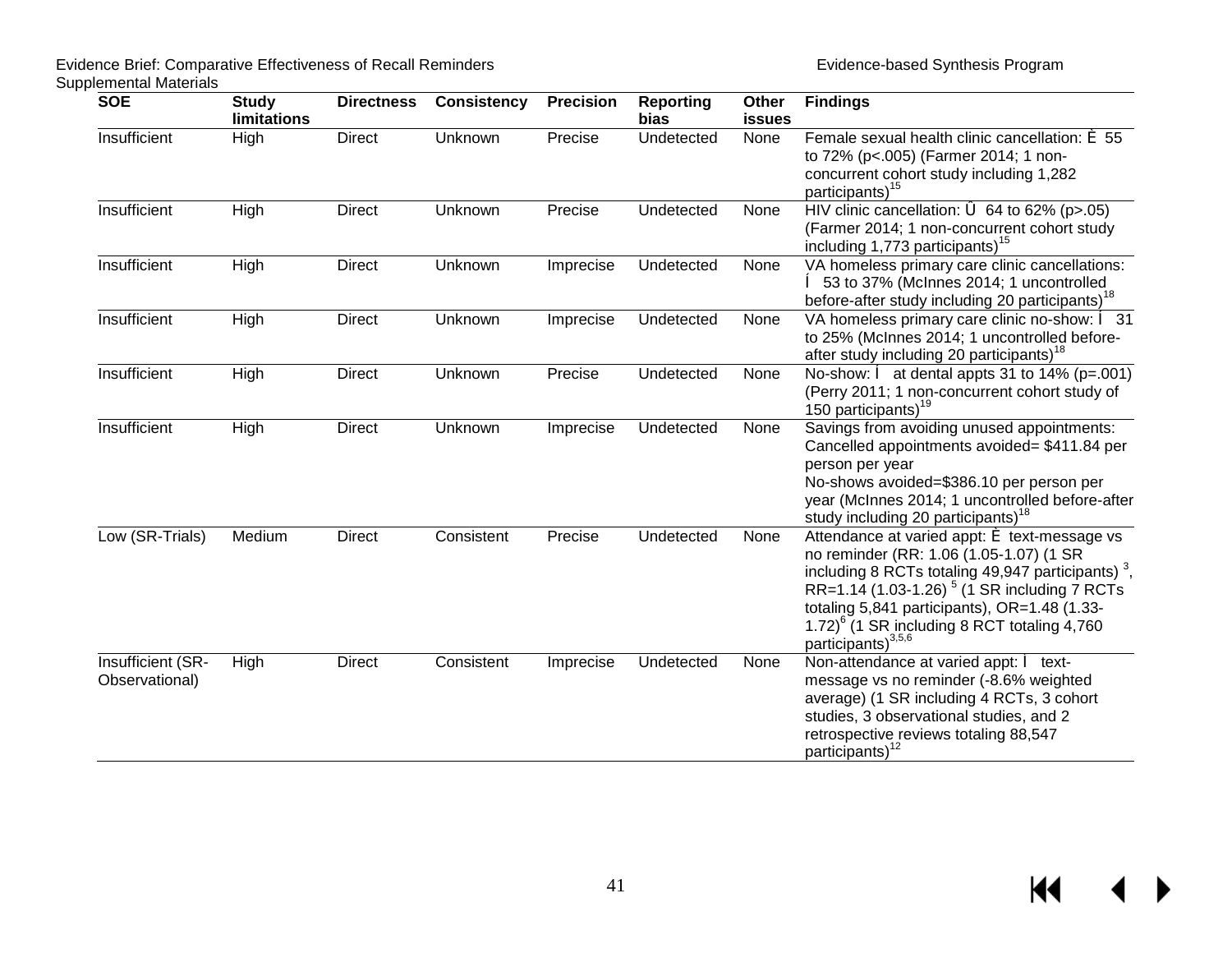| <b>SOE</b>                                         | <b>Study</b><br><b>limitations</b> | <b>Directness</b> | <b>Consistency</b> | <b>Precision</b> | <b>Reporting</b><br>bias | Other<br>issues | <b>Findings</b>                                                                                                                                                                                                                                                                                                                                                                                                                                                                                                                                                                                            |
|----------------------------------------------------|------------------------------------|-------------------|--------------------|------------------|--------------------------|-----------------|------------------------------------------------------------------------------------------------------------------------------------------------------------------------------------------------------------------------------------------------------------------------------------------------------------------------------------------------------------------------------------------------------------------------------------------------------------------------------------------------------------------------------------------------------------------------------------------------------------|
| Low (Combined<br>- SR Trials and<br>Observational) | Medium                             | <b>Direct</b>     | Consistent         | Precise          | Undetected               | None            | Attendance at varied appt: $\acute{\text{e}}$ text-message vs<br>no reminder (RR: 1.06 (1.05-1.07) (1 SR<br>including 8 RCTs totaling 49,947 participants) <sup>3</sup> ,<br>RR=1.14 (1.03-1.26) <sup>5</sup> (1 SR including 7 RCTs<br>totaling 5,841 participants), OR=1.48 (1.33-<br>1.72) <sup>6</sup> (1 SR including 8 RCT totaling 4,760.<br>Non-attendance at varied appt: $\hat{e}$ text-<br>message vs no reminder (-8.6% weighted<br>average) (1 SR including 4 RCTs, 3 cohort<br>studies, 3 observational studies, and 2<br>retrospective reviews totaling 88,547<br>participants)<br>3,5,6,12 |
| Low                                                | Low                                | <b>Direct</b>     | Unknown            | Precise          | Undetected               | None            | Physical therapy appt no-show: $\acute{\mathbf{e}}$ no reminder<br>vs text reminder (OR=1.61, 1.03-2.51) (1 RCT<br>including 679 participants) $^{24}$                                                                                                                                                                                                                                                                                                                                                                                                                                                     |
| Insufficient                                       | Medium                             | <b>Direct</b>     | Unknown            | Imprecise        | Undetected               | None            | Acceptability at varied appt: One study reported<br>98% of patients willing to receive text message<br>reminders prior to intervention (1 SR including<br>1 RCT of 291 participants) <sup>5</sup>                                                                                                                                                                                                                                                                                                                                                                                                          |
| Text reminder vs postal and call reminder          |                                    |                   |                    |                  |                          |                 |                                                                                                                                                                                                                                                                                                                                                                                                                                                                                                                                                                                                            |
| Low                                                | Medium                             | <b>Direct</b>     | Consistent         | Precise          | Undetected               | None            | Attendance at varied appt: 6 text message vs<br>postal and call reminder (RR=0.98, 0.94-1.02)<br>(Free 2013; 1 SR including 3 RCTs totaling<br>1,263 participants) $3$                                                                                                                                                                                                                                                                                                                                                                                                                                     |
| Text reminder vs telephone reminder                |                                    |                   |                    |                  |                          |                 |                                                                                                                                                                                                                                                                                                                                                                                                                                                                                                                                                                                                            |
| Low                                                | Medium                             | <b>Direct</b>     | Unknown            | Precise          | Undetected               | None            | Primary care appt no-shows: $\hat{e}$ text reminder<br>vs telephone (10.2% vs 8.5%; OR=0.8, 0.7-1.0,<br>$p=0.04$ )<br>Substance abuse clinic no-shows: 6 text<br>reminder vs telephone (17.1% vs 17.0%;<br>OR=1.0, 0.7-1.3, p=0.98) (Junod Perron 2013;<br>1 RCT including 6,450 participants) <sup>23</sup>                                                                                                                                                                                                                                                                                               |
| Insufficient                                       | Medium                             | <b>Direct</b>     | Unknown            | Imprecise        | Undetected               | None            | Orthodontic appt cancellations: 6 text<br>message vs call reminders (RR=2.31, 0.91-<br>5.95) (1 SR including 1 RCTs of 301<br>participants) $3$                                                                                                                                                                                                                                                                                                                                                                                                                                                            |
| Moderate                                           | Low                                | <b>Direct</b>     | Consistent         | Precise          | Undetected               | None            | Attendance at varied appt: 6 text message vs<br>call reminders (RR=0.99, 0.95-1.02) (1 SR<br>including 3 RCTs totaling 2,509 participants) <sup>5</sup>                                                                                                                                                                                                                                                                                                                                                                                                                                                    |

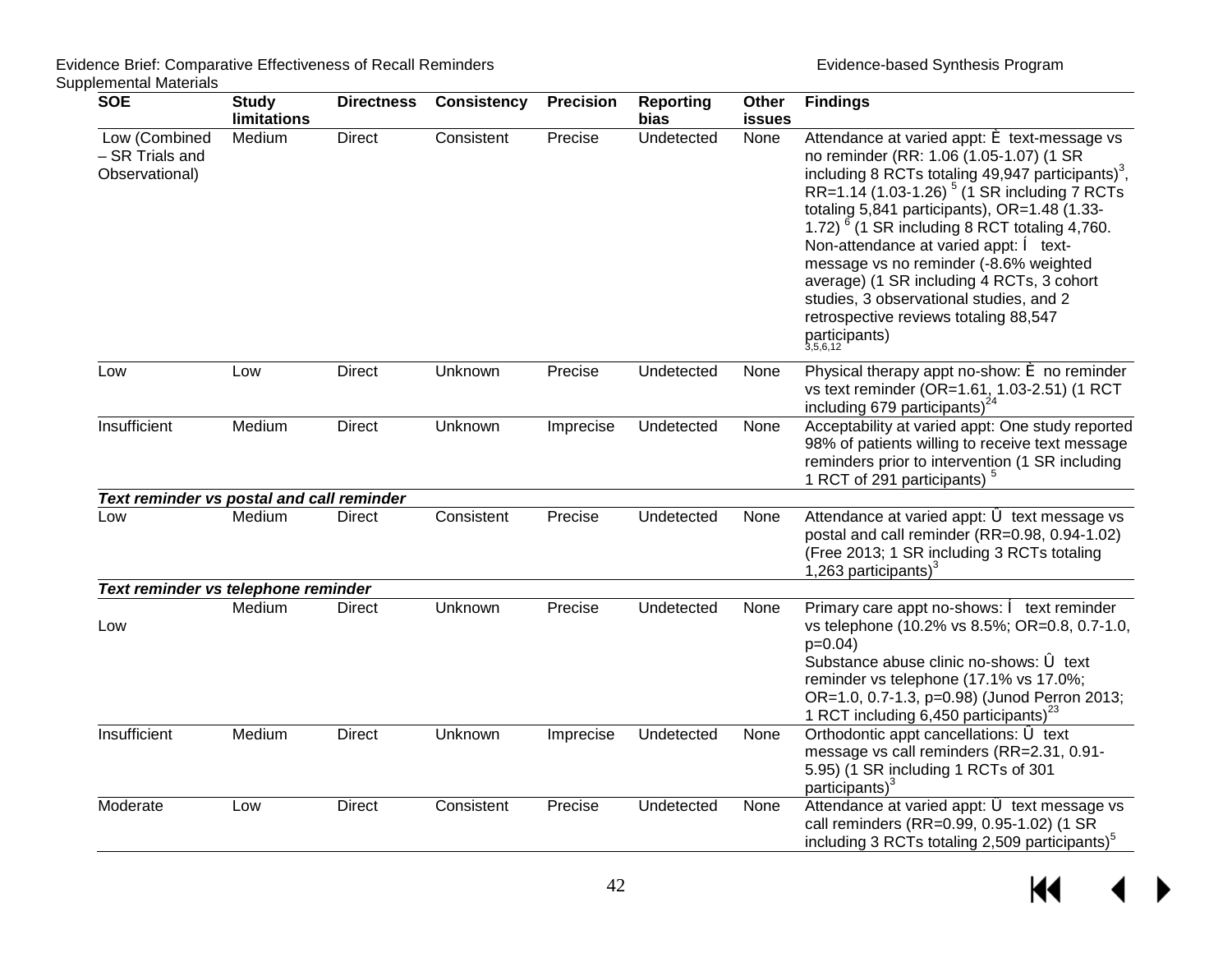| <b>SOE</b>                                  | Study<br><b>limitations</b> | <b>Directness</b> | <b>Consistency</b> | <b>Precision</b> | Reporting<br><b>bias</b> | Other<br><b>issues</b> | <b>Findings</b>                                                                                                                                                                                                                                                                                                                              |
|---------------------------------------------|-----------------------------|-------------------|--------------------|------------------|--------------------------|------------------------|----------------------------------------------------------------------------------------------------------------------------------------------------------------------------------------------------------------------------------------------------------------------------------------------------------------------------------------------|
| Low                                         | Medium                      | Direct            | Unknown            | Imprecise        | Undetected               | None                   | Text message reminders were found useful by<br>98.4% and 88.2% of patients in primary care<br>substance abuse clinics, respectively. Call<br>reminders were found useful by 98.5% and<br>85.7% of patients in primary care and<br>substance abuse clinics, respectively. (Junod<br>Perron 2013; 1 RCT including 900<br>participants) $^{23}$ |
| Low                                         | Low                         | Direct            | Consistent         | Imprecise        | Undetected               | None                   | Text message reminders are more cost<br>effective than call reminders. (Gurol Urganci<br>2013, Junod Perron 2013; 1 SR including 2<br>RCTs totaling 2,884 participants and 1 RCT<br>including 6,450 participants) $5,23$                                                                                                                     |
| <b>Combination reminders vs none</b>        |                             |                   |                    |                  |                          |                        |                                                                                                                                                                                                                                                                                                                                              |
| Insufficient<br>(Adapted from<br>Reda 2012) | Medium                      | Direct            | Unknown            | Imprecise        | Undetected               | None                   | Nonattendance at outpatient mental health<br>appt: 6 combination telephone/text vs none<br>(RR=0.7, 0.42-1.17) (Reda 2012; 1 SR<br>included 1 RCT of 66 participants) <sup>10</sup>                                                                                                                                                          |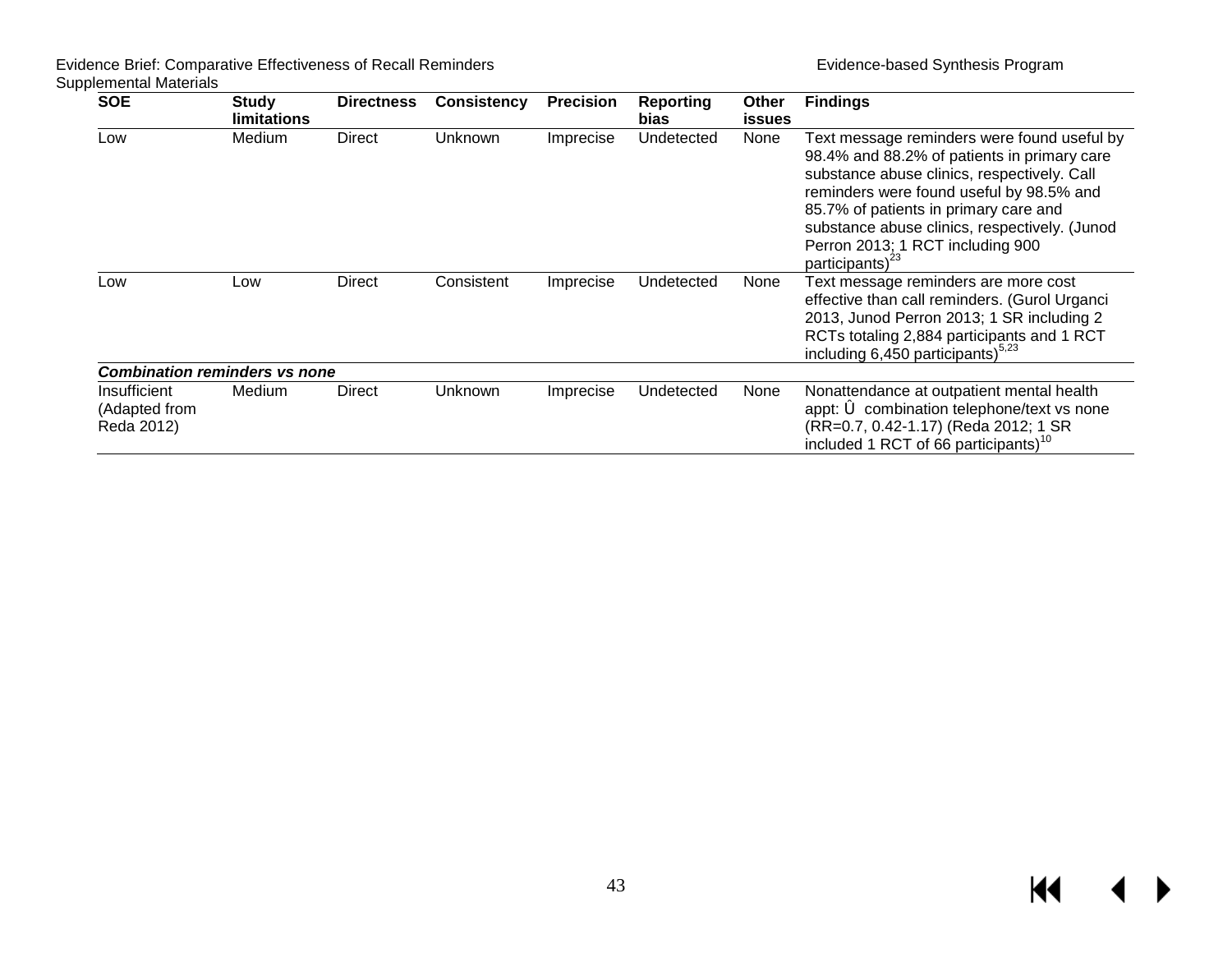| <b>SOE</b>                                  | <b>Study</b><br><b>limitations</b> | <b>Directness</b> | <b>Consistency</b> | <b>Precision</b> | <b>Reporting</b><br>bias | Other<br><b>issues</b> | <b>Findings</b>                                                                                                                                                                                                                                                                                        |
|---------------------------------------------|------------------------------------|-------------------|--------------------|------------------|--------------------------|------------------------|--------------------------------------------------------------------------------------------------------------------------------------------------------------------------------------------------------------------------------------------------------------------------------------------------------|
| Low                                         | Low                                | <b>Direct</b>     | Unknown            | Precise          | Undetected               | None                   | No show rates among new vs established pts in<br>an outpatient multispecialty practice in STAFF,<br>AUTO, and no reminder groups (18.3% vs 12.5%,<br>P<.0001; 20.2% vs 15.6%, P<.01; and 23.6 vs<br>23.3%, p>.05, respectively) (Parikh 2010) <sup>21</sup>                                            |
| Low                                         | Medium                             | <b>Direct</b>     | Unknown            | Precise          | Undetected               | None                   | Mean percentage change in no-shows in VA HIV<br>primary care clinics among: participants with<br>depression $\dot{\bullet}$ (24.9 to 30.6%, p>.05); participants<br>without depression $\hat{e}$ (23.4 to 18.2%, p<.05)<br>(Henry 2012) <sup>17</sup>                                                  |
| Insufficient                                | Unknown                            | <b>Direct</b>     | Unknown            | Unknown          | Unknown                  | None                   | SMS reminders for varied appointments: no<br>significant subgroup differences by message<br>timing, data not shown (24, 48, and $72 + hours$<br>before the scheduled appointment) (Guy 2012) $^6$                                                                                                      |
| Insufficient<br>(Adapted from<br>Reda 2012) | Medium                             | <b>Direct</b>     | Unknown            | Imprecise        | Undetected               | None                   | No difference between text letter and text<br>orientation statement in did not attend rate at<br>outpatient mental health appointment: any time<br>before appt $RR=1.62$ (0.89-2.92), one day before<br>appt RR=0.78-5.15), three days before appt<br>$RR=1.38(0.64-2.93)$ . (Reda 2012) <sup>10</sup> |
| Insufficient                                | Medium                             | <b>Direct</b>     | Unknown            | Unknown          | Unknown                  | None                   | Time between telephone reminder and appt did<br>not affect nonattendance composite for hospital<br>outpatient appointments, Spearman<br>correlation=0.18 (Hasvold 2011)                                                                                                                                |
| Insufficient                                | Unknown                            | <b>Direct</b>     | Unknown            | Unknown          | Unknown                  | None                   | SMS reminders for varied appointments: no<br>significant subgroup differences by clinic type<br>(primary care clinics, hospital outpatient clinics)<br>(Guy 2012) <sup>6</sup>                                                                                                                         |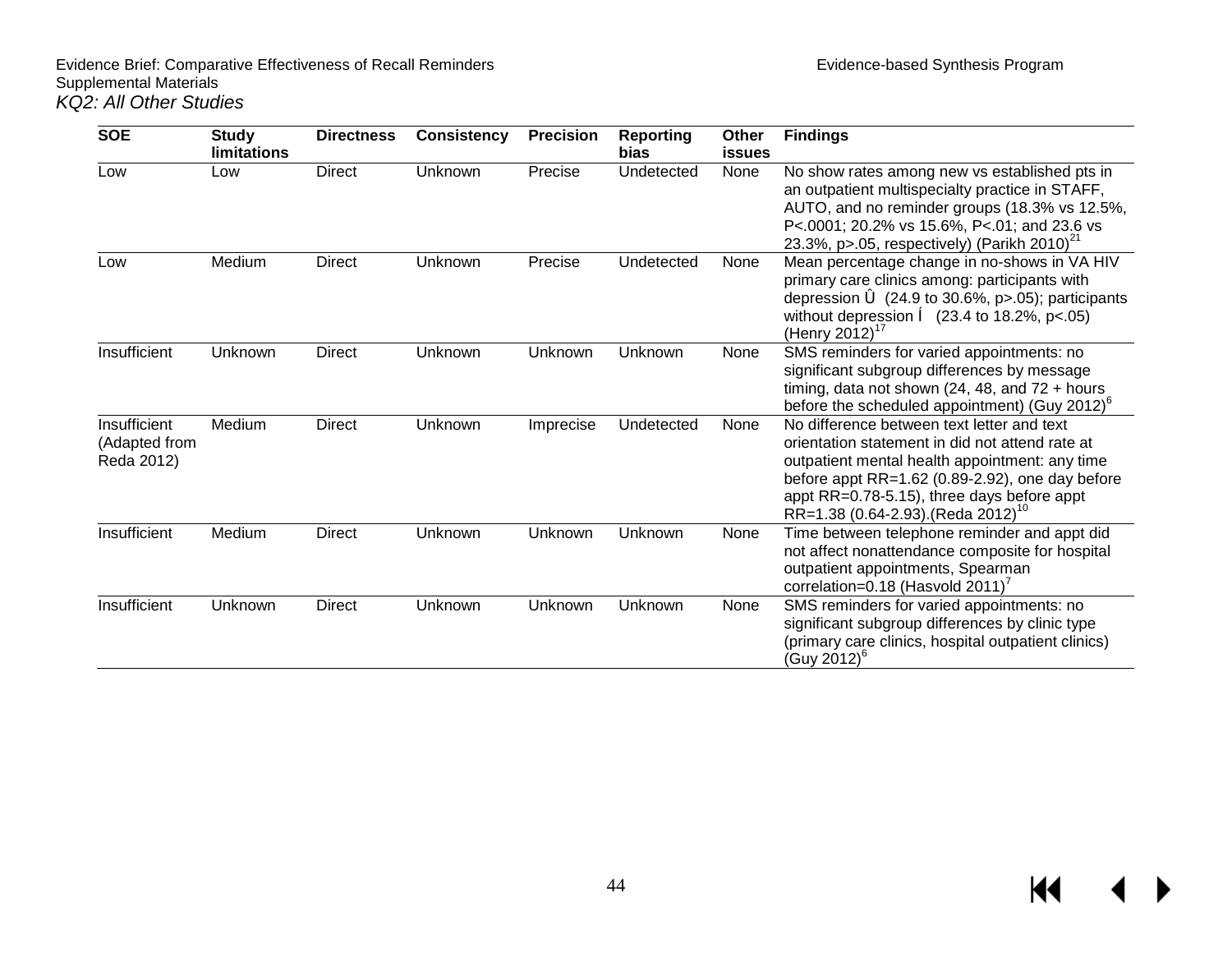# **PEER REVIEW COMMENT TABLE**

<span id="page-46-0"></span>

| Comment#       | <b>Reviewer#</b>                                                          | <b>Comment</b>                                                              | <b>Author Response</b>                          |  |  |  |
|----------------|---------------------------------------------------------------------------|-----------------------------------------------------------------------------|-------------------------------------------------|--|--|--|
|                | Are the objectives, scope, and methods for this review clearly described? |                                                                             |                                                 |  |  |  |
|                |                                                                           | Yes                                                                         | None                                            |  |  |  |
| $\overline{2}$ | 2                                                                         | Yes                                                                         | None                                            |  |  |  |
| 3              | 3                                                                         | Yes                                                                         | None                                            |  |  |  |
| 4              | 4                                                                         | Yes                                                                         | None                                            |  |  |  |
|                |                                                                           | Is there any indication of bias in our synthesis of the evidence?           |                                                 |  |  |  |
| 5              |                                                                           | No                                                                          | None                                            |  |  |  |
| $\,6\,$        | 2                                                                         | <b>No</b>                                                                   | None                                            |  |  |  |
| $\overline{7}$ | 3                                                                         | No                                                                          | None                                            |  |  |  |
| 8              | 4                                                                         | <b>No</b>                                                                   | None                                            |  |  |  |
|                |                                                                           | Are there any published or unpublished studies that we may have overlooked? |                                                 |  |  |  |
| 9              |                                                                           | No                                                                          | None                                            |  |  |  |
| 10             | $\overline{2}$                                                            | No                                                                          | None                                            |  |  |  |
| 11             | 3                                                                         | No                                                                          | None                                            |  |  |  |
| 12             | 4                                                                         | <b>No</b>                                                                   | None                                            |  |  |  |
|                |                                                                           | Additional suggestions or comments can be provided below.                   |                                                 |  |  |  |
| 13             |                                                                           | Pg 1/Ln 19; remove "to" after (ACAP)                                        | Edit made                                       |  |  |  |
| 14             |                                                                           | Pg 2/Ln 15 - consider changing this to "in which a                          | Changed to "in more than 90 days".              |  |  |  |
|                |                                                                           | patient needs to be seen 3 or more months from today."                      |                                                 |  |  |  |
|                |                                                                           | "Within" implies less than 3 months.                                        |                                                 |  |  |  |
| 15             |                                                                           | Sometimes in the report 90 days is used and in other                        | Revised to use "90 days" throughout the report. |  |  |  |
|                |                                                                           | places 3 months. I'd suggest making it consistent                           |                                                 |  |  |  |
|                |                                                                           | throughout the report.                                                      |                                                 |  |  |  |
| 16             |                                                                           | Pg 2/Ln 38; - add "being" after "forgetfulness not"                         | Edit made                                       |  |  |  |
|                |                                                                           |                                                                             |                                                 |  |  |  |
| 17             |                                                                           | Pg 3/Ln 7; note this is unpublished data when citing                        | Edit made                                       |  |  |  |
|                |                                                                           | reference 8.                                                                |                                                 |  |  |  |
| 18             |                                                                           | Pg 3/Ln 10; "remind them" not "reminder them"                               | Edit made                                       |  |  |  |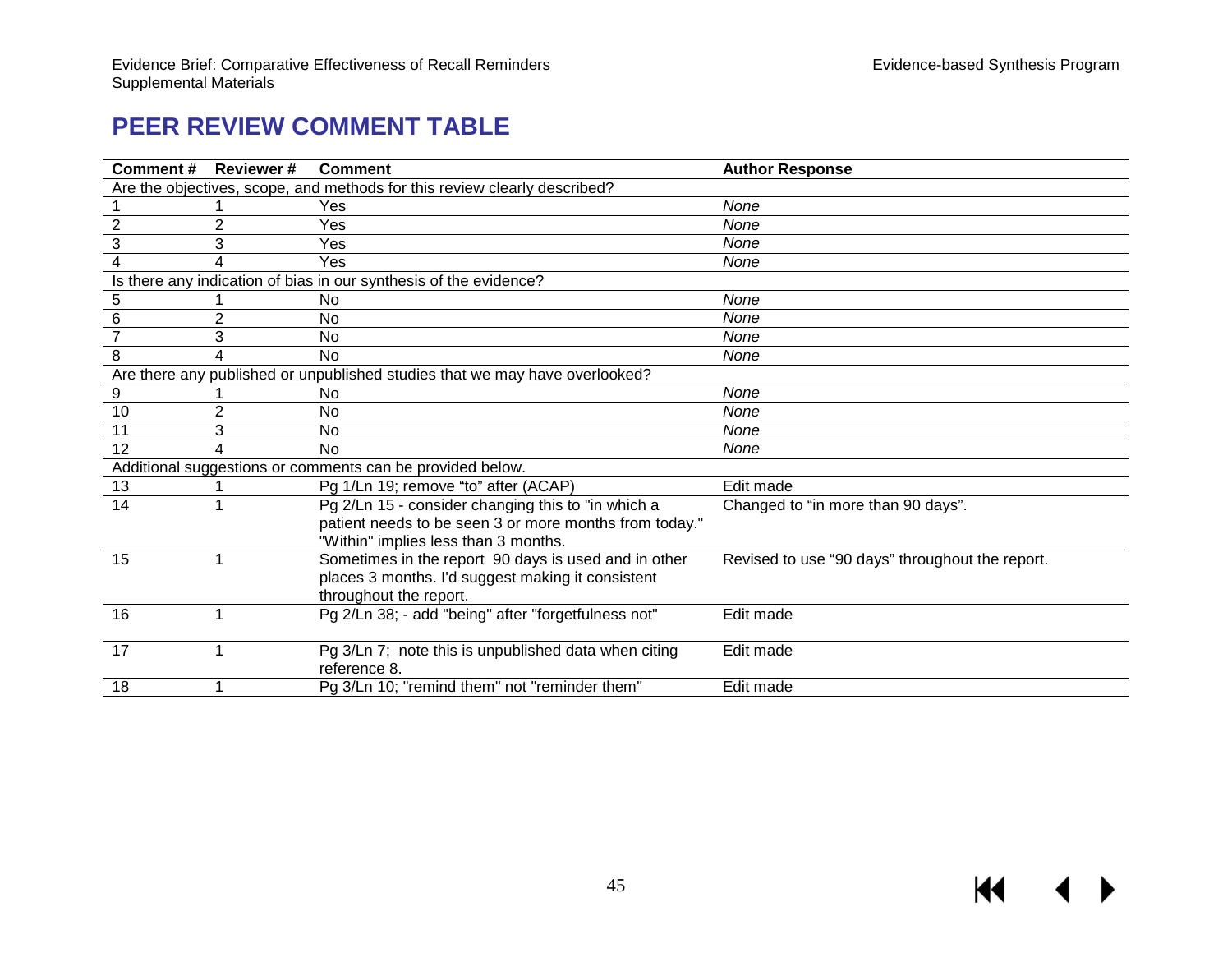| Comment#                           | <b>Reviewer#</b> | <b>Comment</b>                                                                                                                                                                                                                                                                                                                                             | <b>Author Response</b>                                                                                                                                                                                                                                                                                                                                                                                                                                                                                                                                                                                    |
|------------------------------------|------------------|------------------------------------------------------------------------------------------------------------------------------------------------------------------------------------------------------------------------------------------------------------------------------------------------------------------------------------------------------------|-----------------------------------------------------------------------------------------------------------------------------------------------------------------------------------------------------------------------------------------------------------------------------------------------------------------------------------------------------------------------------------------------------------------------------------------------------------------------------------------------------------------------------------------------------------------------------------------------------------|
| 19                                 |                  | Results- Literature Flow: The number of selected<br>studies is inconsistent. In the text, 2 studies were<br>selected for KQ1 but Figure 1 implies 3 studies for KQ1.<br>The text implies that none of the articles for KQ1<br>answer KQ2 but the footnote in Figure 1 implies some<br>studies answer both questions.                                       | We included 3 studies in KQ1 and clarified this in the text:<br>"For Key Question 1, we only identified 2 flawed single-<br>site non-concurrently controlled cohort studies that<br>compared different approaches to scheduling follow-up<br>appointments and one systematic review that compared<br>different methods of scheduling initial appointments." One<br>systematic review addressed both KQ1 and KQ2, we<br>clarified this in the footnote in Figure 1.                                                                                                                                        |
| 20                                 | 1                | Title for KQ2 on page 12- line 12: Patient is mispelled.                                                                                                                                                                                                                                                                                                   | Edit made                                                                                                                                                                                                                                                                                                                                                                                                                                                                                                                                                                                                 |
| $\overline{21}$                    | $\mathbf{1}$     | Page 14- line 18; Spelling- colposcopy is Should be<br>colonscopy                                                                                                                                                                                                                                                                                          | Colposcopy is correct spelling. It is a gynecological<br>follow-up procedure.                                                                                                                                                                                                                                                                                                                                                                                                                                                                                                                             |
| 22                                 | $\overline{2}$   | Page ii/Ln 27; Spelling= patient                                                                                                                                                                                                                                                                                                                           | Edit made                                                                                                                                                                                                                                                                                                                                                                                                                                                                                                                                                                                                 |
| $\frac{23}{24}$<br>$\frac{25}{26}$ | $\overline{2}$   | Pg 2/Ln 34; Question about use of "affect"                                                                                                                                                                                                                                                                                                                 | "Affect" is correct here.                                                                                                                                                                                                                                                                                                                                                                                                                                                                                                                                                                                 |
|                                    | $\overline{2}$   | Pg 3/Ln 30; add "if" to beginning of parentheses                                                                                                                                                                                                                                                                                                           | Edit made                                                                                                                                                                                                                                                                                                                                                                                                                                                                                                                                                                                                 |
|                                    | $\overline{2}$   | Pg 5/Ln 17; add "appointment" after future                                                                                                                                                                                                                                                                                                                 | Edit made                                                                                                                                                                                                                                                                                                                                                                                                                                                                                                                                                                                                 |
|                                    | $\overline{2}$   | Pg 6: Analytic Framework; move wait times to<br>intermediate outcomes and satisfaction to final<br>outcomes; wait times and access not clearly<br>distinguished                                                                                                                                                                                            | Moved wait times to intermediate outcomes and moved<br>reduced satisfaction to potential consequences.                                                                                                                                                                                                                                                                                                                                                                                                                                                                                                    |
| 27                                 | 2                | Pg 10/ Ln 59; Although appointment age would be nice<br>to know, this wouldn't be a confounding factor because<br>it's the principal causal pathway through which we think<br>recall reminder reduces no-shows.                                                                                                                                            | No changed needed. We agree with the reviewer's point<br>for the comparison of 365 scheduling to recall reminder.<br>But for the comparison of two interventions that are<br>designed to reduce appointment age (blind scheduling<br>close to due date vs recall reminder), knowing how well<br>matched the appointment age is key to understanding the<br>source of the difference; e.g., for blind scheduling, higher<br>no-shows could also be because the patient wasn't even<br>aware in the first place and/or didn't like the date/time,<br>didn't like not having a say in the selection process. |
| 28                                 | $\overline{2}$   | Pg 11/Ln 6; Double use of word "also"                                                                                                                                                                                                                                                                                                                      | Edit made                                                                                                                                                                                                                                                                                                                                                                                                                                                                                                                                                                                                 |
| 29                                 | $\sqrt{2}$       | Pg 12/ Ln 11; Spelling= patient                                                                                                                                                                                                                                                                                                                            | Edit made                                                                                                                                                                                                                                                                                                                                                                                                                                                                                                                                                                                                 |
| $\overline{30}$                    | $\overline{2}$   | Pg 12/Ln 47; question if order of percentages is correct-<br>"Are these two comparisons in the same order? In other<br>words is 18.2 the number with the auto reminder and is<br>30.9 the corresponding number for patients with<br>depression? Although the difference is not significant,<br>it's odd that the contrast goes in the opposite direction." | Yes, we confirmed that the order of the percentages is<br>correct.                                                                                                                                                                                                                                                                                                                                                                                                                                                                                                                                        |
| 31                                 | $\overline{2}$   | Pg 17/Ln 19; Proofread this paragraph                                                                                                                                                                                                                                                                                                                      | Edited to improve clarity                                                                                                                                                                                                                                                                                                                                                                                                                                                                                                                                                                                 |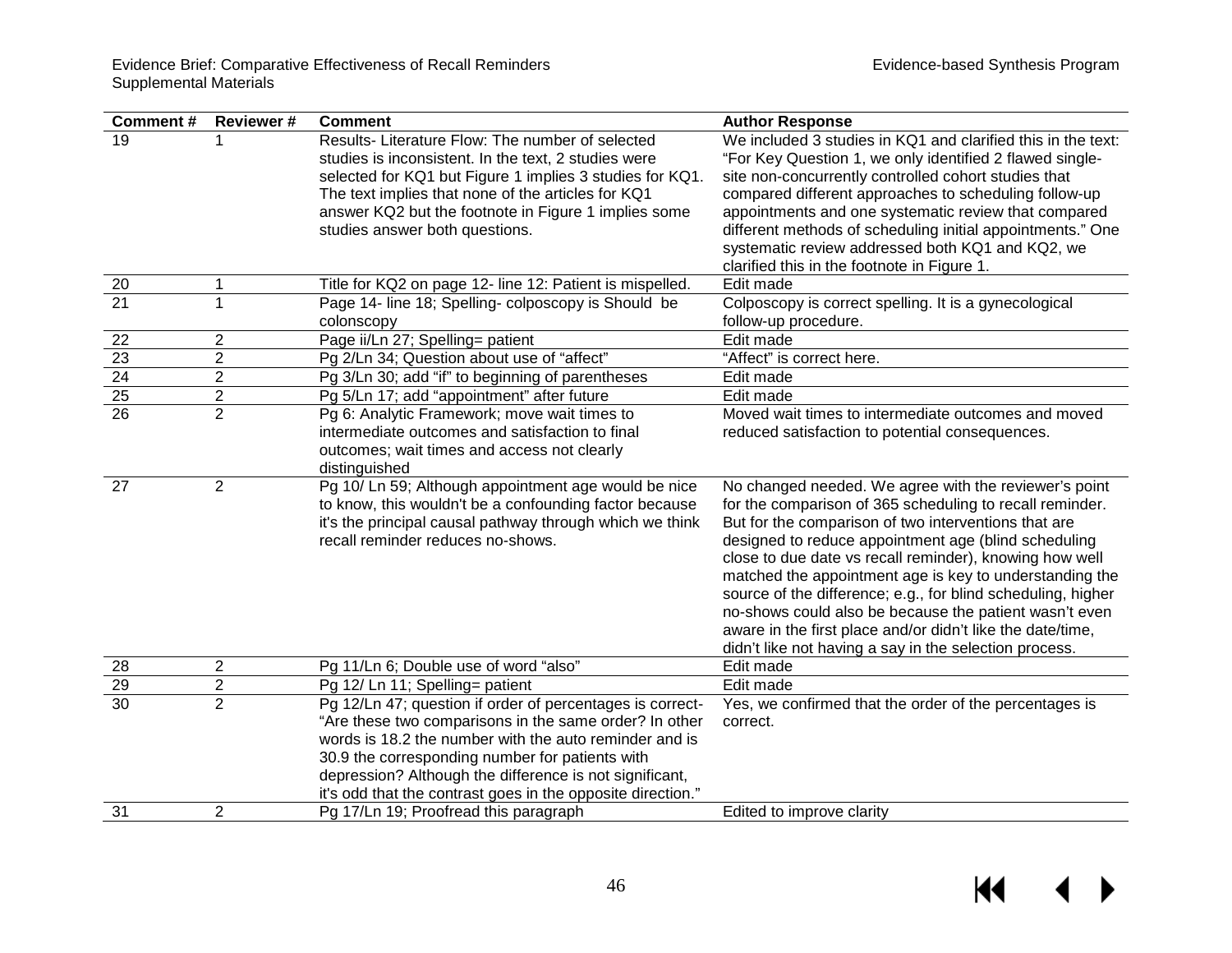| Comment#        | <b>Reviewer#</b> | <b>Comment</b>                                                                                                                                                                                                                                                                                                                                                                                                                     | <b>Author Response</b>                                                                                                                                                                                                                                                                                                                             |
|-----------------|------------------|------------------------------------------------------------------------------------------------------------------------------------------------------------------------------------------------------------------------------------------------------------------------------------------------------------------------------------------------------------------------------------------------------------------------------------|----------------------------------------------------------------------------------------------------------------------------------------------------------------------------------------------------------------------------------------------------------------------------------------------------------------------------------------------------|
| $\overline{32}$ | $\overline{2}$   | Pg 18/Ln 11; Was 'missed opportunities' introduced and<br>explained? If not, replace with cancellations and no-<br>shows.                                                                                                                                                                                                                                                                                                          | Yes, we introduced the concept of missed opportunities<br>in the introduction.                                                                                                                                                                                                                                                                     |
| 33              | $\overline{2}$   | Pg 18/Ln 18; Interesting suggestion. I don't think we<br>have enough evidence to support a simulation model at<br>this point.                                                                                                                                                                                                                                                                                                      | We clarified how initiating a systems approach data<br>collection plan could eventually inform the development<br>of an agent-based simulation model.                                                                                                                                                                                              |
| 34              | 3                | The Executive summary should clearly point out that<br>this study was a "literature search" and not a study that<br>directly compared methods.                                                                                                                                                                                                                                                                                     | Added "brief evidence review" to first sentence of<br><b>Executive Summary.</b>                                                                                                                                                                                                                                                                    |
| 35              | 3                | Pg 1/Ln 46-50; The conclusions in the example cited<br>are erroneous and should have been discussed by the<br>authors. i.e. using a RR to make appointments within 30<br>days neglects to account for the delays prior to the<br>sending of the recall reminder. Hence, the delay is the<br>delay from time from initial appointment $(A) +$ time from<br>reception of RR to actual appointment (B) Hence the<br>delay is NOT 0 %. | No change needed. The 0% refers to proportion of<br>patients having to wait > 30 days at time of making the<br>follow-up appointment, not the duration of delay. Added<br>'when making next appointment' to clarify this.                                                                                                                          |
| 36              | 3                | Pg 2/Ln 17-21; Introduction: the purpose as described is<br>more limited than what the "findings will drive" lines 26-<br>29. It seems like the purpose expanded.                                                                                                                                                                                                                                                                  | Edited this section to more clearly differentiate the<br>description of the purpose of the evidence brief (i.e., to<br>summarize the evidence on the comparative<br>effectiveness of different approaches to scheduling<br>follow-up appointments, lines 17-21) versus the<br>description of how ACAP plans to use the findings in lines<br>26-29. |
| 37              | 3                | Pg 2/Ln 39; Describe reasons for missed appointment s<br>but also include correlating factors which are not<br>reasons- i.e. number of meds is not a reason but a<br>correlate.                                                                                                                                                                                                                                                    | Added 'and correlates of'                                                                                                                                                                                                                                                                                                                          |
| 38              | 3                | Pg 11/Ln 12; The word patient is misspelled                                                                                                                                                                                                                                                                                                                                                                                        | Edit made                                                                                                                                                                                                                                                                                                                                          |
| 39              | $\overline{3}$   | Pg 18/Ln 20-30; Conclusion- I agree with this<br>conclusion. It may be worthwhile to emphasize the<br>individualization approach as an opportunity for future<br>research                                                                                                                                                                                                                                                          | Changed Future Research sentence in Conclusion to be<br>more specific about directions for future research,<br>including individualization approach.                                                                                                                                                                                               |
| 40              | 3                | Pg 18/Ln 45; There is a difference in reasons for no<br>show between new and established patients. This might<br>be explored but the two groups are not directly<br>comparable.                                                                                                                                                                                                                                                    | Agreed and improved the clarity of this distinction to Key<br>Question 1's section on evidence of scheduling new<br>patients.                                                                                                                                                                                                                      |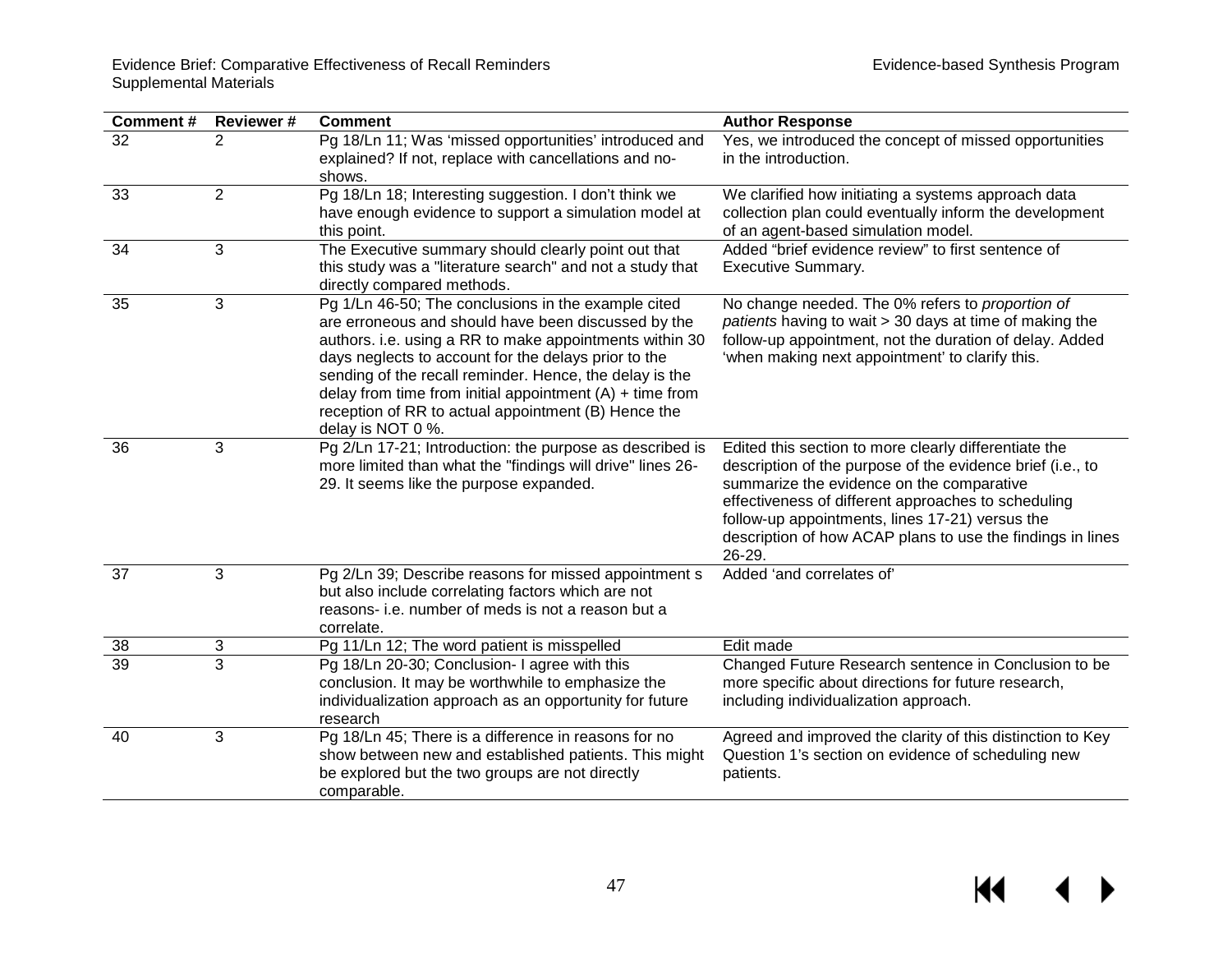| <b>Reviewer#</b><br>Comment# | <b>Comment</b>                                                                                                                                                                                                                                                                                                                                                                                                                                                                                                                                                                                                                                                                                                                                              | <b>Author Response</b>                                                                                                                                                                                                                                                                                                                                                                                                                                                                                                                                                                                                                                                                                                                       |
|------------------------------|-------------------------------------------------------------------------------------------------------------------------------------------------------------------------------------------------------------------------------------------------------------------------------------------------------------------------------------------------------------------------------------------------------------------------------------------------------------------------------------------------------------------------------------------------------------------------------------------------------------------------------------------------------------------------------------------------------------------------------------------------------------|----------------------------------------------------------------------------------------------------------------------------------------------------------------------------------------------------------------------------------------------------------------------------------------------------------------------------------------------------------------------------------------------------------------------------------------------------------------------------------------------------------------------------------------------------------------------------------------------------------------------------------------------------------------------------------------------------------------------------------------------|
| 3<br>-41                     | This study outlined the study questions, pursued a<br>rigorous literature search and, appropriately, could not<br>draw many significant conclusions to directly answer the<br>study questions. The study appropriately suggested<br>more study.<br>While the study questions are valid questions, the<br>method of research- a literature search- is limited due to<br>the lack of correlation or consistency between the study<br>questions and the examples found in the literature. In<br>other words, the other studies were not designed in the<br>same way, do not investigate comparable situations,<br>nor do the outside studies contain the same variables.<br>As such, a literature search may not be the best way to<br>answer these questions. | Agreed and suggested the Directions for future VA quality<br>improvement initiatives include evaluation of (1) a<br>complete set of pertinent and related system outcomes,<br>(2) policy options of more flexibility and adaptation to<br>local circumstances, (3) the impact of potential patient,<br>provider and system effect modifiers, (4) the impact of<br>variation in recall reminder scheduling system design (ie,<br>how and when Veterans are contacted), (5) the<br>independent contributions from the scheduling and<br>reminder components, respectively, (6) the use agent-<br>based models to identify areas with greatest potential for<br>change, and (7) tailoring the scheduling approach to the<br>individual Veteran. |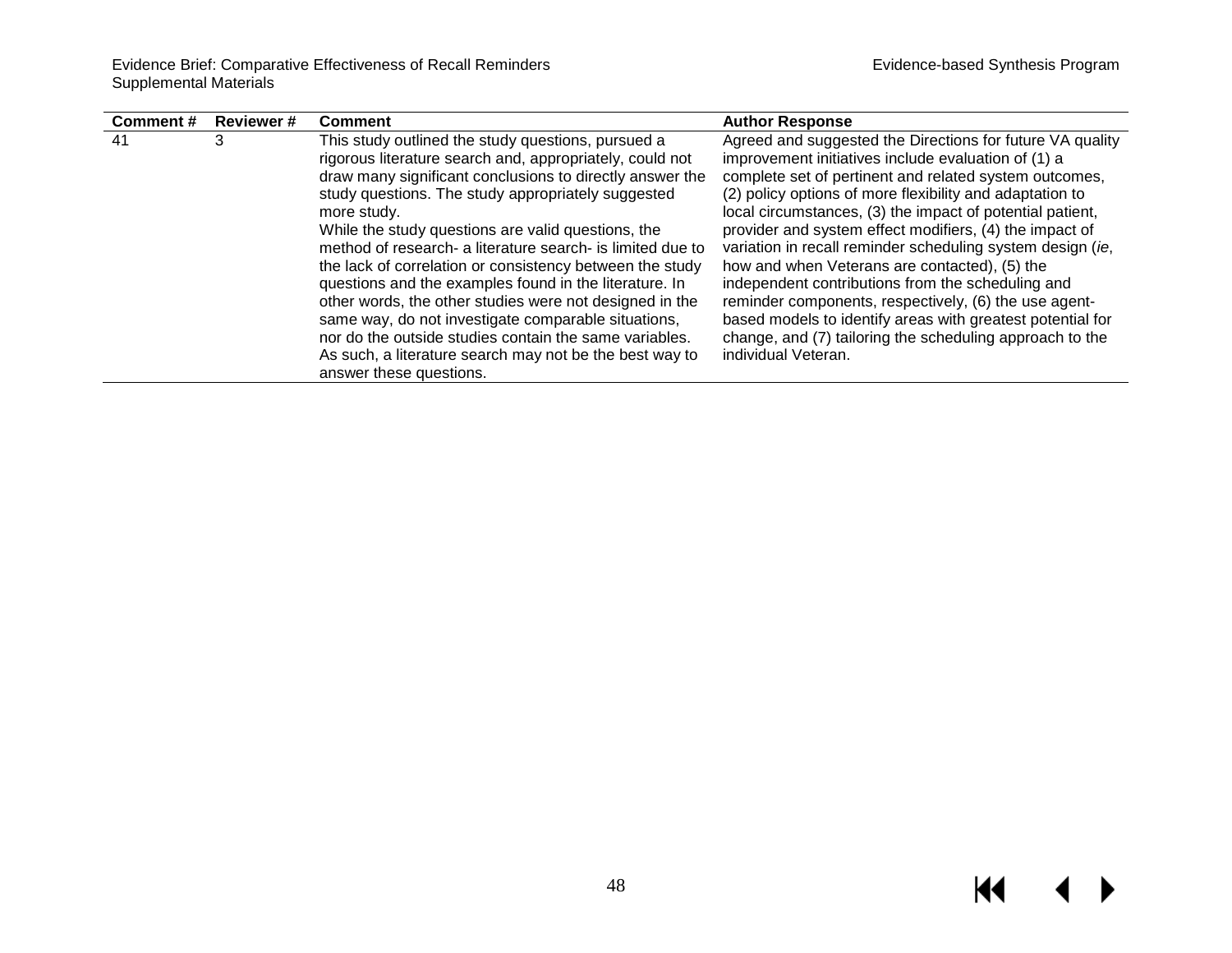| Comment# | <b>Reviewer#</b> | <b>Comment</b>                                                                                                   | <b>Author Response</b>                                                                                               |
|----------|------------------|------------------------------------------------------------------------------------------------------------------|----------------------------------------------------------------------------------------------------------------------|
| 42       | 4                | The report found very limited evidence on comparative                                                            | First comment: Refined related sentence in Background                                                                |
|          |                  | effectiveness of different systems for scheduling                                                                | to better emphasize this point.                                                                                      |
|          |                  | established patients' follow-up appointments. I believe                                                          |                                                                                                                      |
|          |                  | that this is a true finding, and the background was                                                              | Second comment: Both Key Questions are focused on                                                                    |
|          |                  | comprehensive and the methodology was rigorous. I<br>have two comments which, if addressed, would raise          | follow-up appointments. Key Question 1 addresses                                                                     |
|          |                  | my recommendation from "fair" to "good":                                                                         | overall comparative effectiveness and the purpose of Key<br>Question 2 is to evaluate potential effect modifiers. We |
|          |                  |                                                                                                                  | added findings from Key Question 2 to the executive                                                                  |
|          |                  | <b>First comment:</b> The assumption in the report is that                                                       | summary.                                                                                                             |
|          |                  | "missed opportunities" represent a measure of                                                                    |                                                                                                                      |
|          |                  | efficiency. This appears to have been the explicit                                                               |                                                                                                                      |
|          |                  | instruction to the ESP CC by the DUSHOM. I                                                                       |                                                                                                                      |
|          |                  | recommend that consideration be given to                                                                         |                                                                                                                      |
|          |                  | acknowledging that a missed appointment may reflect                                                              |                                                                                                                      |
|          |                  | needed care that was not delivered.                                                                              |                                                                                                                      |
|          |                  | Second comment: The intent of "Key Question 2" is                                                                |                                                                                                                      |
|          |                  | confusing. If the intent (to differentiate the question from                                                     |                                                                                                                      |
|          |                  | Key Question 1) is to focus on initial, rather than follow-                                                      |                                                                                                                      |
|          |                  | up appointments, the wording should be changed to                                                                |                                                                                                                      |
|          |                  | state "initial future appointments". The content,                                                                |                                                                                                                      |
|          |                  | however, that this question seems to be addressing is                                                            |                                                                                                                      |
|          |                  | whether there is evidence that among patients with a                                                             |                                                                                                                      |
|          |                  | scheduled future appointment, what is the comparative<br>effectiveness of different reminder systems. This is an |                                                                                                                      |
|          |                  | important question that could be helpful in designing                                                            |                                                                                                                      |
|          |                  | best interventions to keep patients engaged in their                                                             |                                                                                                                      |
|          |                  | care, and the finding (moderate-strength evidence) that                                                          |                                                                                                                      |
|          |                  | live telephone reminders increase attendance (among                                                              |                                                                                                                      |
|          |                  | patients with scheduled appointments) compared to                                                                |                                                                                                                      |
|          |                  | automated telephone reminders is important, and would                                                            |                                                                                                                      |
|          |                  | be worth including in the executive summary.                                                                     |                                                                                                                      |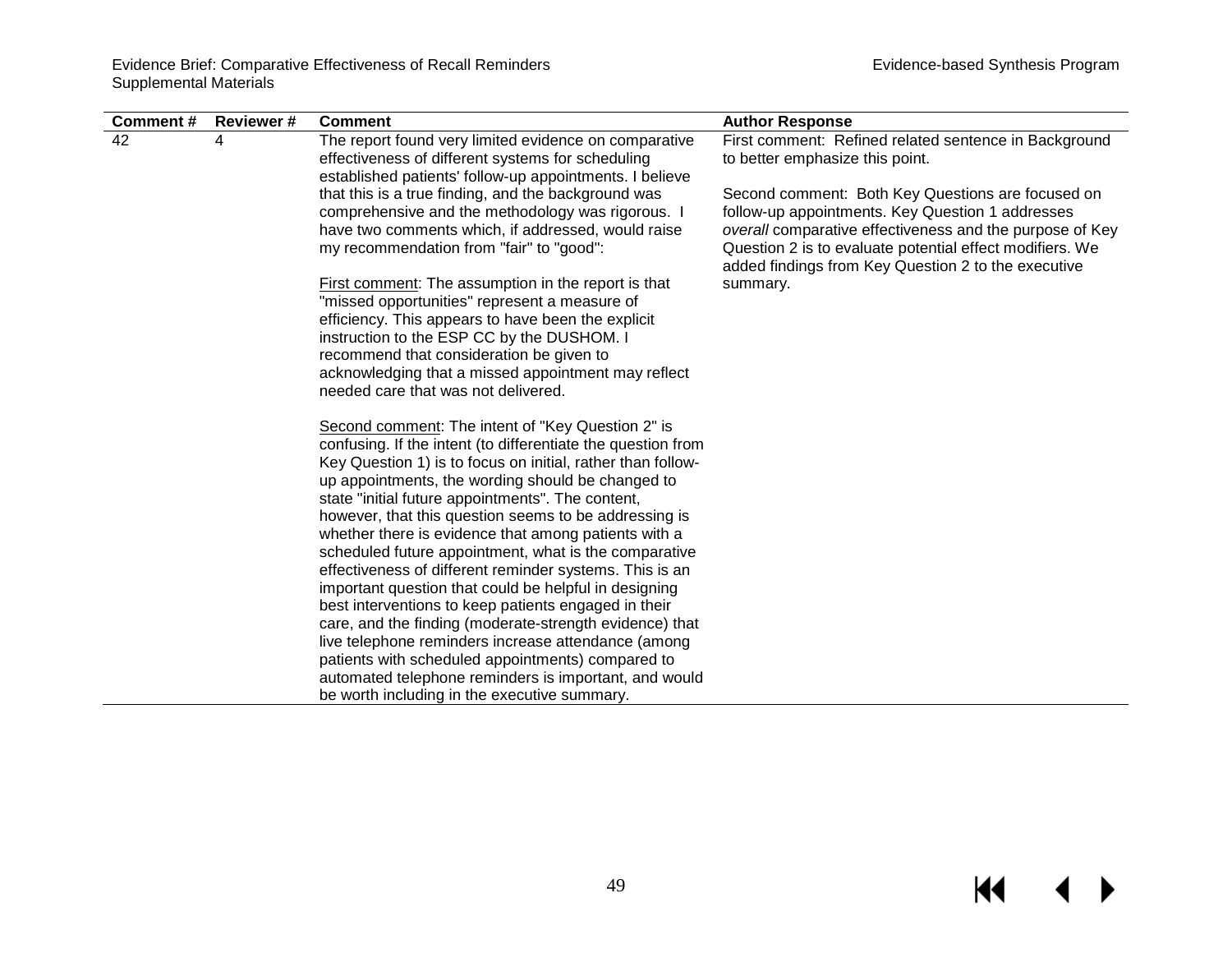| Comment# | <b>Reviewer#</b> | <b>Comment</b>                                                                                                                                                                                                                                                                                                                                                                                                                                                                                                                                          | <b>Author Response</b>              |
|----------|------------------|---------------------------------------------------------------------------------------------------------------------------------------------------------------------------------------------------------------------------------------------------------------------------------------------------------------------------------------------------------------------------------------------------------------------------------------------------------------------------------------------------------------------------------------------------------|-------------------------------------|
| 43       | 4                | Finally (and this is a comment that isn't at all about the<br>quality of this ESP) The interim guidance/outpatient<br>scheduling policy was released on May 18th. It<br>continues to require use of recall software (with an<br>exemption possible for sites with low missed opportunity<br>rates) and to prohibit blind scheduling, even when there<br>is little to no evidence for either of these strategies, as<br>found in this document. I do hope that the current pilots<br>will provide helpful information about potential best<br>practices. | No change to the ESP report needed. |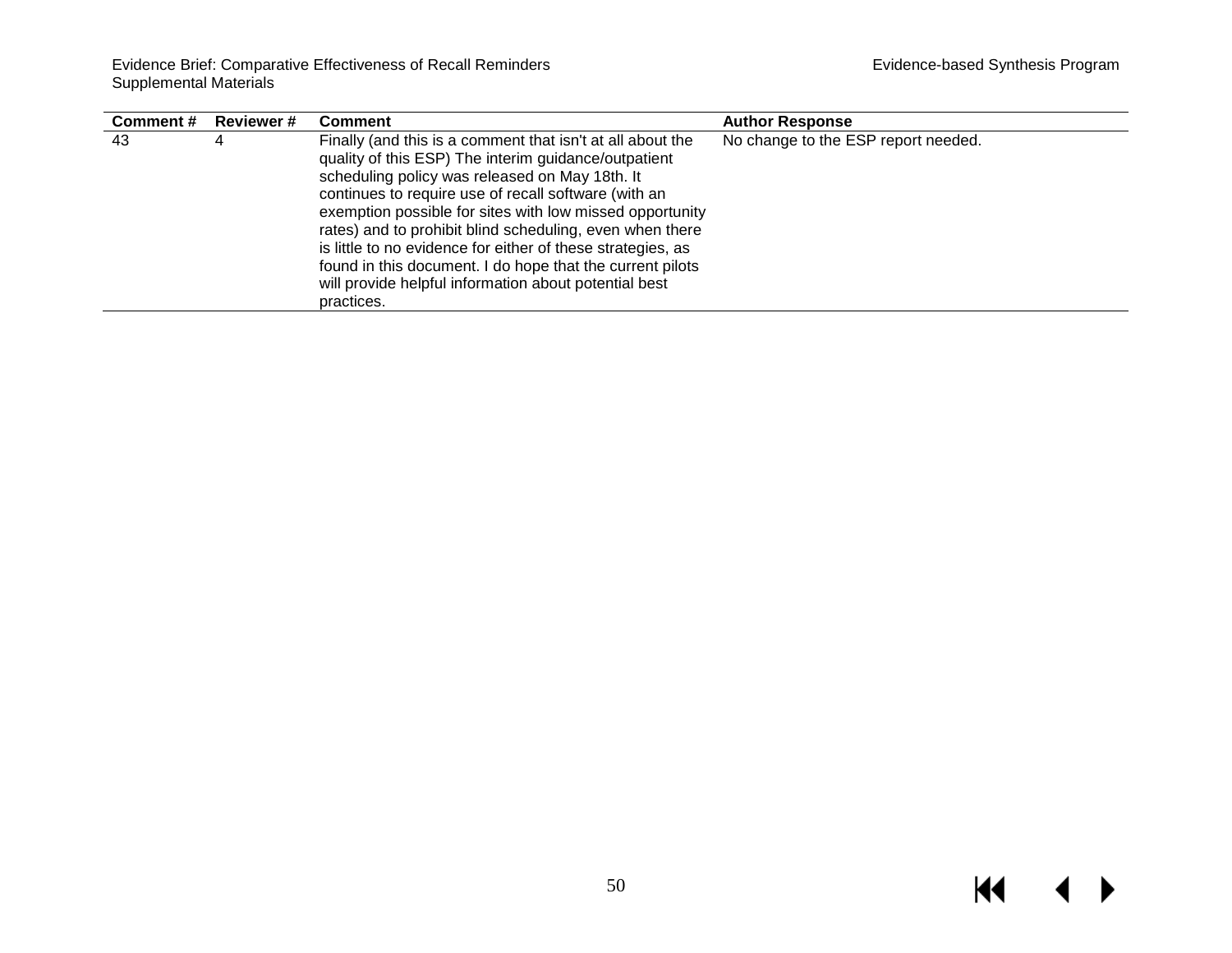КK

# <span id="page-52-5"></span><span id="page-52-4"></span><span id="page-52-3"></span><span id="page-52-2"></span><span id="page-52-1"></span><span id="page-52-0"></span>**REFERENCES**

- <span id="page-52-6"></span>**1.** Atherton H, Sawmynaden P, Meyer B, Car J. Email for the coordination of healthcare appointments and attendance reminders. *Cochrane Database of Systematic Reviews.*  2012;8:CD007981.
- <span id="page-52-7"></span>**2.** Car J, Gurol-Urganci I, de Jongh T, Vodopivec-Jamsek V, Atun R. Mobile phone messaging reminders for attendance at healthcare appointments. *Cochrane Database of Systematic Reviews.* 2012;7:CD007458.
- <span id="page-52-8"></span>**3.** Free C, Phillips G, Watson L, et al. The effectiveness of mobile-health technologies to improve health care service delivery processes: a systematic review and meta-analysis. *PLoS Medicine / Public Library of Science.* 2013;10(1):e1001363.
- <span id="page-52-9"></span>**4.** George A, Rubin G. Non-attendance in general practice: a systematic review and its implications for access to primary health care. *Family Practice.* 2003;20(2):178-184.
- **5.** GurolUrganci I, de Jongh T, VodopivecJamsek V, Atun R, Car J. Mobile phone messaging reminders for attendance at healthcare appointments. *Cochrane Database of Systematic Reviews.* 2013(12).
- <span id="page-52-11"></span><span id="page-52-10"></span>**6.** Guy R, Hocking J, Wand H, Stott S, Ali H, Kaldor J. How effective are short message service reminders at increasing clinic attendance? A meta-analysis and systematic review. *Health Services Research.* 2012;47(2):614-632.
- <span id="page-52-12"></span>**7.** Hasvold PE, Wootton R. Use of telephone and SMS reminders to improve attendance at hospital appointments: a systematic review. *Journal of Telemedicine & Telecare.*  2011;17(7):358-364.
- <span id="page-52-13"></span>**8.** Liu Q, Abba K, Alejandria MM, Sinclair D, Balanag VM, Lansang MA. Reminder systems to improve patient adherence to tuberculosis clinic appointments for diagnosis and treatment. *Cochrane Database of Systematic Reviews.* 2014;11:CD006594.
- <span id="page-52-14"></span>**9.** McLean S, Gee M, Booth A, et al. *Targeting the Use of Reminders and Notifications for Uptake by Populations (TURNUP): a systematic review and evidence synthesis*. National Institute for Health Research, Southampton, UK.; 2014.
- <span id="page-52-15"></span>**10.** Reda S, Rowett M, Makhoul S. Prompts to encourage appointment attendance for people with serious mental illness. *Cochrane Database of Systematic Reviews.* 2012(8).
- <span id="page-52-16"></span>**11.** Schauman O, Aschan LE, Arias N, Beards S, Clement S. Interventions to increase initial appointment attendance in mental health services: a systematic review. *Psychiatric Services.* 2013;64(12):1249-1258.
- **12.** Stubbs ND, Geraci SA, Stephenson PL, Jones DB, Sanders S. Methods to reduce outpatient non-attendance. *American Journal of the Medical Sciences.* 2012;344(3):211- 219.
- **13.** Brannan SO, Dewar C, Taggerty L, Clark S. The effect of short messaging service text on non-attendance in a general ophthalmology clinic. *Scottish Medical Journal.*  2011;56(3):148-150.
- **14.** Cherniack EP, Sandals L, Gillespie D, Maymi E, Aguilar E. The use of open-access scheduling for the elderly. *Journal for Healthcare Quality.* 2007;29(6):45-48.
- **15.** Farmer T, Brook G, McSorley J, Murphy S, Mohamed A. Using short message service text reminders to reduce 'did not attend' rates in sexual health and HIV appointment clinics. *International Journal of STD & AIDS.* 2014;25(4):289-293.
- **16.** Haufler K, Harrington M. Using nurse-to-patient telephone calls to reduce day-of-surgery cancellations. *AORN Journal.* 2011;94(1):19-26.